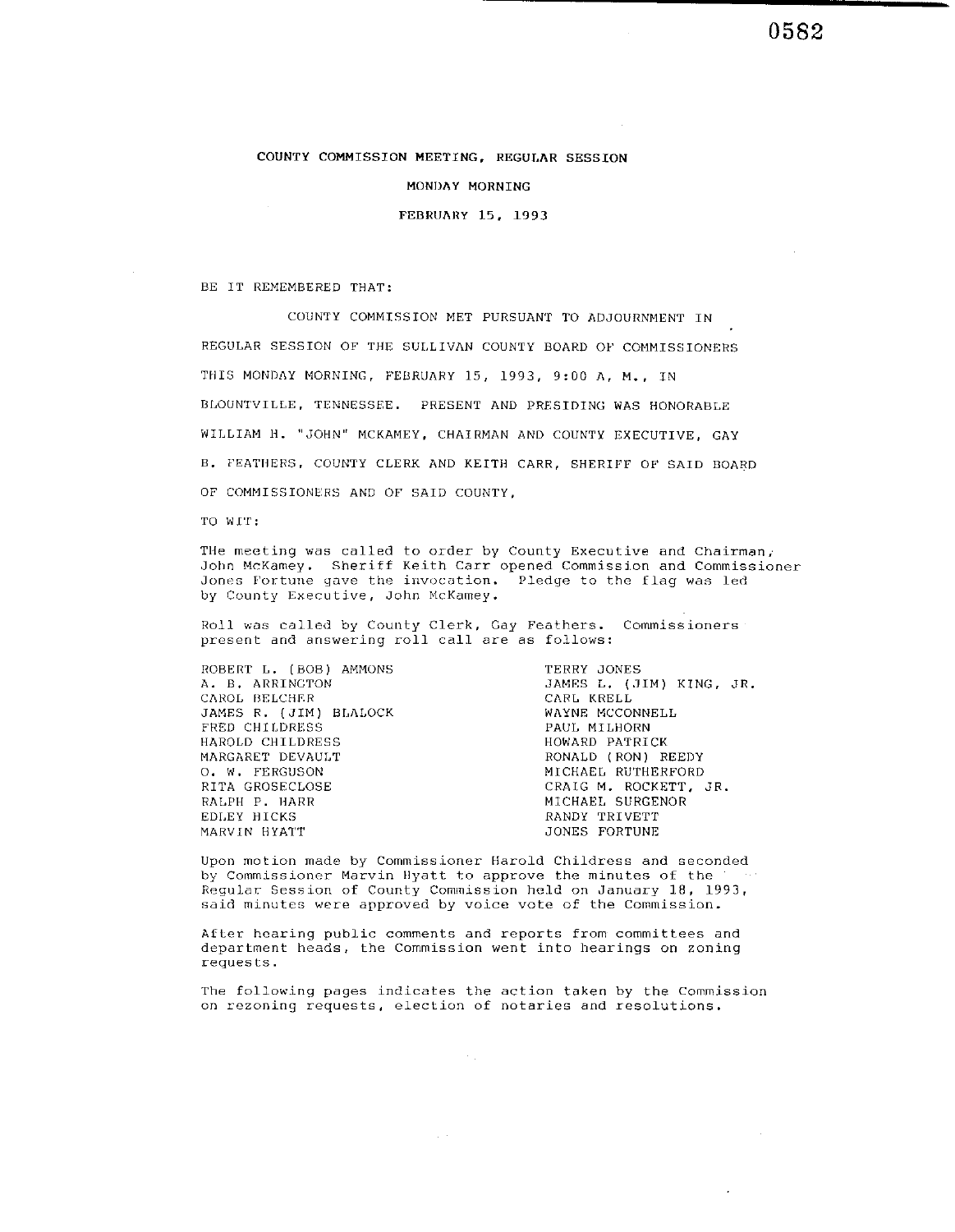TO THE HONORABLE Wm. H. "JOHN" MCKAMEY, COUNTY EXECUTIVE, AND THE MEMBERS OF THE SULLIVAN COUNTY BOARD OF COMMISSIONERS IN Regular SESSION THIS THE 15th DAY OF February 1993

RESOLUTION AUTHORIZING The Sullivan County Board of Commissioners to Consider Amendments to the Sullivan County Zoning Resolution as Amended

NOW, THEREFORE BE IT RESOLVED by the Board of County Commissioners of Sullivan County, Tennessee, assembled in Regular Session on the 15th day of February 1993

THAT WHEREAS. The attached rezoning petitions have been duly initiated, have been before the Planning Commission (recommendations enclosed), and have received a public hearing as required; and

WHEREAS, Such rezoning petitions will require an amendment to the Sullivan County Zoning Resolution; therefore

BE IT RESOLVED. That the Sullivan County Board of Commissioners consider the attached rezoning petitions and vote upon the proposed amendments, individually or otherwise at the discretion of the commission, by roll call vote and that the vote be valid and binding and that any necessary amendments to the official zoning map be made so.

All resolutions in conflict herewith be and the same rescinded insofar as such conflict exist.

Duly passed and approved this 15t way of February 1993

Attested: County Clerk

 $\Box$  Date: County Executive

INTRODUCED BY COMMISSIONER Jones ESTIMATED COST: SECONDED BY COMMISSIONER Belcher/Trivett FUND:

 $\Box$  Date:

| Committee Action | Approved | Disapproved | Deferred | Date 1 |
|------------------|----------|-------------|----------|--------|
| Administrative   |          |             |          |        |
| Budget           |          |             |          |        |
| Executive        |          |             |          |        |

| <b>Commission Action</b> | Ave | Nav | Pass | Absent | Total |
|--------------------------|-----|-----|------|--------|-------|
| Roll Call                |     |     |      |        |       |
| Voice Vote               |     |     |      |        |       |

COMMENTS: Motion by Comm. Milhorn and Seconded by Comm. Rockett to approve resolution - APPROVED 2/15/93 Voice Vote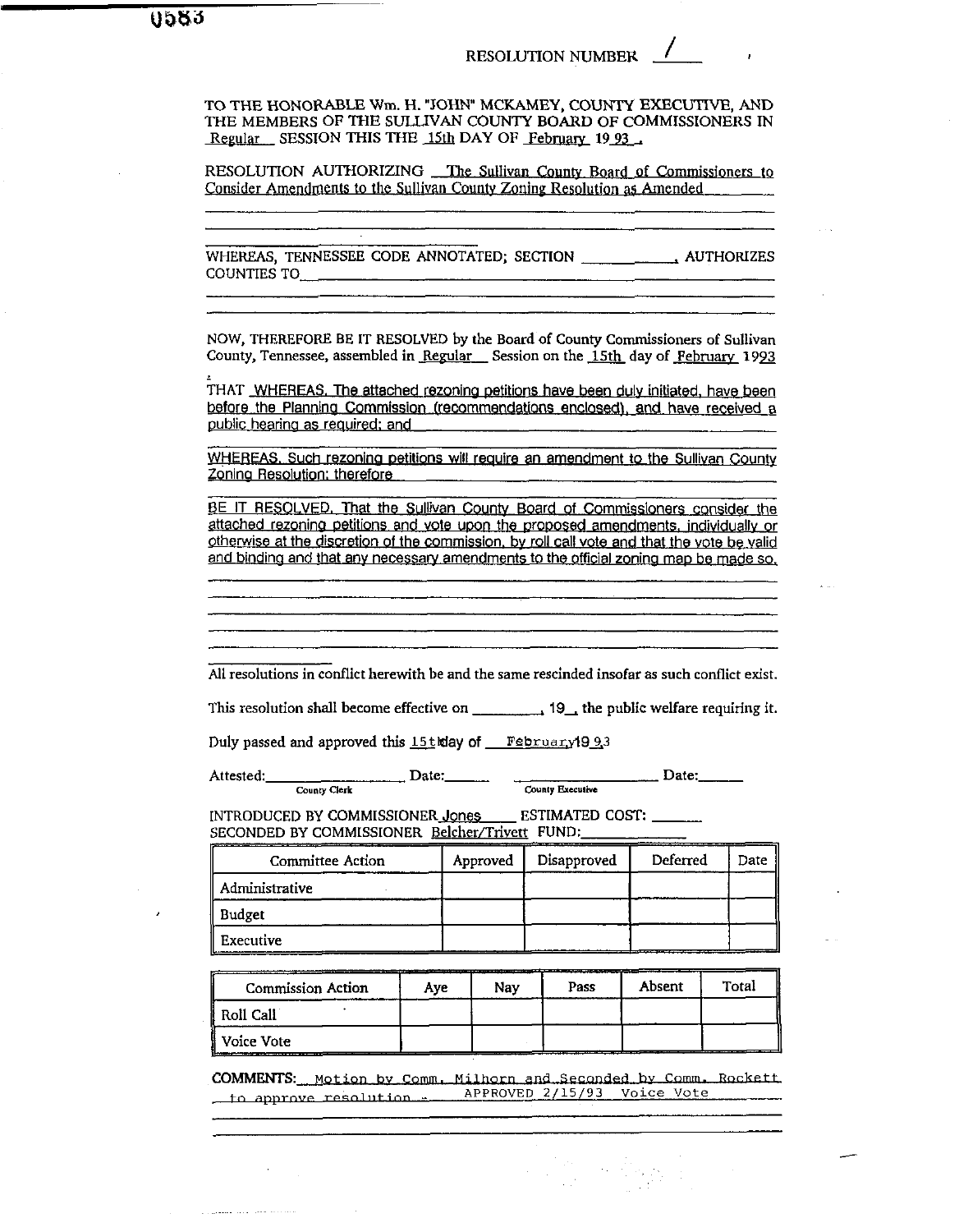$\hat{\boldsymbol{\theta}}$ 

## SULLIVAN COUNTY BOARD OF COUNTY COMMISSIONERS

 $\mathcal{A}^{\mathcal{A}}$ 

 $\overbrace{\hspace{25mm}}^{m}$ 

### February 15, 1993

| Motion by:                                   |           | Consider the following:                                                                                                                                                                                                                                                                                 |
|----------------------------------------------|-----------|---------------------------------------------------------------------------------------------------------------------------------------------------------------------------------------------------------------------------------------------------------------------------------------------------------|
| Comm, Harr<br>Seconded by:<br>Comm. Hyatt    | (1)       | File #12/92-1 A request by Wayne Yates to rezone the property described below from<br>R-1 to R-2 :<br>TO APPROVE REQUEST<br>Approved 2/15/93<br>ROLL CALL                                                                                                                                               |
|                                              |           | Being a tract of land lying in the 11th Civil District on the west side of Idle Hour Road<br>approximately 50 feet north of its intersection with Rainbow Drive and further described<br>as parcel 24.10 group E map 30-L of the Sullivan County Tax Maps.                                              |
|                                              |           | The Planning Commission took the following action:                                                                                                                                                                                                                                                      |
|                                              |           | File No. 12/92-1. Wayne Yates Request. Consider a request to rezone a tract of land located in the 11th civil district on the<br>west side of Idle Hour Road approximately 50 feet north of its intersection with Rainbow Drive from R-1 to R-2 to permit the<br>location of a single wide mobile home. |
|                                              |           | Applicant was represented. No one spoke in opposition to the request. Staff stated that the proposed zoning would be<br>compatible with existing land use and recommended the request be approved.                                                                                                      |
|                                              |           | Motion by Trivett, second by Hickam to approve the request as recommended by staff; vote in favor of the motion:<br>unanimous, the motion carried,                                                                                                                                                      |
| Motion by: (2)<br>Comm. Harr<br>Seconded bv: |           | File # 12/92-3 A request by Paul Rogers to rezone the property described below from<br>R-1 to R-2:<br>TO APPROVE REQUEST<br>APPROVED 2/15/93<br>ROLL CALL                                                                                                                                               |
| Comm. Hyatt                                  |           | Being a tract of land lying in the 12th Civil District at the end of Welk Road and further<br>described as parcel 10 group B map 29-G of the Sullivan County Tax Maps.                                                                                                                                  |
|                                              |           | The Planning Commission took the following action:                                                                                                                                                                                                                                                      |
|                                              |           | File No. 12/92-3, Paul Rogers Request. Consider a request to rezone a tract of land located in the 12th Civil District at the<br>end of Welk Road from R-1 to R-2 to permit the location of a single-wide mobile home.                                                                                  |
|                                              | approved, | Applicant was present and spoke in support of the request. No one spoke in opposition to the request. Staff stated that<br>the proposed rezoning would be compatible with existing land use in the area and recommended the request be                                                                  |
|                                              |           | Motion by Trivett, second Hickam to approve the request as recommended by staff; vote in favor of the motion;<br>unanimous, the motion carried.                                                                                                                                                         |
| Motion by:<br>Comm. Harr (3)<br>Seconded by: |           | File #12/92-4 A request by Paul Rogers to rezone the property described below from<br>R-1 to R-3:                                                                                                                                                                                                       |
| Comm. Hyatt                                  |           | TO APPROVE REQUEST<br>APPROVED 2/15/93<br>ROLL CALL<br>Being a tract of land lying in the 12th Civil District at the end of Promise Lane and further<br>described as parcel 15 group A map 12-O of the Sullivan County Tax Maps.                                                                        |
|                                              |           | The Planning Commission took the following action:                                                                                                                                                                                                                                                      |
|                                              |           |                                                                                                                                                                                                                                                                                                         |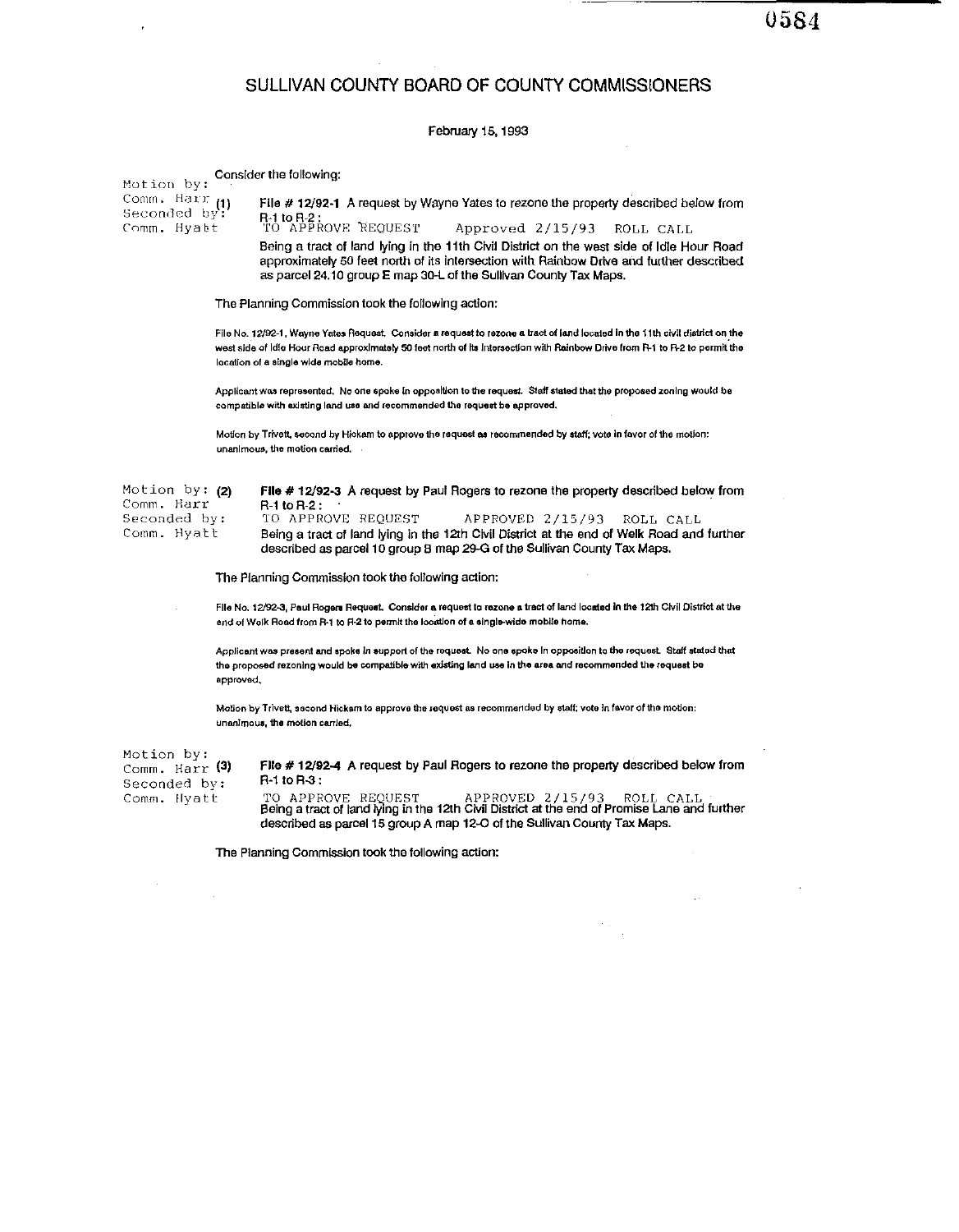**0585** 

#### Page 2

File No. 12/92-4, Paul Rogers Request. Consider a request to rezone a tract of land located in the 12th civil district at the end of Promise Lane from R-1 to R-3 to permit the location of an expansion of an existing mobile home park.

Applicant was present and spoke in support of the request. No one spoke in opposition to the request. Staff stated that the proposed rezoning would be compatible with existing land use in the area and recommended the request be approved.

Motion by Hickam, second Beicher to approve the request as recommended by staff; vote in favor of the motion: unanimous, the motion carried.

Motion by:

Comm. McCqanel File #12/92-5 A request by G.C. Bellamy to rezone the property described below from Seconded by: R-1 to B-3:

Comm. Ferquson TO APPROVE PLANNING COMMISSION RECOMENDATION - APPROVED 2/15/93

Being a tract of land lying in the 12th Civil District on the south side of West Carters ROLL CALL Valley Road and the north side of Promise Lane and further described as parcel 1 group A map 12-O and parcel 5.06 group A map 12-P of the Sullivan County Tax Maps.

The Planning Commission took the following action: /

File No. 12/92-6, G. C. Bellamy Request. Consider a request to rezone a tract of land located in the 12th civil district on the south side of West Carters Valley Road and the north side of Promise Lane from R-1 to B-3 to permit the location of an auto repair shop.

Applicant was present and spoke in support of the request. No one spoke in opposition to the request. Staff stated that the proposed rezoning was incompatible with the predominate residential character of the area and recommended the request be denied.

Motion by Eldreth, second Brown to approve the request in light of existing business development on nearby property, vote in favor of the motion; unanimous, the motion carried.

Motion by (5) Comm.Hicks Seconded by: Comm. Rockett File # 12/92-6 A request by Bristol Tennessee Electric System to rezone the property described below from R-1 to PRD :

TO APPROVE REQUEST-APPROVED 2/15/93 ROLL CLAL<br>Being a tract of land lying in the 5th Civil District on the east side of State Route 37 approximately 150 feet north of its intersection with Birch Street and further described as parcel 48 group A map 66-B of the Sullivan County Tax Maps.

The Planning Commission took the following action:

File No. 1292-6 Bristol Tennessee Electric System Request.

Consider a request to rezone a tract of land located in the 5th civil district on the east side of State Route 37 approximately 150 feet north of its intersection with Birch Street from R-1 to PRD to permit the location of apartments.

Craig Dunn of Bristol Tennessee Electric System was present and spoke in support of the request. No one spoke in opposition to the request. Staff stated the proposed zoning would be compatible with existing land use in the area and recommended the request be approved.

Motion by Trivett, second Brown to approve the request as recommended by staff; vote in favor of the motion; Trivett, Brown, Teague, Hickem, Eldreth; vote opposed to the motion: Belcher, the motion carried 5 to 1.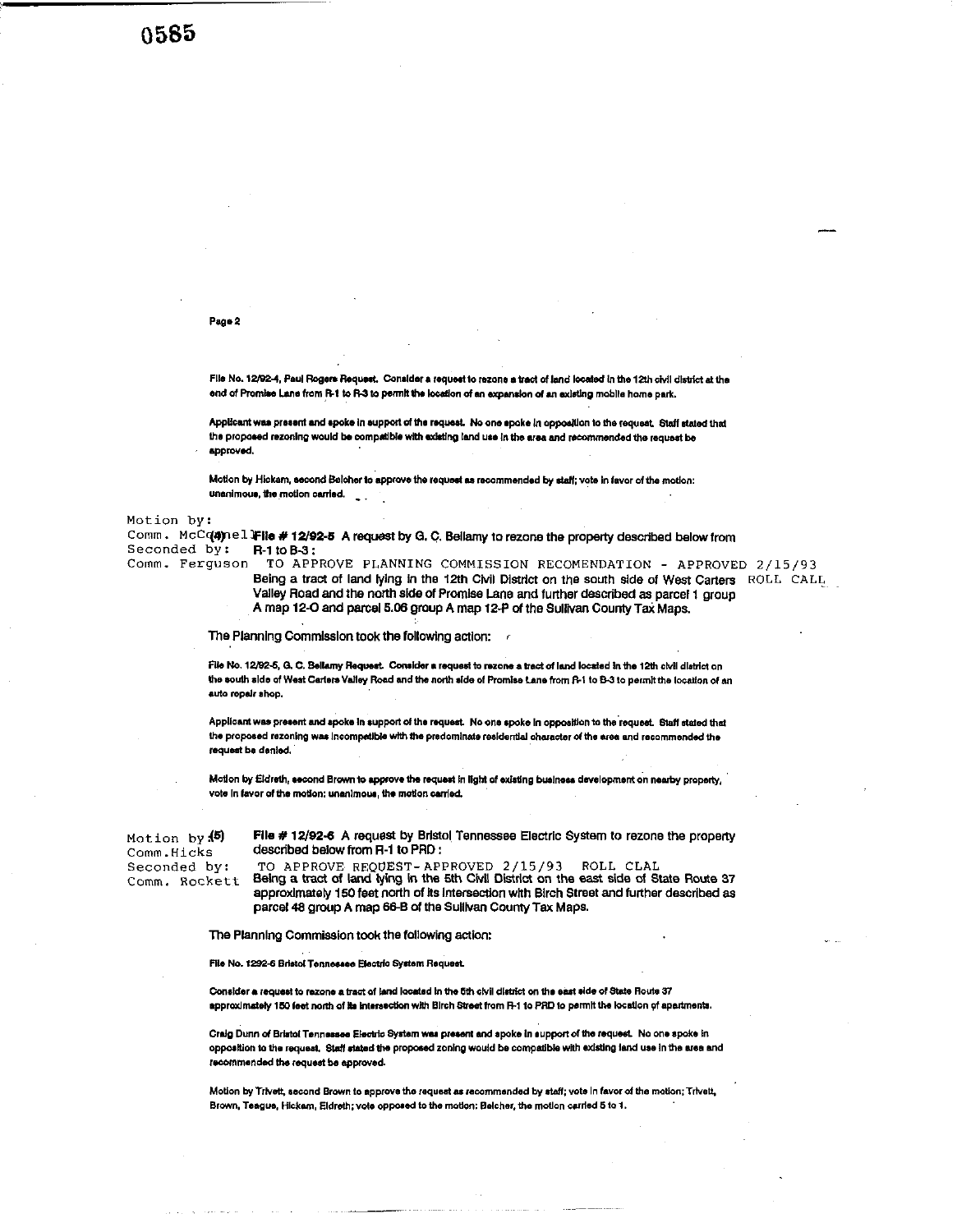$5 -$ 

0586

# SULLIVAN COUNTY BOARD OF COUNTY COMMISSIONERS<br>FILE 11 / 92 = 1 DÈFERRED FROM MEETING OF

#### Consider the following:

Motion by:  $(1)$ Comm. Ammons conded by:  $mn.$  fortune

File # 11/92-1 A request by Paul Brooks to rezone the property described below from R-1 to B-3 :

DEFER BACK TO THE PLANNING COMM. DEFERRED 2/15/93 VOICE VOTE Being a tract of land lying in the 13th Civil District on the south side of Rock Springs Road approximately 600 feet west of its intersection with Westfield Drive and further described as parcel 1 group A map 105-F of the Sullivan County Tax Maps.

#### The Planning Commission took the following action;

File No. 11/92-1, Paul Brooks Request. Consider a request to rezone a tract of land located in the 13th civil district on the south side of Rock Springs Hoad approximately 600 feet west of its intersection with Westfield Drive from R-1 to B-3 to permit the location of a lawnmower shop.

Applicant and Bobby Goodson were present and spoke in support of the request. John Bledsoe, Charles Hampton, Joe Wilson and other residents of the Rock Springs area were present and spoke in opposition to the request and presented a signed petition in opposition with 64 signatures. Those in opposition cited the incompatibility of the proposed business with their existing residential neighborhood stating the business would have a negative impact on the livability of the area. Staff noted that it appeared the existing business had been opened in violation of provisions of the zoning resolution and was incompatible with the exiting residential development in the neighborhood. Staff recommended the request be denied.

Motion by Eldreth, second by Brown to deny the request as recommended by staff; vote in favor of the motion: unanimous, the motion to deny rezoning from R-1 to B-3 carried.

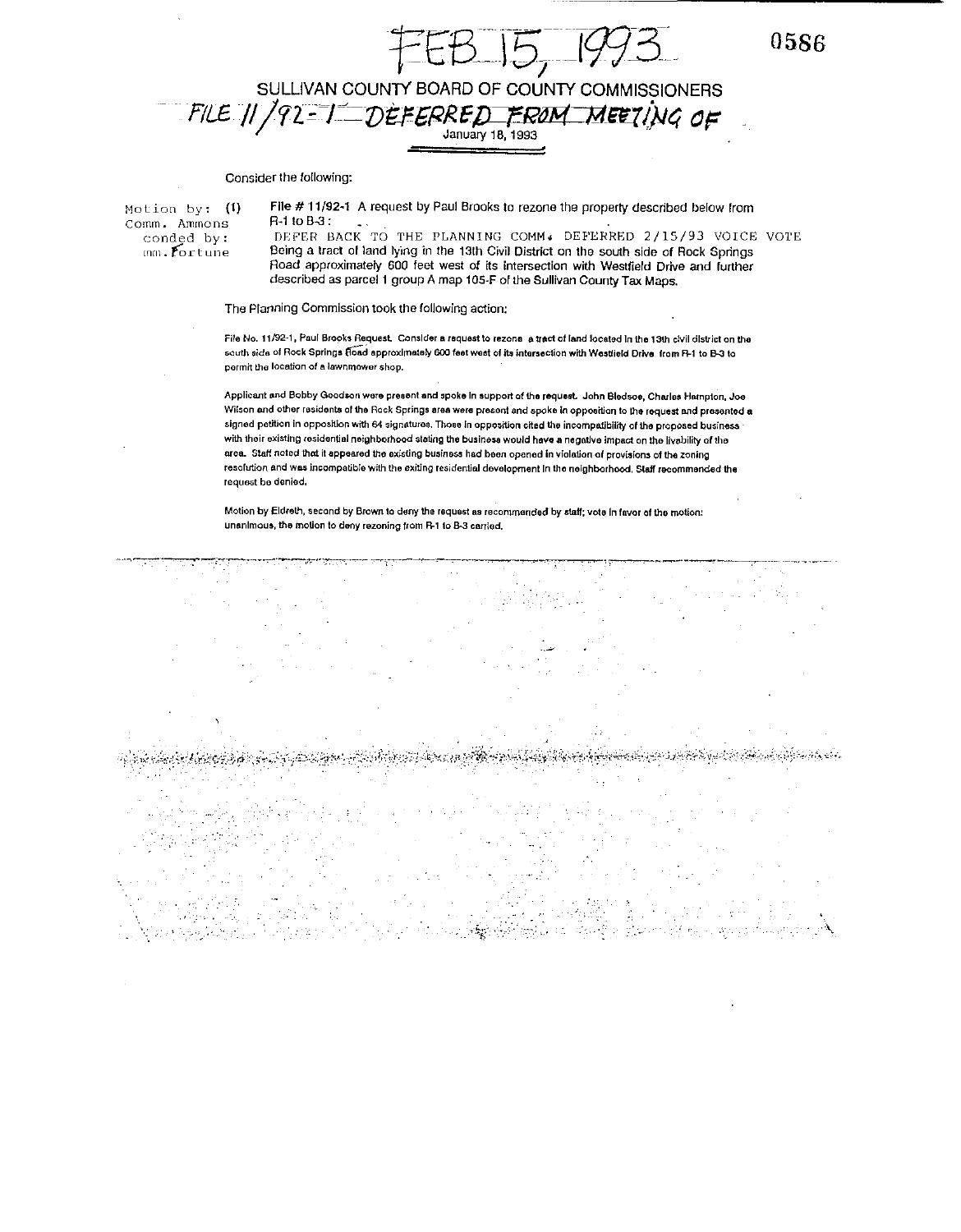0587

Page 3

MOTION BY Seconded by: Comm. Hyatt

File # 12/92-7 A request by P. Tom Little to rezone the property described below from R-1 to M-1:

TO APPROVE REQUEST APPROVED  $2/15/93$  ROLL CALL<br>Being a tract of land lying in the 14th Civil District on the south side of Shipley Ferry<br>Road at its intersection with Cilifview Drive and further described as parcel 16 gr map 92-M of the Sullivan County Tax Maps.

The Planning Commission took the following action:

File No. 12/92-7, P. Tom Little Request. Consider a request to rezone a tract of land located in the 14th civil district on the south side of Shipley Ferry Road at its intersection with Cliffylew Drive from R-1 to M-1 to permit the location of a light manufacturing.

Applicant was present and spoke in support of the request. No one spoke in opposition to the request. Staff noted that the property proposed for rezoning was adjacent to the interstate 81, Fort Henry Drive interchange and contained an existing building that would be used "as is" and that existing topography in the transitional neighborhood "acreened" the proposed zoning from existing development. Staff opined that the proposed zoning would be compatible with existing land use patterns and recommended the request be approved.

Motion by Trivett, second Teague to approve the request as recommended by staff; vote in favor of the motion: unanimous, the motion carried.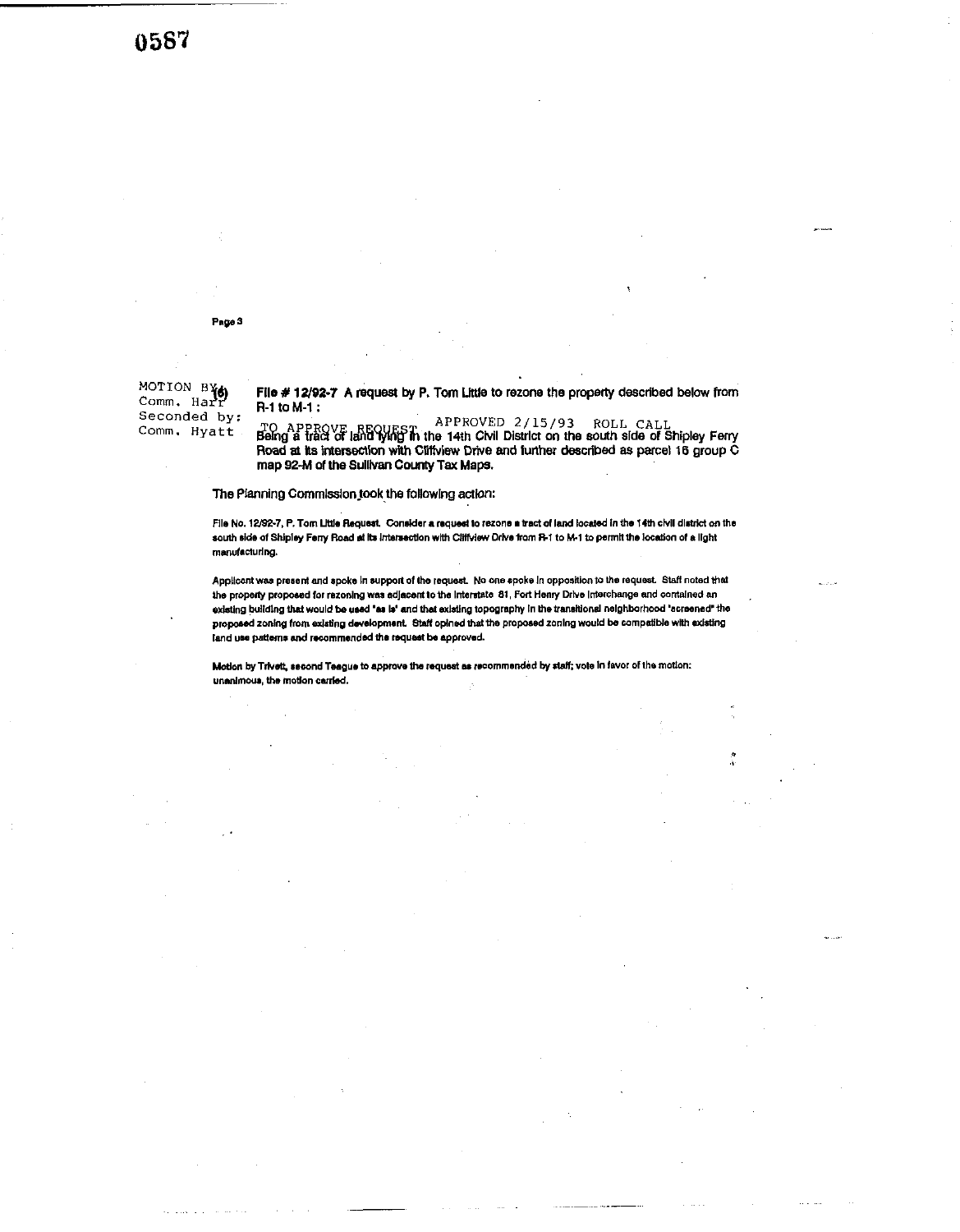#### STATE OF TENNESSEE

COUNTY OF SULLIVAN

Frankie Adams Manuel Dolly Linkous **Leigh Ann Alvis Rochelle D. Lord.** Tammy K. Bates B. A. Meshaw Zetta C. Bellamy C. Cathy C. Mullins Frank Bucca, Jr. Peggy Park Mack H. Carr 1,isa A. Rasnake Judy Ann Cody **Patty A. Snapp** David G. Ford Wilma R. Ford Joenia Frady Richard S. Curlcy W. Carr Hagan, Jr. Sandra A. Harlan Gene A. Hensley Beulah F. Herron Charles R. Hicks Tina L. Hoke Annette M. Houser Brenda **1,.** Hunt Jimmie Ray tlurd Janice M. Jones Vickie G. Jones l'erry L. Jordan Joan Lindamood Charles *S.* Lingar

FEBRUARY 15. 1993

#### ELECTION OF NOTARIES

Ardena S. Adkins Pauline S. Litton Paula T. Andrews **Virginia M. McClain** Angela Boothe Barbara W. Overbay Michael Callahan Ritchie G. Phillips Steven H. Carpenter **Patricia S. Pitts** Etta B. Coates (Kim Alicia Jean Roberts) Raymond C. Conkin, Jr. Shelia A. Simpson Linda V. Cox Ronald F. Steadman Wilmer J. Duncan Mary Katherine Struzenberg Lynn Surratt Deborah P. Tabor Richard A. Tate Kimela E. Taylor Dean E. Trent Sharon K. Tribble Randall Vaught Mary Rose Watson Paul K. Wohlford (After the foregoing names were read before the County Commission as applicants for Notary Public, motion was made by Commissioner 0. W. Fcrguson and seconded by Commissioner Howard Patrick to approve the applicants, said applicants were approved by roll call vote of the Commission).

19 Aye 5 Absent

# 0588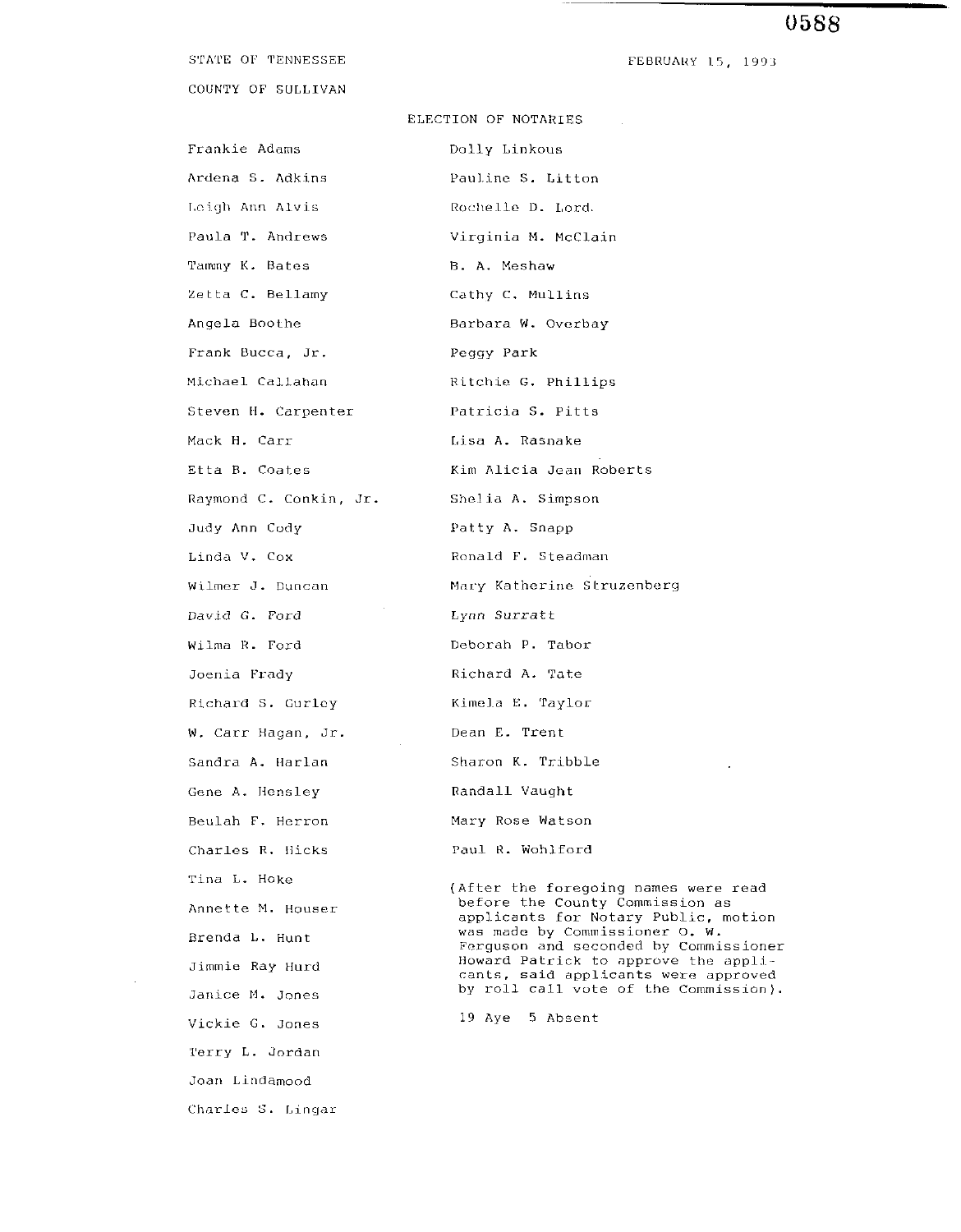TO THE HONORABLE Wm. H. "JOHN" MCKAMEY, COUNTY EXECUTIVE, AND THE MEMBERS OF THE SULLIVAN COUNTY BOARD OF COMMISSIONERS IN Regular \_\_ SESSION THIS THE 17th DAY OF August 19 92

RESOLUTION AUTHORIZING Appropriate \$50,000 to Restore Historic Sheriff's Home/Jail (From Acct. 39000.000-Unappropriated Surpllus to Acct. 54211.000 - Courthouse Renovations)<br>
<u>Renovations</u>

 $\sim$ 

NOW, THEREFORE BE IT RESOLVED by the Board of County Commissioners of Sullivan County, Tennessee, assembled in Regular Session on the 17th day of August  $-19.92$ 

THAT BE IT RESOLVED. That \$50,000 be approprated from Acct. #39000.00 (Unappropriated Surplus) to Acct #54211.00 - Courthouse Renovations) for the restoration of the historic Sheriff's Home/Jail to be utilized as a museum and welcome center.

**Contractor** 

All resolutions in conflict herewith be and the same rescinded insofar as such conflict exist.

Duly passed and approved this and day of manuscript 19. Attested: Date:

**Committee Committee** 

| County Clerk                    |                   | County Executive     |                        |                 |
|---------------------------------|-------------------|----------------------|------------------------|-----------------|
| INTRODUCED BY COMMISSIONER      |                   | Belcher              | <b>ESTIMATED COST:</b> |                 |
| <b>SECONDED BY COMMISSIONER</b> |                   | <u>Hicks/Milhorn</u> | <b>FUND:</b>           |                 |
|                                 |                   |                      |                        |                 |
| <b>COMMITTEE ACTION:</b>        | <b>APPROVED</b>   | <b>DISAPPROVED</b>   | <b>DEFERRED</b>        | <b>DATE</b>     |
| Administrative                  |                   |                      |                        | 3478493211/5/92 |
| <b>Budget</b>                   |                   |                      |                        |                 |
| Executive                       |                   |                      |                        |                 |
| <b>COMMISSION ACTION</b>        | $AXE$ )           | $\{NAY$ }            |                        |                 |
| <b>Roll Call</b><br>Voice Vote  |                   |                      |                        |                 |
| COMMENTS: FIRST READING 8/17/92 |                   | JEFFRRFN 9/21/92     |                        |                 |
|                                 | DEFERRED 10/19/92 | 11/16/92<br>DEFERRED | DEFERRED 12/21/92      |                 |
| <b>DEFFRRED 1/18/93</b>         |                   | WITHDRAWN 2/15/93    |                        |                 |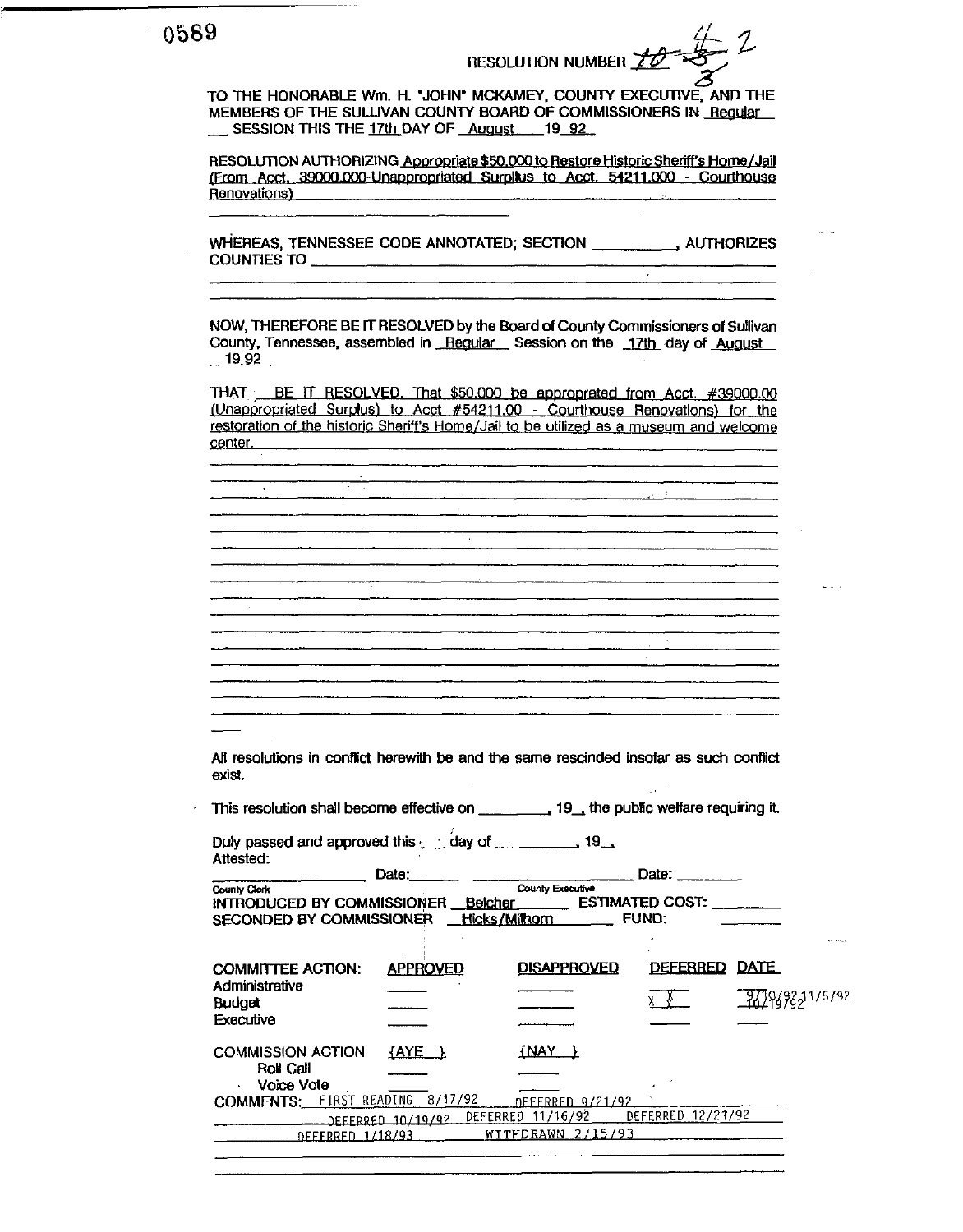RESOLUTION NUMBER  $78 + 5$ 

TO THE HONORABLE Wm, H. "JOHN" MCKAMEY, COUNTY EXECUTIVE, AND THE MEMBERS OF THE SULLIVAN COUNTY BOARD OF COMMISSIONERS IN Regular SESSION THIS THE 21st DAY OF December 19 92.

RESOLUTION AUTHORIZING Requesting Sullivan County's State Legislators to Seek Amendment to Tennessee Code Anotated Relative to the Planning Commission

WHEREAS, TENNESSEE CODE ANNOTATED; SECTION \_\_\_\_\_\_\_\_\_\_\_\_\_\_\_\_ AUTHORIZES **COUNTIES TO** 

NOW, THEREFORE BE IT RESOLVED by the Board of County Commissioners of Sullivan County, Tennessee, assembled in Regular Session on the 21st day of December 19 92.

THAT WHEREAS, Tennessee Code Annotated Section 13-3-101(d) and Section 13-3-103 respectively prohibit Regional Planning Commission members from receiving compensation for their service and prohibit a designated member from serving as Chairman of the Planning Commission, and

WHEREAS, The Sullivan County Regional Planning Commission reguires much time and expense to the members, and

WHEREAS, Other County Board of Commission members receive compensation for their service, and

WHEREAS, Any member of the Planning Commission should have the right to serve as Chairman, if selected,

NOW, THEREFORE BE IT RESOLVED. That Sullivan County request our State Legislators to seek amendment of the Tennessee Code Annotated allowing the compensation of Planning Commission members and allowing any member of the Planning Commission to serve as its chairman.

All resolutions in conflict herewith be and the same rescinded insofar as such conflict exist.

This resolution shall become effective on  $\frac{1}{2}$ , the public welfare requiring it.

Duly passed and approved this 5th day of February 1993 Date 2/5-93 Um H. John" Mercaney 2-15-93 Tiorhus Aires ed: County Clerk

\_\_ ESTIMATED COST: \_\_\_ INTRODUCED BY COMMISSIONER\_Blalock SECONDED BY COMMISSIONER Ferguson FUND:

| Committee Action | Approved | Disapproved | Deferred | Date   |
|------------------|----------|-------------|----------|--------|
| Administrative   |          |             |          | 174793 |
| Budget           |          |             |          |        |
| Executive        |          |             |          | 176    |

| Commission Action     | Ave | Nav | Pass | Absent | Total |
|-----------------------|-----|-----|------|--------|-------|
| Roll Call             |     |     |      |        |       |
| Voice Vote<br>_______ |     |     |      |        |       |

EIRST READING 12/21/92 DEFERRED 1/18/93

APPROVED 2/15/93 Voice Vote (Comm. Terry Jones voted No)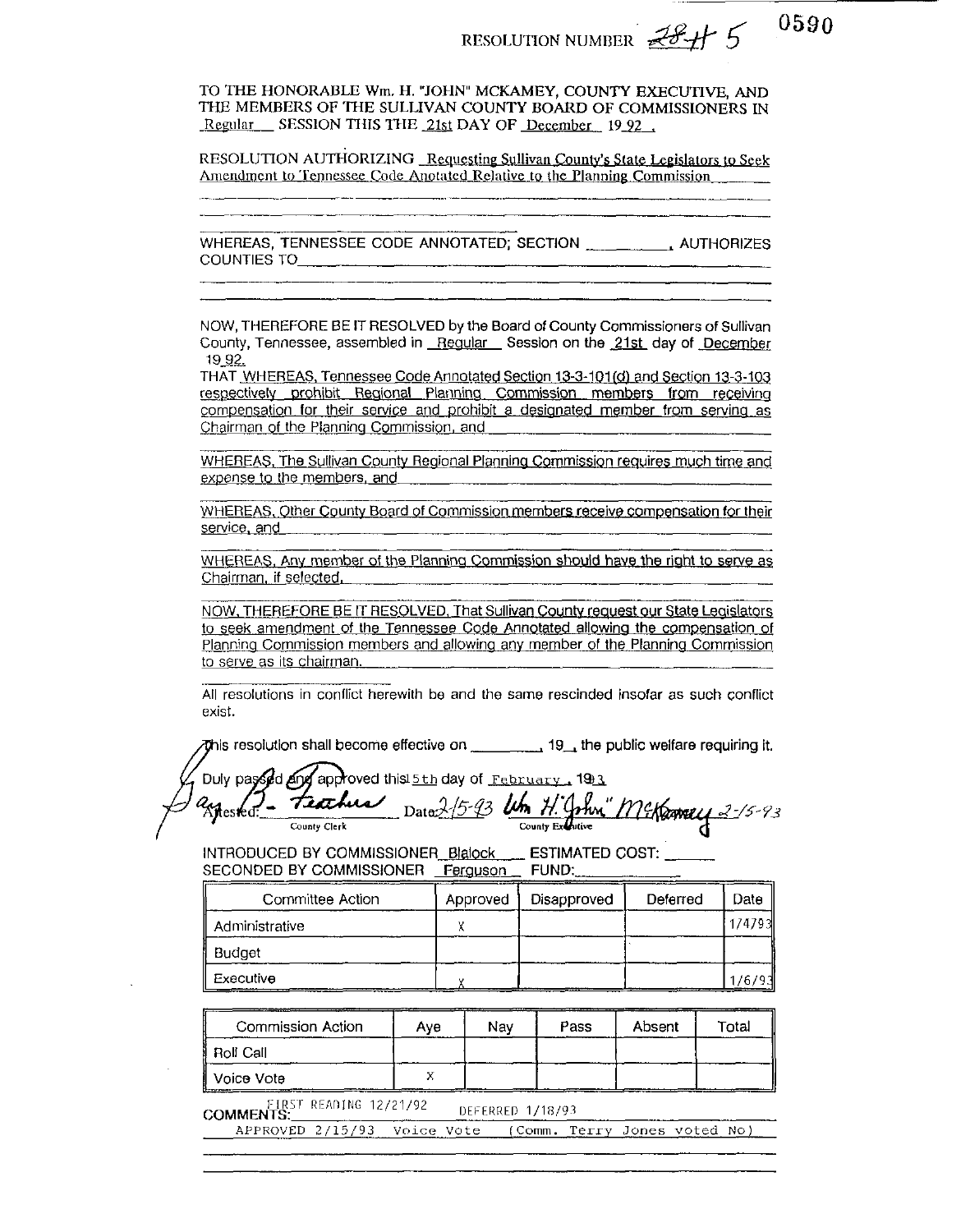RESOLUTION NUMBER  $-37$  2

TO THE HONORABLE Wm. H. "JOHN" MCKAMEY, COUNTY EXECUTIVE, AND THE MEMBERS OF THE SULLIVAN COUNTY BOARD OF COMMISSIONERS IN Regular SESSION THIS THE 21st DAY OF December 1992

RESOLUTION AUTHORIZING Appointment of Dr. Nancy Hamblen Acuff to Sullivan **County Historical Commission** 

WHEREAS, TENNESSEE CODE ANNOTATED; SECTION \_\_\_\_\_\_\_\_, AUTHORIZES **COUNTIES TO** 

NOW, THEREFORE BE IT RESOLVED by the Board of County Commissioners of Sullivan County, Tennessee, assembled in Regular Session on the 21st day of December 19 92.

THAT WHEREAS. The Sullivan County Historical Commission is limited to fifteen (15) members, and

WHEREAS. One member, Mrs. Amelia Copenhaver is deceased and another member, Mr. Floyd Weymouth, has resigned, and

WHEREAS, Dr. Nancy Hamblen Acuff, is Co-Historian of Sullivan County and vitally interested in the history of the area.

NOW, THEREFORE BE IT RESOLVED. That Dr. Nancy Hamblen Acuff be appointed to serve on the Sullivan County Historical Commission, and

FURTHER BE IT RESOLVED. That a copy of this resolution be forwarded to Dr. Acuff.

All resolutions in conflict herewith be and the same rescinded insofar as such conflict exist.

**Po**is resolution shall become effective on  $\frac{1}{1}$ , 19, the public welfare requiring it.

approved this  $15$  day of February 19  $93$ Duly passed and Date: 315-93 Um H' John McKontey 2-15-93 tiahu

County Clerk

INTRODUCED BY COMMISSIONER DeVault ESTIMATED COST: \_\_\_\_ SECONDED BY COMMISSIONER Belcher **FUND:** 

| Committee Action | Approved | Disapproved | Deferred | Date    |
|------------------|----------|-------------|----------|---------|
| Administrative   |          |             |          | 1/4/931 |
| Budget           |          |             |          |         |
| Executive        |          |             |          | 1/6/93  |

Pass Absent Total Commission Action Nay Aye Roll Call Voice Vote  $\mathbf{x}$ 

FIRST READING 12/21/92 **COMMENTS:** DEFERRED 1/18/93

APPROVED 2/15/93 VOICE VOTE

the company of the company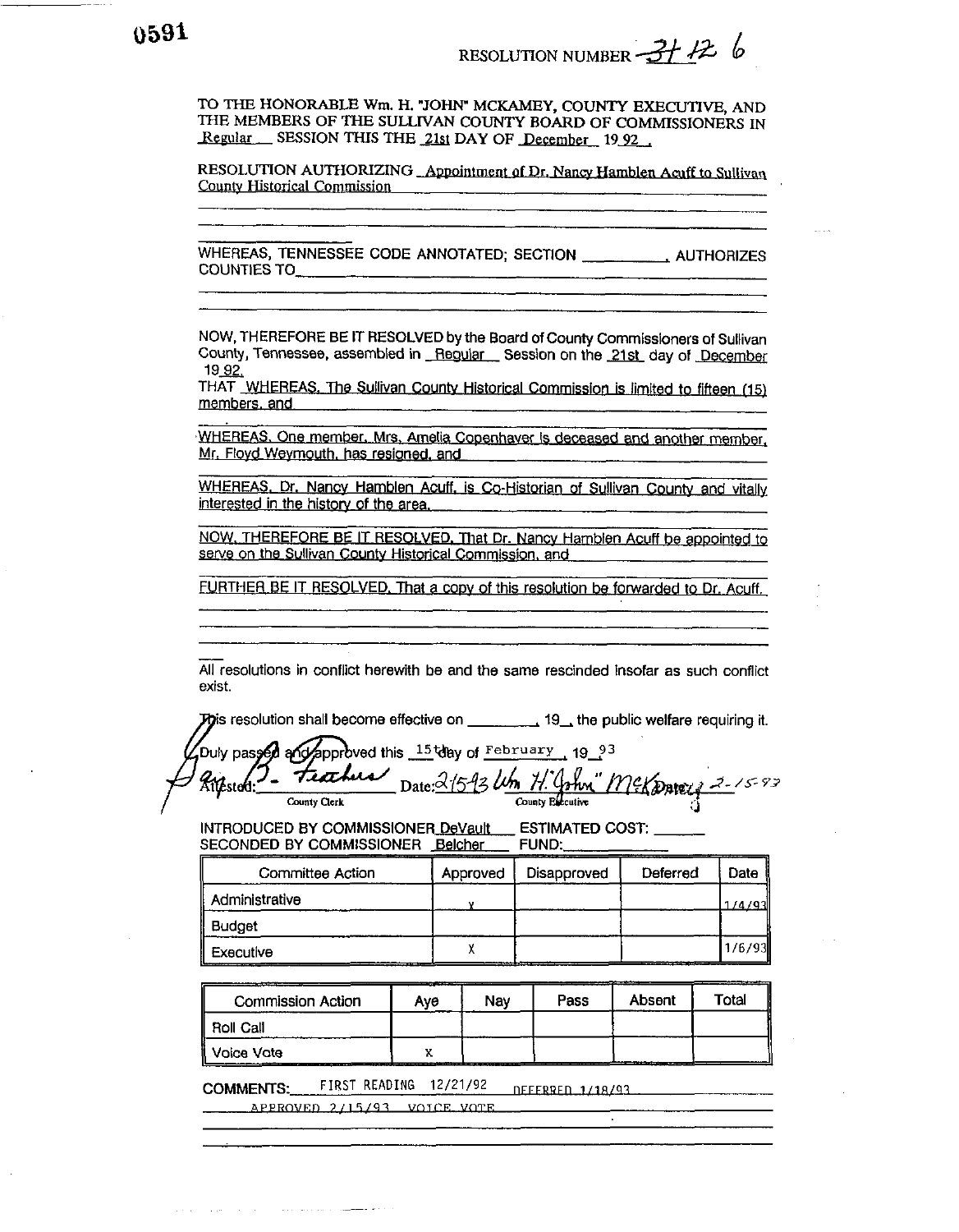RESOLUTION NUMBER 3615 7 0592

TO THE HONORABLE Wm. H. "JOHN" MCKAMEY, COUNTY EXECUTIVE, AND THE MEMBERS OF THE SULLIVAN COUNTY BOARD OF COMMISSIONERS IN Regular SESSION THIS THE 21st DAY OF December 19 92

RESOLUTION AUTHORIZING Request Feasibility Study of Installation of Traffic Signal on Highway 93 at Mill Creek Road - 15th C.D.

WHEREAS, TENNESSEE CODE ANNOTATED; SECTION \_\_\_\_\_\_\_\_\_\_\_\_\_\_\_ AUTHORIZES **COUNTIES TO** NOW, THEREFORE BE IT RESOLVED by the Board of County Commissioners of Sullivan County, Tennessee, assembled in Regular Session on the 21st day of December 19 92. THAT BE IT RESOLVED. That the State of Tennessee. Department of Transportation, be requested to execute a study for the feasibility of installing a traffic signal on Highway 93 at the intersection of Mill Creek Road. All resolutions in conflict herewith be and the same rescinded insofar as such conflict exist. Duly passed and approved this 15th day of February 1993 Date 2/593 Wm H. John" McKoney 2-15-93 teachers Zy<br>Aijested:\_ County Executive County Clerk INTRODUCED BY COMMISSIONER F.Childress ESTIMATED COST: SECONDED BY COMMISSIONER B. Ammons FUND: Approved Disapproved Date Committee Action Deferred  $\checkmark$ Administrative  $1 - 4 - 93$ Budget Executive  $1.693$ V

| Commission Action | Ave | Nav | Pass | Absent | Total |
|-------------------|-----|-----|------|--------|-------|
| Roll Call         |     |     |      |        |       |
| Voice Vote        |     |     |      | _____  |       |

FIRST READING 12/21/92 DEFERRED 1/18/93 **COMMENTS:** 

APPROVED 2/15/93 VOICE VOTE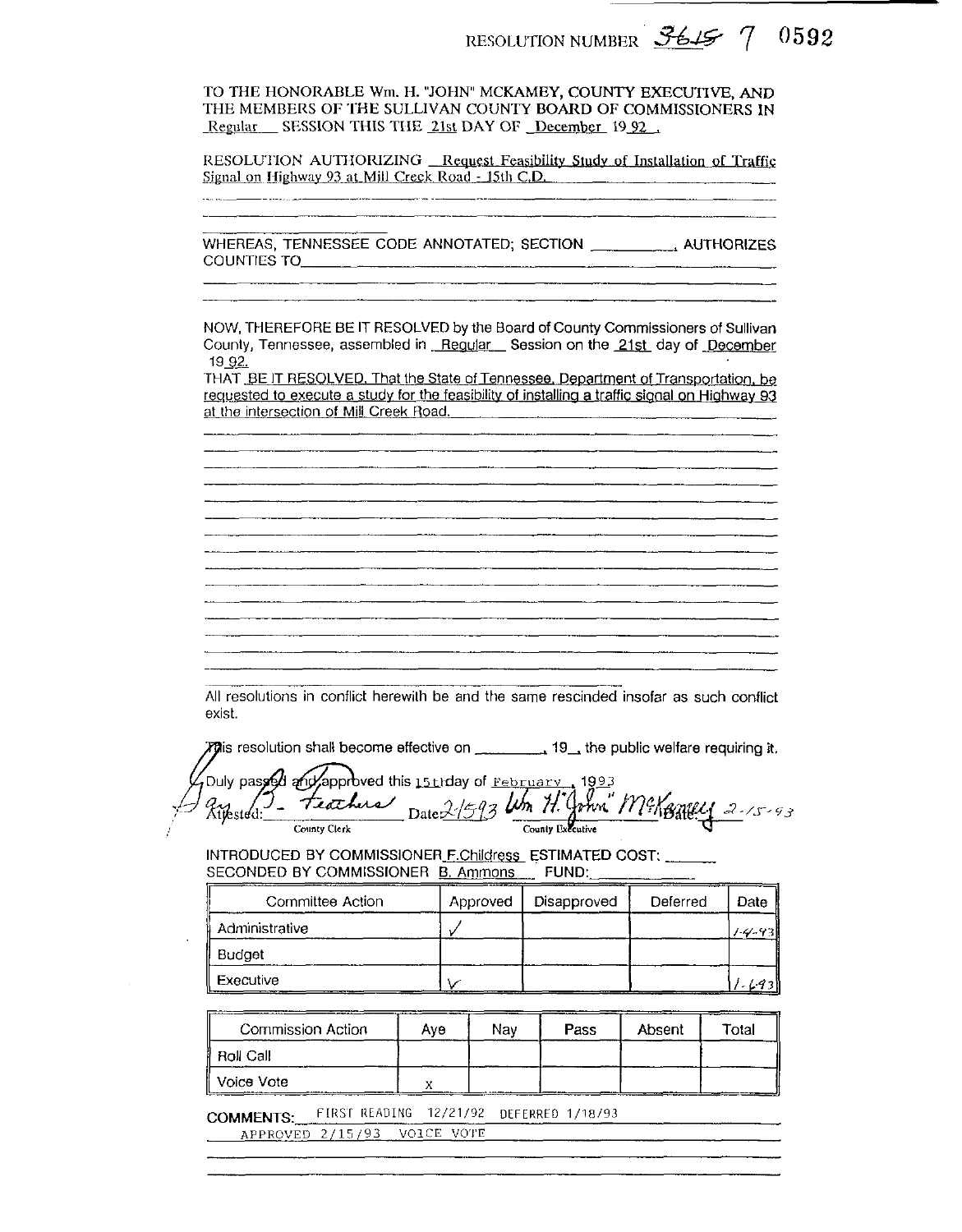TO THE HONORABLE **Wm. H.** "JOHN" MCKAMEY, COUNTY EXECUTIVE, AND **THE** MEMBERS OF THE SULLIVAN COllNTY BOARD OF COMMISSIONERS IN *Regular* SESSION THIS THE 18th DAY OF January 19.93

RESOLUTION AUTHORIZING Appointment **of** County Executive. **Wm.** H, McKamey, to **Advisor).** Committee of the John R. Hav House

WHEREAS, TENNESSEE CODE ANNOTATED; SECTION , AUTHORIZES COUNTIES TO

NOW, THEREFORE BE IT RESOLVED by the Board of County Commissioners of Sullivan County, Tennessee, assembled in Regular Session on the 18th day of January 19 - 93.

THAT BE IT RESOLVED. That County Executive. Wm. H. "John" McKamey, be appointed to the Advisory Committee of the John R. Hay House in accordance with T.C.A. 40-36-201. which provides that such appointment be confirmed by the County Legislative Body.

All resolutions in conflict herewith be and the same rescinded insofar as such conflict exist.

This resolution shall become effective on **the subset of the public welfare requiring it.** 

Duly passed and approved this 15thday of February 19.93 Date 2/5-93 Um H. John" M& Capey 215-93 assessfort teachers **County Clerk**  County Executive

INTRODUCED BY COMMISSIONER\_BLALOCK\_ESTIMATED COST: SECONDED BY COMMISSIONER BELCHER FUND:

| Committee Action | Approved | Disapproved | Deferred | Date  |
|------------------|----------|-------------|----------|-------|
| Administrative   |          |             |          | - 731 |
| <b>Budget</b>    |          |             |          |       |
| Executive        |          |             |          |       |

| Commission Action | Ave | Nav | Pass | Absent | Total |
|-------------------|-----|-----|------|--------|-------|
| <b>Roll Call</b>  |     |     |      |        |       |
| Il Voice Vote:    |     |     | .    |        |       |

COMMENTS: FIRST READING 1/18/93 APPROVED 2/15/93 VOICE VOTE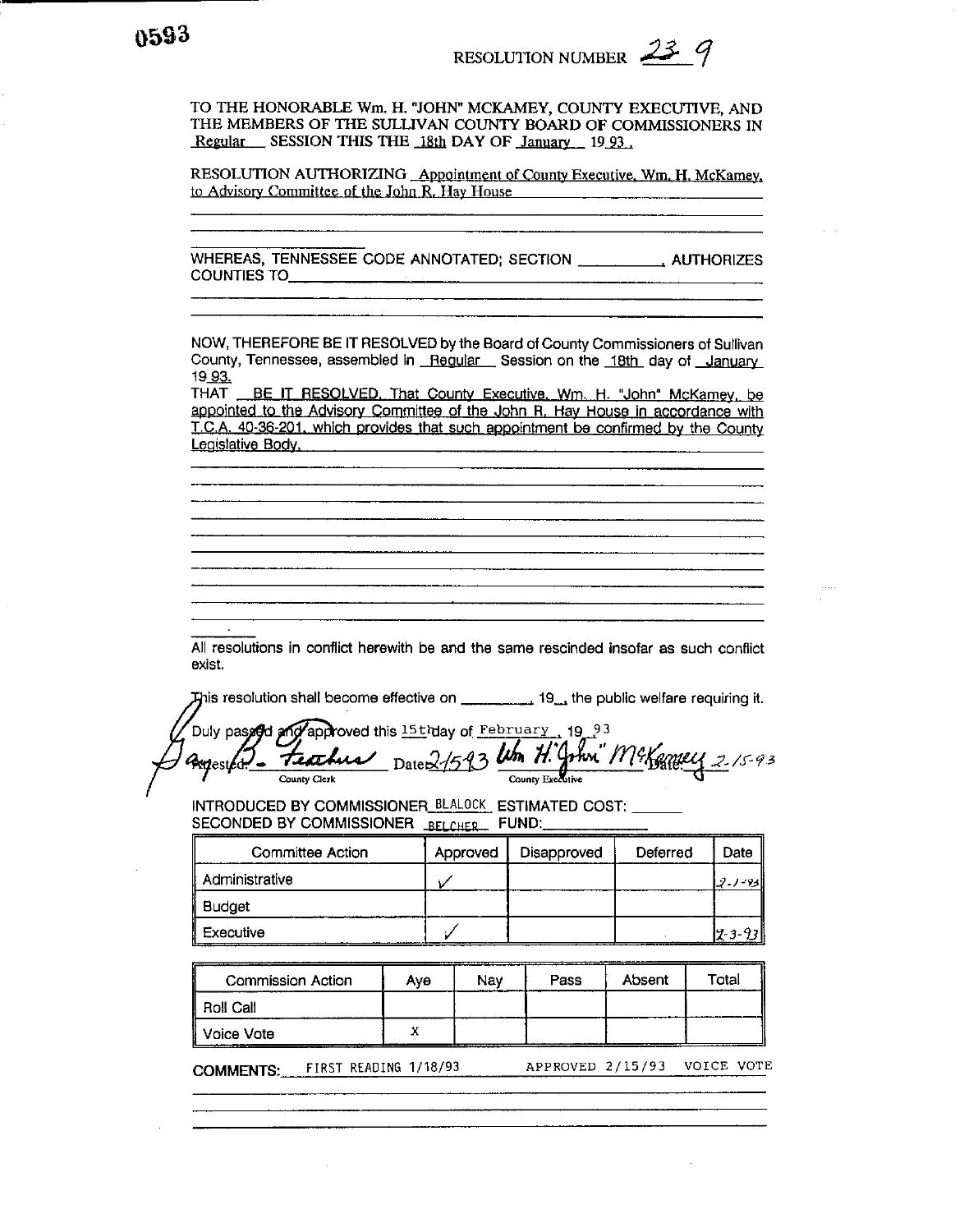$10$ 

0594

TO THE HONORABLE Wm. H. "JOHN" MCKAMEY, COUNTY EXECUTIVE, AND THE MEMBERS OF THE SULLIVAN COUNTY BOARD OF COMMISSIONERS IN Regular SESSION THIS THE 18th DAY OF January 1993.

RESOLUTION AUTHORIZING An Appropriation to Purchasea New Computer and Software for the Sullivan County School System **Subset Contains the Sullivan County School System** 

<u> 1989 - John Hermann Hermann, f</u>

WHEREAS, TENNESSEE CODE ANNOTATED; SECTION , AUTHORIZES 

NOW, THEREFORE BE IT RESOLVED by the Board of County Commissioners of Sullivan County, Tennessee, assembled in Regular Session on the 18th day of January 19 93.

THAT WHEREAS, The School Department's existing computer system needs to be upgraded in order to meet current and future demands, and

WHEREAS. The Board of Education feels that it is prudent to change the computer system to operate with a Unix Operating System, thus availing the computer system to many needed enhancements, and

WHEREAS, T.C.A. 49-3-333(b) allows provides for the budgeting of non-reoccurring purposes, \_\_\_\_\_

NOW, THEREFORE BE IT RESOLVED, That the Sullivan County Board of Commissioners authorizes the appropriation of \$85,000 out of account 34290 - Unappropriated School Reserve to the expenditure accounts in the following manner:

| 76000.709 Data Processing Equipment | חח רחר      | ------- |
|-------------------------------------|-------------|---------|
| 71000.317 Data Processing Services  | A 5 DOO OO  |         |
| "ota                                | .S85.000.00 |         |

FURTHER BE IT RESOLVED. That the Director of Accounts and Budgets has confirmed with the State Comptroller's Office that this transaction will not have an effect on the Maintenance of Funds.

WAIVER OF RULES REQUESTED

All resolutions in conflict herewith be and the same rescinded insofar as such conflict exist.

This resolution shall become effective on \_\_\_\_\_\_\_\_\_\_\_\_19\_, the public welfare requiring it.

Duly passed and approved this 15t day of reprinting 1993<br>aug 2007 - Feathers Date 21593 Um 71. John 1794 Gate Attested: County Executive County Clerk

INTRODUCED BY COMMISSIONER Blalock ESTIMATED COST: SECONDED BY COMMISSIONER Ferguson FUND:

| Committee Action | Approved | Disapproved | Deferred | ------<br>Date |
|------------------|----------|-------------|----------|----------------|
| Administrative   |          |             |          | 12-1-931       |
| Budget           |          |             |          |                |
| Executive        |          |             |          | 2.3-93         |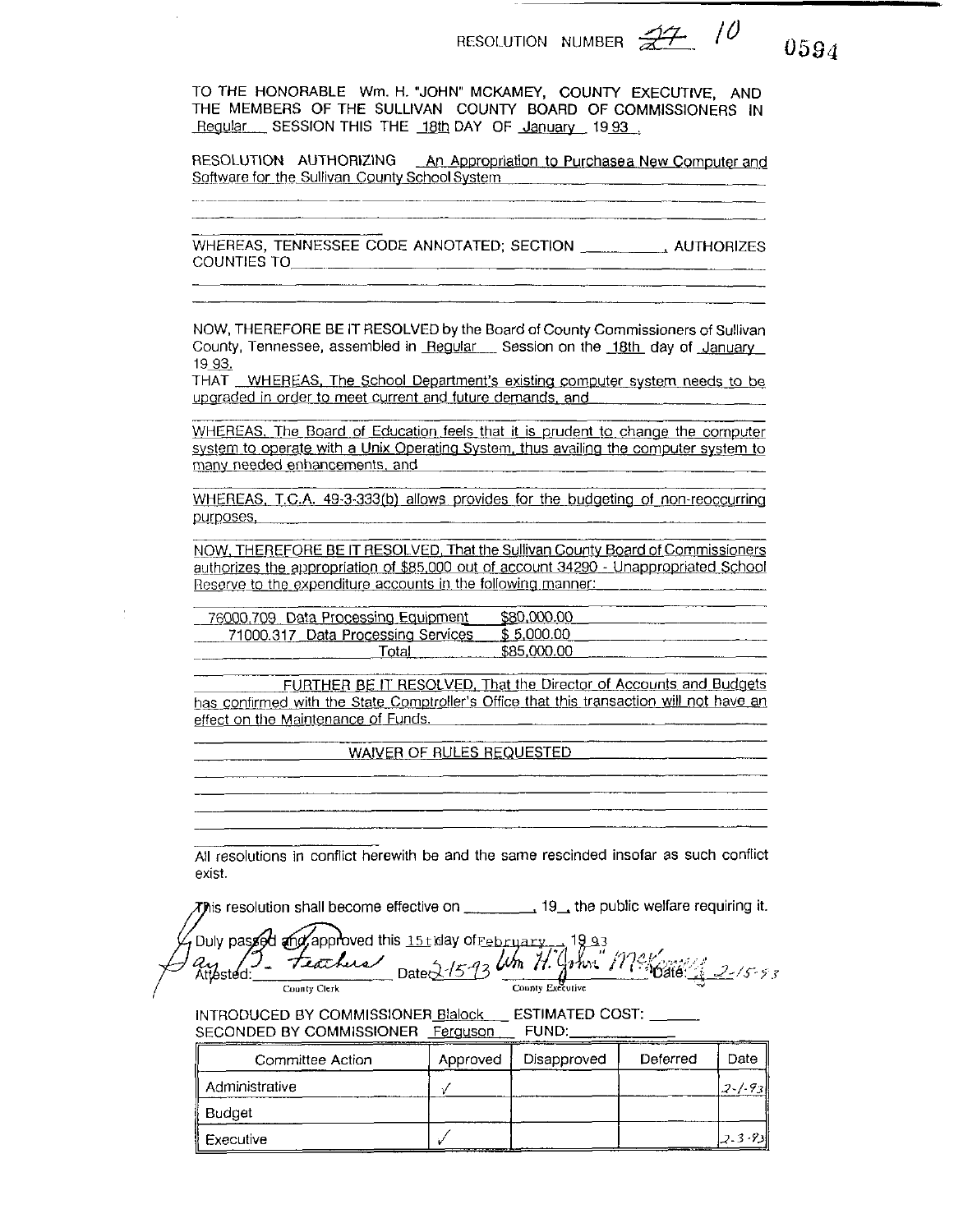0595

 $\bar{\psi}$  :

 $\ddot{\phantom{0}}$ 

 $\bar{z}$ 

÷.

l,

 $\overline{a}$ 

**Page Two RESOLUTION-NO** 

 $\ddot{\phantom{a}}$ 

| <b>Commission Action</b>                                            | Ave | Nay | Pass | Absent | Total |  |  |
|---------------------------------------------------------------------|-----|-----|------|--------|-------|--|--|
| <b>Roll Call</b>                                                    | 23  |     |      |        |       |  |  |
| Voice Vote                                                          |     |     |      |        |       |  |  |
| APPROVED 2/15/93<br>ROLL CALL<br>COMMENTS: FIRST READING<br>1/18/93 |     |     |      |        |       |  |  |
|                                                                     |     |     |      |        |       |  |  |

 $\bar{z}$ 

 $\bar{t}$ 

 $\ddot{\phantom{a}}$ 

÷.

 $\overline{a}$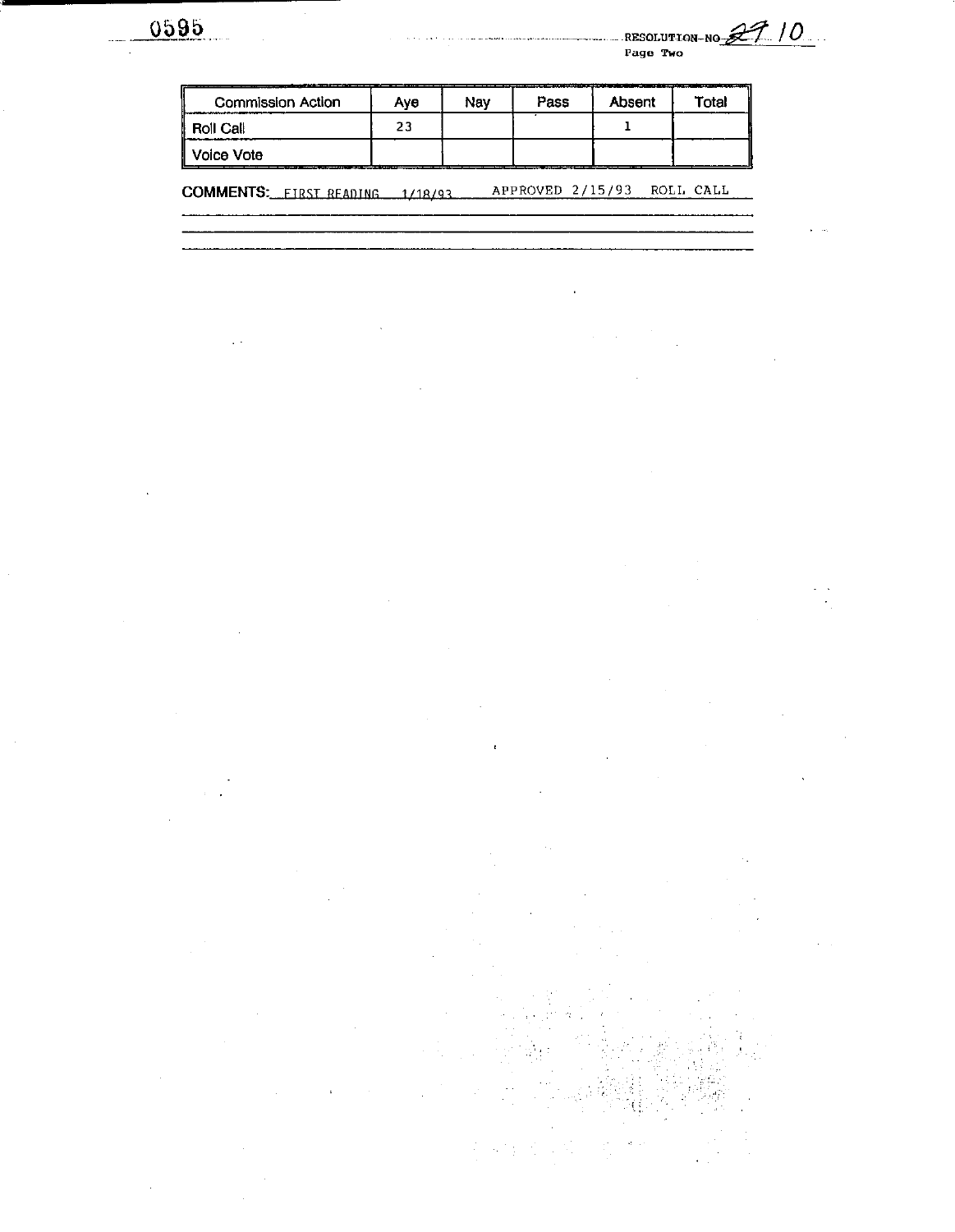RESOLUTION NUMBER  $\angle$ 

0596

TO THE HONORABLE Wm. H. "JOHN" MCKAMEY, COUNTY EXECUTIVE, AND THE MEMBERS OF THE SULLIVAN COUNTY BOARD OF COMMISSIONERS IN Regular SESSION THIS THE 15th DAY OF February 1993.

RESOLUTION AUTHORIZING Appropriation of \$7,500 for Roof Repairs - Old Rock Springs Elementary School

WHEREAS, TENNESSEE CODE ANNOTATED; SECTION \_\_\_\_\_\_\_\_\_\_\_\_\_\_\_\_\_\_\_ AUTHORIZES COUNTIES TO

NOW, THEREFORE BE IT RESOLVED by the Board of County Commissioners of Sullivan County, Tennessee, assembled in Regular Session on the 15th day of February 1993

THAT BE IT RESOLVED. That \$7,500 be appropriated from Unappropriated Surplus Acct. (39000) for the purpose of repairing the roof of the Old Rock Springs Elementary School, which is currently leased to Rock Springs Ruritan Club.

All resolutions in conflict herewith be and the same rescinded insofar as such conflict exist.

Duly passed and approved this 15 th day of February, 1993<br>2 ftested: Teathers Date: 2 ft 93 Um H. John M? phie 2 2-15-93 <sup>a</sup>Ntesled:

INTRODUCED BY COMMISSIONER F. Childress ESTIMATED COST: SECONDED BY COMMISSIONER B. Ammons FUND:

| Committee Action | Approved | Disapproved | Deferred | Date          |
|------------------|----------|-------------|----------|---------------|
| Administrative   |          |             |          | $1.7 / 9$ zll |
| Budget           |          |             |          |               |
| Executive        |          |             |          |               |

| Commission Action | Aye | Nav | Pass | Absent | Total |
|-------------------|-----|-----|------|--------|-------|
| Roll Call         | 18  |     |      |        |       |
| ∥ Voice Vote      |     |     |      |        |       |

COMMENTS: WAIVER OF RULES APPROVED 2/15/93 ROLL CALL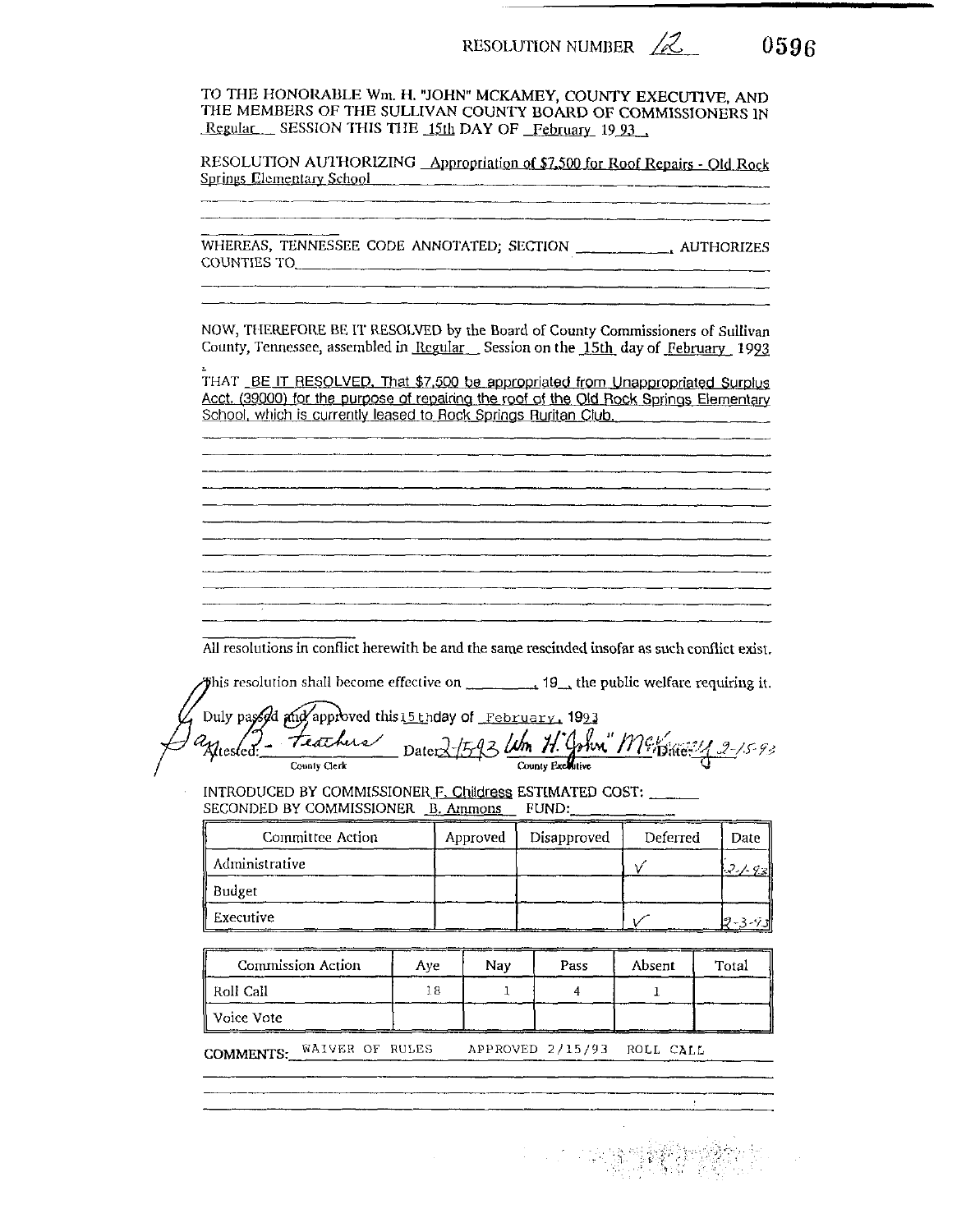TO THE HONORABLE Wm. H. "JOHN" MCKAMEY, COUNTY EXECUTIVE, AND THE MEMBERS OF THE SULLIVAN COUNTY BOARD OF COMMISSIONERS IN Regular SESSION THIS THE 15th DAY OF February 1993.

RESOLUTION AUTHORIZING A Cooperative Agreement with The United States Forest Service - 2nd Civil District

WHEREAS, TENNESSEE CODE ANNOTATED; SECTION \_\_\_\_\_\_\_\_\_\_\_\_\_\_\_\_\_\_\_\_\_\_\_ AUTHORIZES **COUNTIES TO** 

NOW, THEREFORE BE IT RESOLVED by the Board of County Commissioners of Sullivan County, Tennessee, assembled in Regular Session on the 15th day of February 1993

THAT WHEREAS, In 1991 and 1992 Sullivan County entered into a cooperative agreement with the United States Forest Service for patrol by Sheriff's Department personnel of U.S. Forest land in the 2nd Civil District; and

WHEREAS, The Forest Service is requesting additional patrol of this forest area to begin May 21, 1993 and terminate September 11, 1993 and will reimburse Sullivan County for its expenditures in the amount of \$3,373,00, and

WHEREAS. In addition to the reimbursement of expenditures, the agreement provides for payment of tuition in the amount of \$2,500 to a Specialized Training School for the patrol personnel; now

THEREFORE BE IT RESOLVED, That the Sullivan County Executive and Sullivan County Sheriff be authorized to execute the Cooperative Agreement with the U.S. Forest Service for total funding of \$5,873,00 to be allocated as follows:

TO ACCT: 54111.300 - \$2,500.00

TO ACCT: 54111.700 - \$3,373.00

All resolutions in conflict herewith be and the same rescinded insofar as such conflict exist.

 $\chi$  and  $\chi$  is resolution shall become effective on  $\chi$  19<sub>, 1</sub> the public welfare requiring it.

Duly passed and approved this 15th day of February 1993 Date 215-93 Um H. John" Mexamey teachers Ailestéd: County Clerk

INTRODUCED BY COMMISSIONER\_Rutherford\_ESTIMATED COST: \_\_\_\_ SECONDED BY COMMISSIONER Trivett FUND:

| Committee Action | Approved | Disapproved | Deferred | Date    |
|------------------|----------|-------------|----------|---------|
| Administrative   |          |             |          | 1-1-93  |
| Budget           |          |             |          | 12/4/91 |
| Executive        |          |             |          | 2-3-93  |

| Commission Action | Ave | Nav | Pass | Absent | Total |
|-------------------|-----|-----|------|--------|-------|
| ' Roll Call       | 23  |     |      |        |       |
| Voice Vote        |     |     |      |        |       |

APPROVED 2/15/93 ROLL CALL WAIVER OF RULES **COMMENTS:**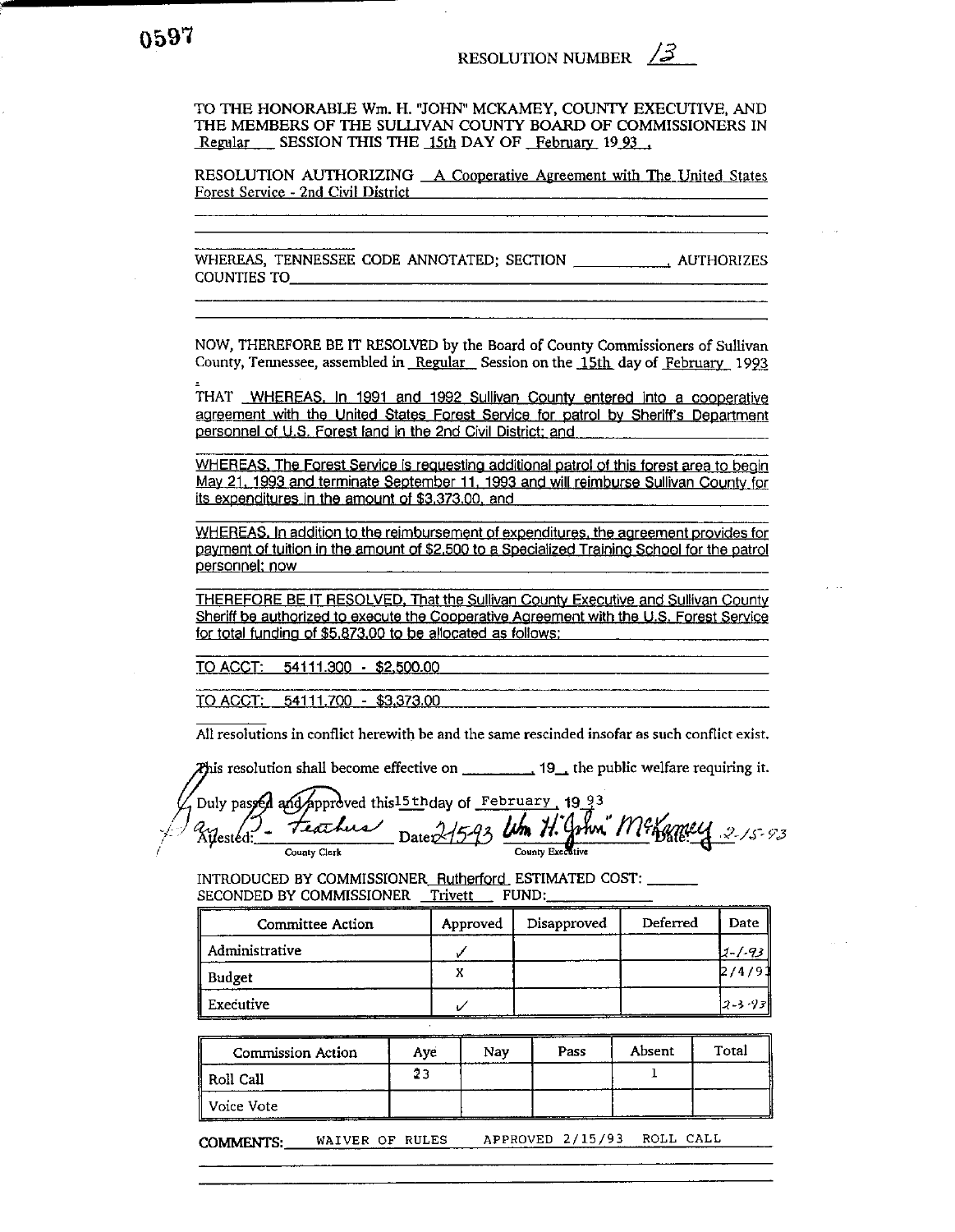TO THE HONORABLE Wm. H. "JOHN" MCKAMEY, COUNTY EXECUTIVE, AND THE MEMBERS OF THE SULLIVAN COUNTY BOARD OF COMMISSIONERSIN Reqular SESSION THIS THE 15th DAY OF February 19 93.

RESOLUTIONAUTHORIZING A Cannabis Cooperative Agreement with the United States Forest Service - 2nd Civil District

WHEREAS, TENNESSEE CODE ANNOTATED; SECTION \_\_\_\_\_\_\_\_\_\_\_\_\_\_\_\_\_\_\_\_\_\_\_ AUTHORIZES COUNTIES TO **COUNTIES** TO

NOW. THEREFOREBE IT RESOLVEDby the Board of County Commissionersof Sullivan County, Tennessee, assembled in Regular Session on the 15th day of February 1993.

THAT WHEREAS, The Sullivan County Sheriff's Deparment is to receive into its drug fund, \$1,900.00 for performing cannabis surveillance and eradication duties on National Forest Land, therefore

BE IT RESOLVED, That the Sullivan County Executive, Wm. H. McKamey and the Sullivan County Sheriff, Keith Carr, be authorized to execute the Cannabis Cooperative Agreement with the U.S. Forest Service.

| ____________ |              |                         |
|--------------|--------------|-------------------------|
|              |              |                         |
|              |              |                         |
|              |              |                         |
|              |              |                         |
|              |              |                         |
|              |              |                         |
|              |              |                         |
|              |              |                         |
|              |              |                         |
|              |              |                         |
|              |              |                         |
|              | ______       | _______________________ |
|              |              |                         |
|              |              |                         |
|              |              |                         |
|              |              |                         |
|              |              |                         |
|              |              |                         |
|              |              |                         |
|              |              |                         |
|              |              |                         |
|              |              |                         |
|              |              |                         |
|              |              |                         |
|              |              |                         |
|              |              |                         |
|              |              |                         |
|              |              |                         |
| -----        |              |                         |
|              |              |                         |
|              |              |                         |
|              |              |                         |
|              |              |                         |
|              |              |                         |
|              |              |                         |
|              |              |                         |
|              | ------------ |                         |
|              |              |                         |
|              |              |                         |
|              |              |                         |
|              |              |                         |
|              |              |                         |
|              |              |                         |
|              |              |                         |

All resolutions in conflict herewith be and the samerescindedinsofar as such conflict exist.

| Duly passed and approved this 15th day of February 1993<br>arphosted: Teathers<br>County Clerk<br>INTRODUCED BY COMMISSIONER Randy Trivett<br>SECONDEDBY COMMISSIONER __ Mike Rutherford | Date 2-15-93 Um H.                        | County Executive<br>FUND:       | "McKamu 2-15-93<br>ESTIMATED COST: |                                                       |
|------------------------------------------------------------------------------------------------------------------------------------------------------------------------------------------|-------------------------------------------|---------------------------------|------------------------------------|-------------------------------------------------------|
| <b>COMMITTEE ACTION:</b><br>Administrative<br><b>Budget</b><br>Executive                                                                                                                 | <b>APPROVED</b><br>$\vee$<br>$\mathsf{X}$ | <b>DISAPPROVED</b>              | <b>DEFERRED</b>                    | <b>DATE</b><br>$2 - 1 - 93$<br>214193<br>$2 - 3 - 93$ |
| <b>COMMISSION ACTION</b><br>Roll Call<br><b>Voice Vote</b>                                                                                                                               | <u>[AYE</u><br>23                         | {NAY } {PASS } {ABSENT} {TOTAL} |                                    |                                                       |
| <b>COMMENTS:</b>                                                                                                                                                                         | WAIVER OF RULES                           | APPROVED 2/15/93 ROLL CALL      |                                    |                                                       |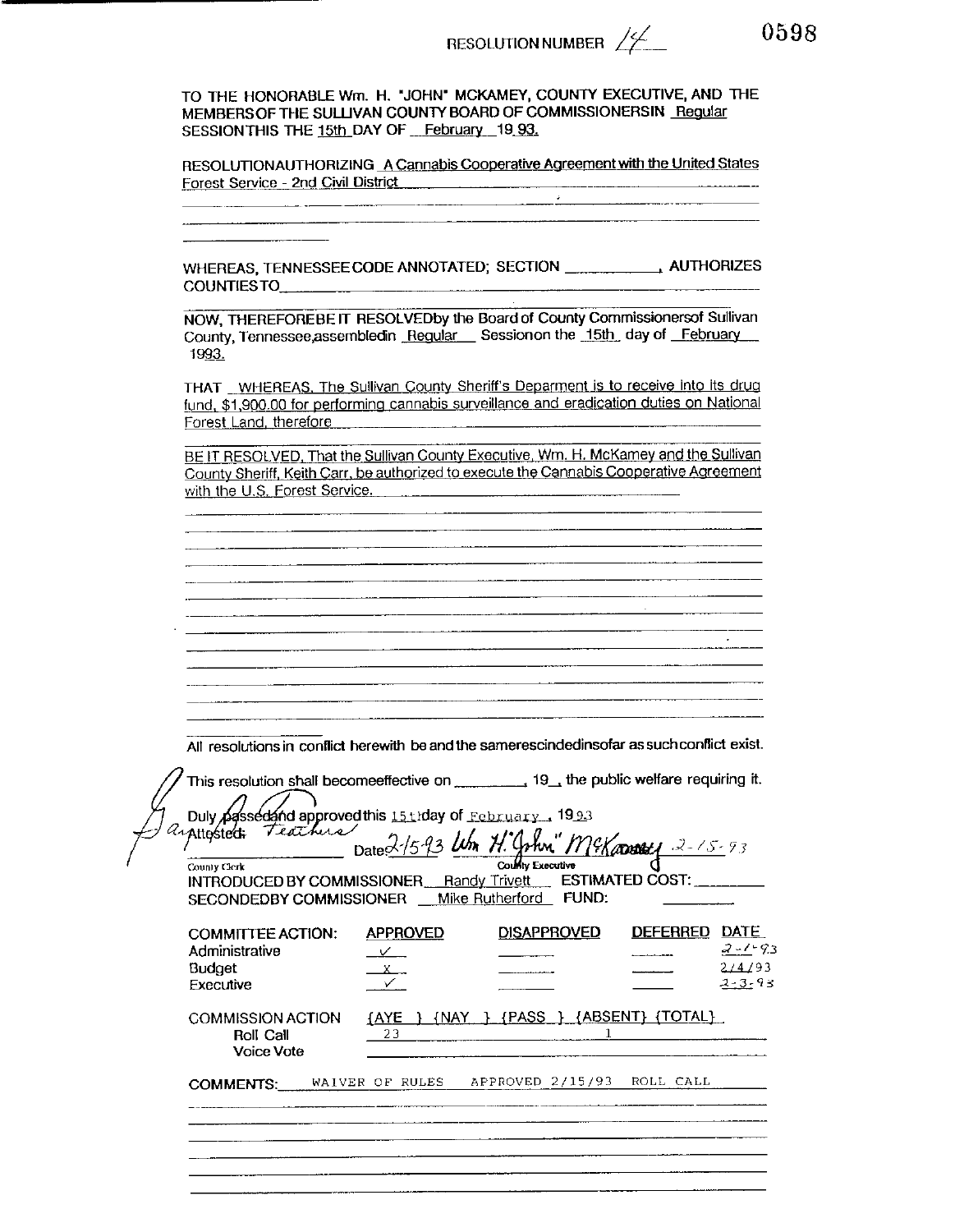TO THE HONORABLE Wm. H. "JOHN" MCKAMEY, COUNTY EXECUTIVE, AND THE MEMBERS OF THE SULLIVAN COUNTY BOARD OF COMMISSIONERS IN Regular \_\_ SESSION THIS THE 15th DAY OF February 19 93

RESOLUTION AUTHORIZING \_\_ Installation of Standard Traffic Signal at I/S of Industrial Park Drive and SR 34 (US 11-E) - 9th C.D.

**COUNTIES TO** 

NOW, THEREFORE BE IT RESOLVED by the Board of County Commissioners of Sullivan County, Tennessee, assembled in Regular Session on the 15th day of February 1993

THAT BE IT RESOLVED, That a standard traffic signal, to operate in accordance with State requirements, be installed at the I/S of Industrial Park Drive and SR 34 (US 11-E) in the 9th C.D., and

FURTHER BE IT RESOLVED. That up to \$35,000 be appropriated for installation of the traffic light.

All resolutions in conflict herewith be and the same rescinded insofar as such conflict exist.

Duly passed and approved this 15thday of February, 1993 mi Mexamey 2-15-93 teachus Kilestéd. Lih 71. C Date: $\alpha$  /5 County Executive County Clerk

INTRODUCED BY COMMISSIONER Jones ESTIMATED COST: \$35,000 SECONDED BY COMMISSIONER Hyatt FUND:

| Committee Action | Approved | Disapproved | Deferred | Date     |
|------------------|----------|-------------|----------|----------|
| Administrative   |          |             |          | 12-1-93  |
| Budget           |          |             |          |          |
| I Executive      |          |             |          | つ 3 - 73 |

| Commission Action | Ave | Nav | Pass                     | Absent | Total |
|-------------------|-----|-----|--------------------------|--------|-------|
| Roll Call "       | 22  |     |                          |        |       |
| ll Voice Vote     |     |     | $\overline{\phantom{a}}$ |        |       |

COMMENTS: WAIVER OF RULES APPROVED 2/15/93 ROLL CALL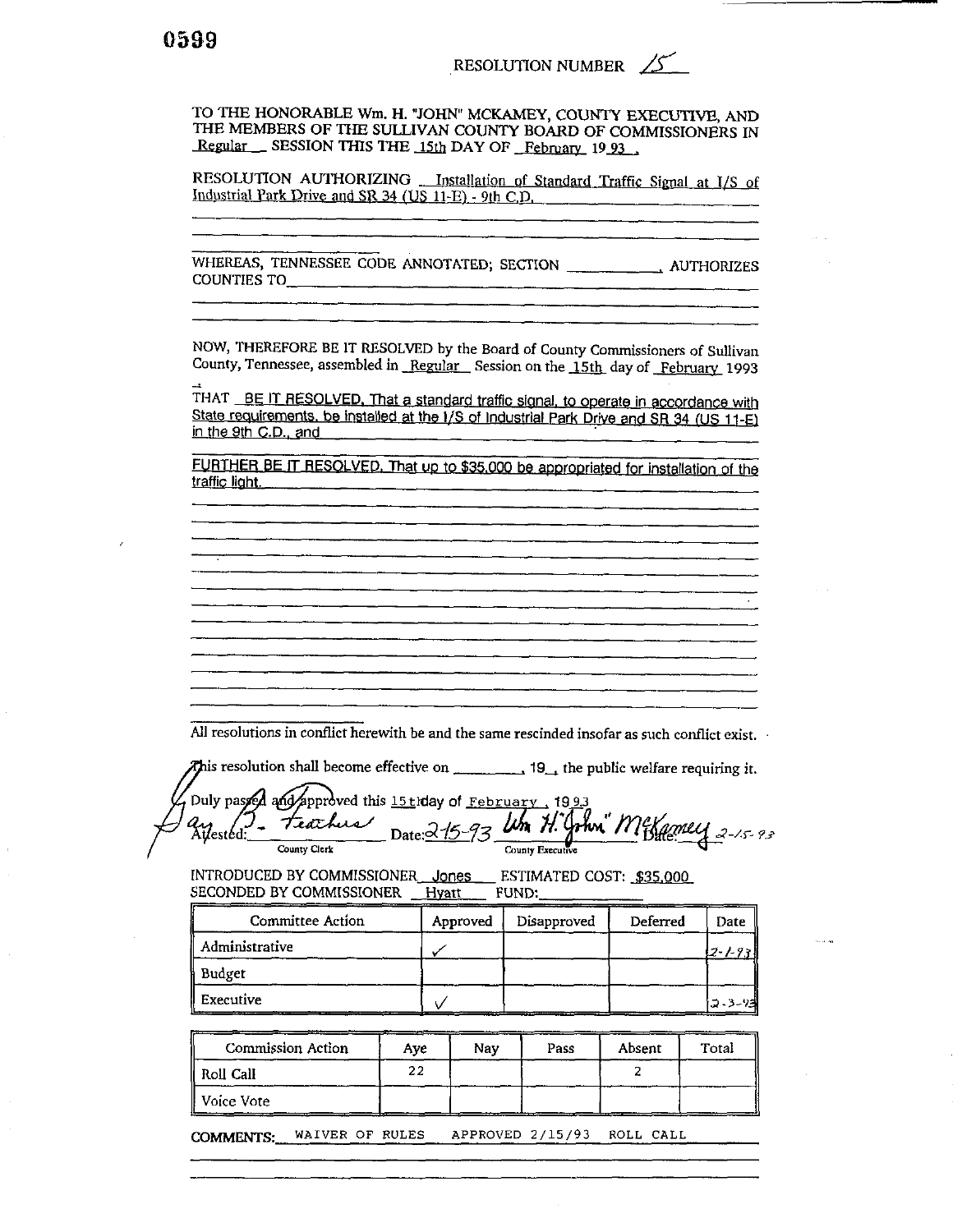0600

TO THE HONORABLE Wm. H. "JOHN" MCKAMEY, COUNTY EXECUTIVE, AND THE MEMBERS OF THE SULLIVAN COUNTY BOARD OF COMMISSIONERS IN Regular SESSION THIS THE 15th DAY OF February 19.93

RESOLUTION AUTHORIZING Appropriate \$17,500 from Unappropriated Surplus Acct. 39000 to Acct. 54112.400 to Acquire Hepatitis B Vaccine as Required by the Occupation Safety & Health Administration (OSHA)

NOW, THEREFORE BE IT RESOLVED by the Board of County Commissioners of Sullivan County, Tennessee, assembled in Regular Session on the 15th day of February 1993

THAT WHEREAS, The OSHA regulation, Occupational Exposure to Bloodborne Pathogens, Final Rule, effective March 6, 1992, requires in brief, "Employers must offer, at their expense, voluntary Hepatitis B. Vaccinations to all law enforcement personnel who may be exposed to blood or other potentially infectious materials", and

WHEREAS, The regulation establishes standards for workplace protection from bloodborne diseases with the primary concern being the transmission of the Hepatitis B Virus (HBV) and human immunodeficiency virus (HIV) through "the performance of an employee's duties", now

THEREFORE BE IT RESOLVED. That an appropriation of \$17,500 from Unallocated Surplus 39000 be approved to obtain the primary methods of protection required of the employer by OSHA, and the funds allocated to Budget Account 54112.400, which will not affect the maintenance of funds stipulation.

AMEND: COMM. BLALOCK - Funds to come from the Sheriff's current. budget.

All resolutions in conflict herewith be and the same rescinded insofar as such conflict exist.

This resolution shall become effective on  $\qquad \qquad$  19, the public welfare requiring it.

Duly passod) and approved this  $^{15}$ thday of February 1993 Feather Date 2/593 Um H. John" McKergey 2-15-93 County Executive County Clerk

INTRODUCED BY COMMISSIONER\_DeVault\_ESTIMATED COST: \_\_\_\_\_\_ SECONDED BY COMMISSIONER Belcher FUND:

| Committee Action | Approved | Disapproved | Deferred | Date     |
|------------------|----------|-------------|----------|----------|
| Administrative   |          |             |          | 17-7-931 |
| Budget           |          |             |          | 9/4/9.   |
| ' Executive      |          |             |          | 12-3-931 |

| <b>Commission Action</b> | Ave | Nav | Pass | Absent | Total |
|--------------------------|-----|-----|------|--------|-------|
| Roll Call                |     |     |      |        |       |
| Voice Vote               |     |     |      |        |       |

WAIVER OF RULES APPROVED AS AMENDED 2/15/93 ROLL CALL **COMMENTS:** 

**1. 2010年 建筑**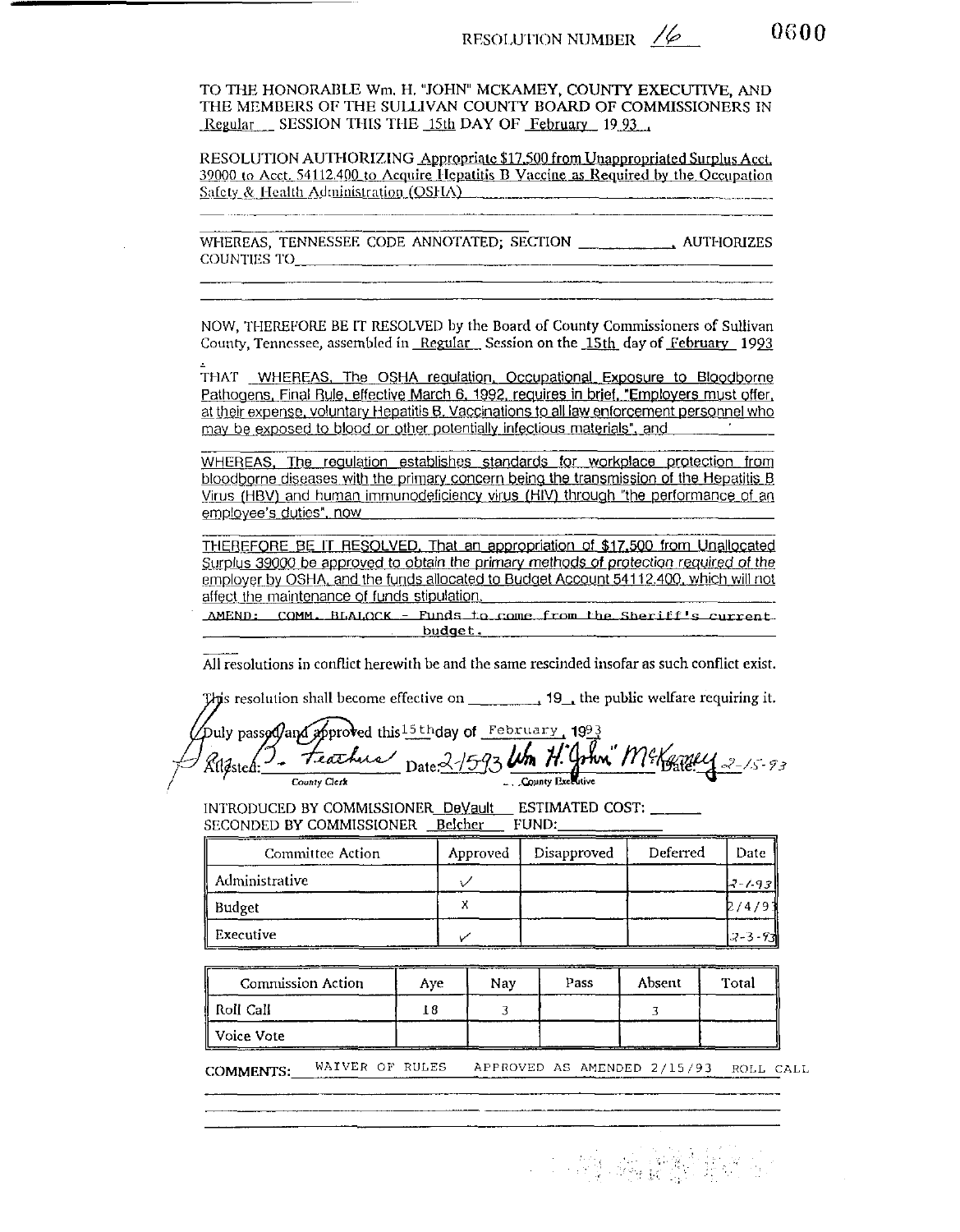TO THE HONORABLE Wm. H. "JOHN" MCKAMEY, COUNTY EXECUTIVE, AND THE MEMBERS OF THE SULLIVAN COUNTY BOARD OF COMMISSIONERS IN Regular SESSION THIS THE 15th DAY OF February 1993.

RESOLUTION AUTHORIZING \_Approval to Hire an Architect to Complete Second Floor of the Blountville Justice Center

COUNTIES TO

NOW, THEREFORE BE IT RESOLVED by the Board of County Commissioners of Sullivan County, Tennessee, assembled in Regular Session on the 15th day of February 1993

THAT BE IT RESOLVED. That the County Executive, Wm. H. McKamey, and the Purchasing Agent, Joe Mike Akard, be authorized to hire an architect to complete the second floor of the Blountville Justice Center.

| MOTION BY: COMM. RUTHERFORD   | Space be provided for   |
|-------------------------------|-------------------------|
| SECONDED BY: COMM. GROSECLOSE | General Sessions Court. |

|        | ▅▁ <sup>▃</sup> ▅▖▁▗▅▁▁▞▖▁▄▚▚▖▖▅▙▞▖▅▆▙▞▅▅▁▞▆▖▁▟▚▁▗▅▁▗▅▆▁▞▅▆▂▛▅▞▗▅▆▚▗▅▙▖▗▅▖▁▞▙▁▞▅▙▁▚▜▖▖▗▞▚▖▖▙▃▅▁▞▆▙▁▞▓▙▖▖▙▙▃▖ |  |  |  |
|--------|--------------------------------------------------------------------------------------------------------------|--|--|--|
|        |                                                                                                              |  |  |  |
|        |                                                                                                              |  |  |  |
|        |                                                                                                              |  |  |  |
|        |                                                                                                              |  |  |  |
|        | ▀▘▀▀ <sup>▆</sup> ▘▀▀▘▀▀▀▀▀▀▀▀▀▀▀▀▀▀▀▀▀ <sup>▁▃▀▀▘▁▝▀▘▘▀▀▀<sup>▆</sup>▛▀▀▘▘▀▀▀▘▘▀▀▀▘▘▀▀▀<sup>▆</sup></sup>   |  |  |  |
|        |                                                                                                              |  |  |  |
|        |                                                                                                              |  |  |  |
|        |                                                                                                              |  |  |  |
|        |                                                                                                              |  |  |  |
|        |                                                                                                              |  |  |  |
|        |                                                                                                              |  |  |  |
|        |                                                                                                              |  |  |  |
|        |                                                                                                              |  |  |  |
|        |                                                                                                              |  |  |  |
| ______ |                                                                                                              |  |  |  |
|        |                                                                                                              |  |  |  |
|        |                                                                                                              |  |  |  |
|        |                                                                                                              |  |  |  |
|        |                                                                                                              |  |  |  |
|        |                                                                                                              |  |  |  |
|        |                                                                                                              |  |  |  |
|        |                                                                                                              |  |  |  |
|        |                                                                                                              |  |  |  |
|        |                                                                                                              |  |  |  |
|        |                                                                                                              |  |  |  |
|        |                                                                                                              |  |  |  |
|        |                                                                                                              |  |  |  |
|        |                                                                                                              |  |  |  |
|        |                                                                                                              |  |  |  |
|        | ▘▗▛▘▁▗ <del>▏▁▗▙▝▁▗▞▝▁▖▙▔▔▆▞▔▗▆▞▔▞▆▞▗▞▛▙▞▞▛▙▁▓▙▁▞▙▘▖▞▝▁▖▅▞▔▖▆▖▔▞▆▁▅▖▗▆▁▞▆▖▞▆▖▗▊▎▎▞▙▁▞▙▁▞▙▁▖</del>            |  |  |  |
|        |                                                                                                              |  |  |  |
|        |                                                                                                              |  |  |  |
|        |                                                                                                              |  |  |  |
|        |                                                                                                              |  |  |  |
|        |                                                                                                              |  |  |  |
|        |                                                                                                              |  |  |  |
|        |                                                                                                              |  |  |  |
|        |                                                                                                              |  |  |  |
|        |                                                                                                              |  |  |  |
|        |                                                                                                              |  |  |  |
|        |                                                                                                              |  |  |  |
|        |                                                                                                              |  |  |  |
|        |                                                                                                              |  |  |  |
|        |                                                                                                              |  |  |  |
|        |                                                                                                              |  |  |  |
|        |                                                                                                              |  |  |  |
|        |                                                                                                              |  |  |  |
|        |                                                                                                              |  |  |  |

All resolutions in conflict herewith be and the same rescinded insofar as such conflict exist.

This resolution shall become effective on  $\frac{1}{2}$  =  $\frac{1}{2}$  19 the public welfare requiring it.

d approved this 15th day of February, 19 93 Duly pas m." McKaneey 2-15-93  $\mu$ m  $\mu$ . Teochii ttested? Date<sup>Z</sup> County Executive County Clerk

INTRODUCED BY COMMISSIONER Blalock ESTIMATED COST: SECONDED BY COMMISSIONER Ferguson FUND:

| Committee Action | Approved | Disapproved | Deferred | Date     |
|------------------|----------|-------------|----------|----------|
| Administrative   |          |             |          | 2-1-93   |
| Budget           |          |             |          |          |
| Executive        |          |             |          | $2 - 93$ |

| <b>Commission Action</b> | Ave | Nav | Pass | Absent | Total |
|--------------------------|-----|-----|------|--------|-------|
| Roll Call                |     |     |      |        |       |
| Voice Vote               |     |     |      |        |       |

Waiver of Rules APPROVED AS AMENDED 2/15/93 ROLL CALL **COMMENTS:**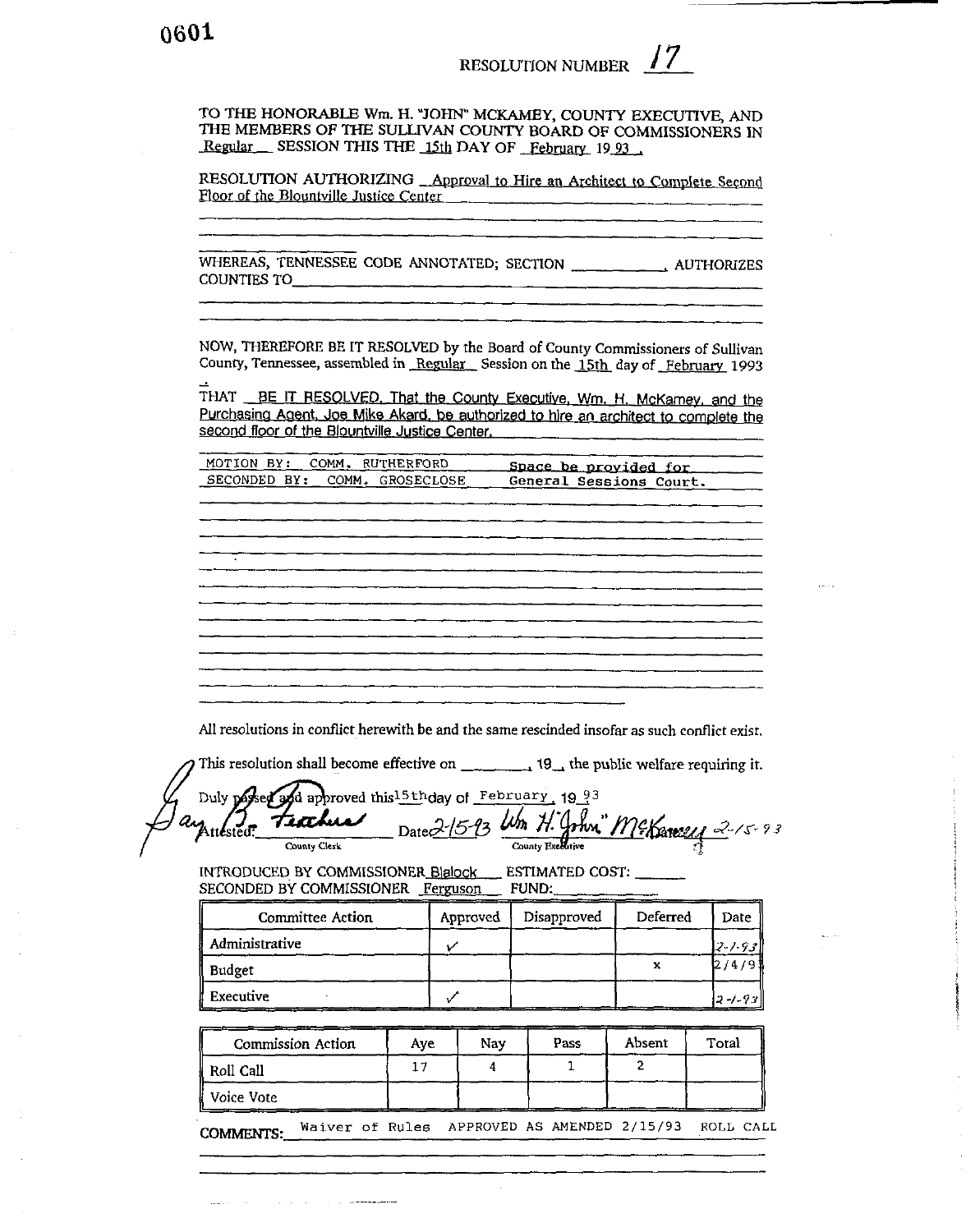**Attachment Resolution No.** /7

#### **PROPOSED AMENDMENT**

#### **Amend as follows:**

**FURTHER BE IT RESOLVED, That the Purchasing Agent, Joe Mike Akard be authorized to expend up to \$500.00 from Court House Renovation (Acct. 54211) for architect fees.** 

# **Introduced by:** Blalock **Seconded by: Ferquson**

**COMMENTS: Waiver of Rules Approved 2/15/93 Roll. Call** 

**Resolution No.** //<br>**Resolution No.** //<br>**Resolution No.** //<br>**Resolution No.** //<br>**Resolution of the Blountyllia Justice Center**<br>**Newman Aron C the Blountyllia Justice Center**<br>**DROVER ART DESCAY CO**, the Purchasing Agent, Jo

 $\mathcal{L}_{\mathrm{in}}$ 

 $\mathcal{L}_{\mathcal{A}}$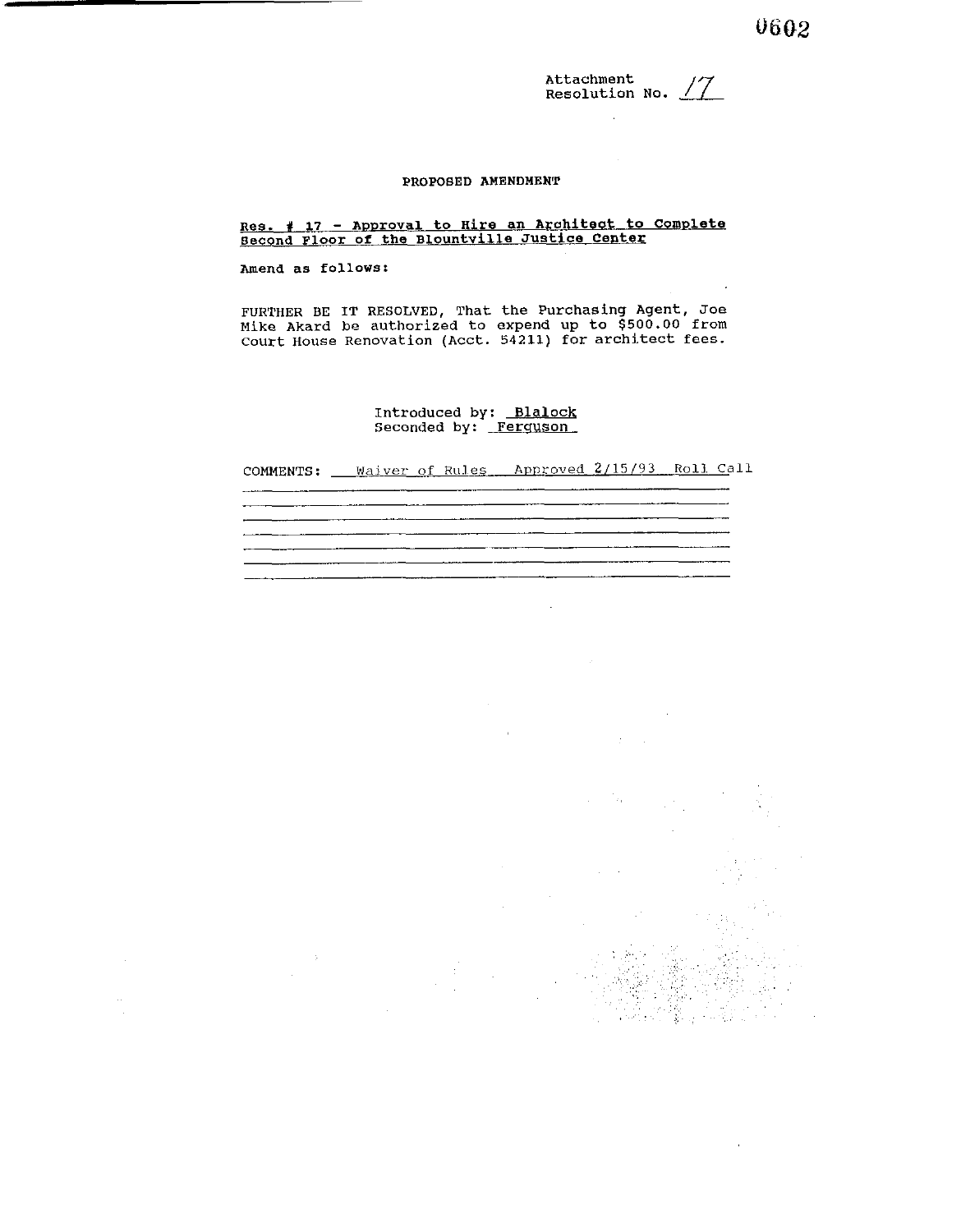TO THE HONORABLE Wm. H. "JOHN" MCKAMEY, COUNTY EXECUTIVE, AND THE MEMBERS OF THE SULLIVAN COUNTY BOARD OF COMMISSIONERS IN Regular SESSION THIS THE 15th DAY OF February 1993

RESOLUTION AUTHORIZING Appropriation of \$15,000 from Revenue Acct. 46212 to 54115.300 for Substance Abuse Counselor Program Funded by State Grant

**COUNTIES TO** 

NOW, THEREFORE BE IT RESOLVED by the Board of County Commissioners of Sullivan County, Tennessee, assembled in Regular Session on the 15th day of February 1993

THAT WHEREAS. The Sheriff's Department reapplied for a grant with the Tennessee Department of Finance and Administration to continue the Substance Abuse Counselor Program to counsel and rehabilitate repeat drug offenders:

WHEREAS, The Department of Finance and Administration approved the request for the period 11/01/92 through 6/30/93: now

THEREFORE BE IT RESOLVED. That \$15,000 be appropriated to Acct. 54115,300 to comply with expenditure requirements of the grant.

All resolutions in conflict herewith be and the same rescinded insofar as such conflict exist.

This resolution shall become effective on  $\qquad \qquad$  19<sub>-1</sub> the public welfare requiring it.

Duly passed and approved this 15thday of February 1993

Attested: County Clerk

Um H. John" McKamey 2-15-93

INTRODUCED BY COMMISSIONER\_DeVault\_\_ ESTIMATED COST: \_\_ \_\_ FUND: SECONDED BY COMMISSIONER Belcher

Date:

| Committee Action | Approved | Disapproved | Deferred | Date       |
|------------------|----------|-------------|----------|------------|
| Administrative   |          |             |          | 2-1-93     |
| Budget           |          |             |          |            |
| Executive        |          |             |          | 2 - 3 - 93 |

| <b>Commission Action</b> | Ave            | Nav | Pass | Absent | Total |
|--------------------------|----------------|-----|------|--------|-------|
| Roll Call                | n.<br><u>,</u> |     |      |        |       |
| Voice Vote               |                |     |      |        |       |

APPROVED 2/15/93 ROLL CALL WAIVER OF RULES COMMENTS: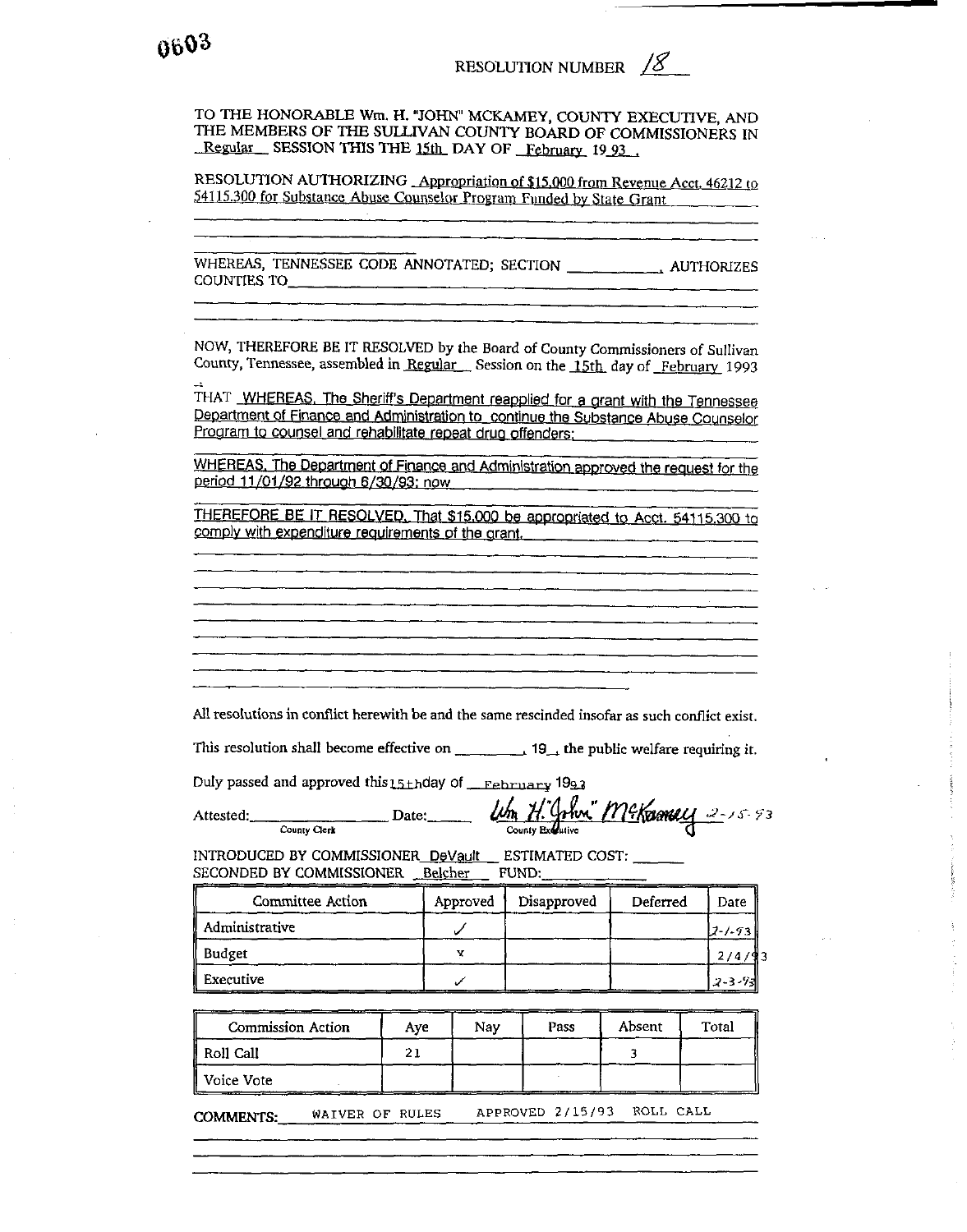

attachment

#### **51ATE OF TENKESlEE**  DEPARTMENT OF FINANCE AND ADMINISTRATION STATE CAPITOL **NASH\'II.LE, TENNESSEE 37219-5175**

**~o\lhlIssIOH<** 

**IDAVID L. MANNING August 10, 1992** 

Keith Carr Sheriff of Sullivan County Sulllivan Co. Sheriff's Dept P.O. Box 589 Blountville, TN 37617

Dear Sheriff Carr:

I am pleased to notify you that your Drug Control and Systems Improvement Formula Grant 93-DG-35 for the Sullivan County Sheriff's Department Substance Abuse Counselor has been approved. We look forward to continued mutual efforts as we endeavor to achieve the Governor's goal of a Drug Free Tennessee.

Enclosed is a final signed copy of your contract complete with attachments. Funds covering the federal portion of this grant will be forwarded to your agency's account.

Also encloaea for your use are Annual Project Report Forms which are required by the Bureau of Justice Assistance for this grant. These report forms are to be submitted on a semi-annual baeis.

If we may be of assistance in any way, please contact us at the mailing address and phone number as listed below.

Sincerely,

Ry 4. John

Roy J. McKuhen Director

RJM/jgn Enclosure 93C-FLTR

Criminal Justice Administ rat ion Suite 302 John Sevier Building 500 Charlotte Avenue Nashville, **TN** 37243-1600 Phone, (615) 741-3784 FAX, (615) 741-4390 0604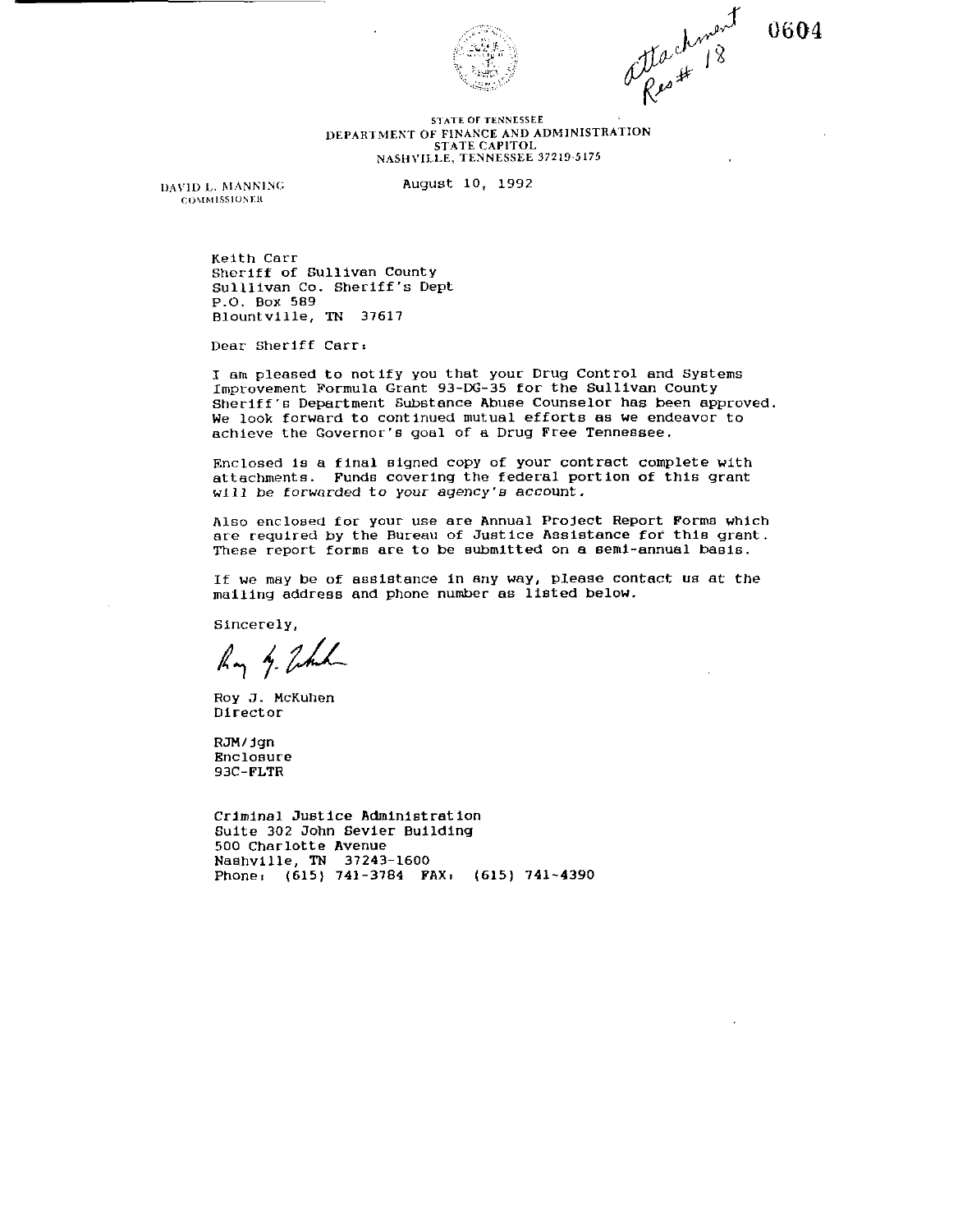TO THE HONORABLE Wm. H. "JOHN" MCKAMEY, COUNTY EXECUTIVE, AND THE MEMBERS OF THE SULLIVAN COUNTY BOARD OF COMMISSIONERS IN Regular SESSION THIS THE 15th DAY OF February 1993

RESOLUTION AUTHORIZING Appropriation of \$3,000 Supplement for the Referee Position for General Sessions Court and Juvenile Court, Division II

WHEREAS, TENNESSEE CODE ANNOTATED; SECTION \_\_\_\_\_\_\_\_\_\_\_, AUTHORIZES COUNTIES TO

NOW, THEREFORE BE IT RESOLVED by the Board of County Commissioners of Sullivan County, Tennessee, assembled in Regular Session on the 15th day of February 1993

THAT WHEREAS. The City of Kingsport abolished their Juvenile Court System and it was absorbed by Sullivan County General Sessions Court, Division II, in the 1970's and

WHEREAS. To aid the judge in trying the huge volume of cases, the General Sessions Court, Division II inherited from the City Juvenile Court, the City did appropriate a supplement to Division II (five years ago) to hire a part-time referee to assist the judge one day per week in trying cases so that Division II did not have to go to Saturday Court which would be quite costly to the local government, and

WHEREAS. The amount provided by the City is insufficient to maintain a part-time referee and Division II has asked for a \$3,000 increase from the City for supplement, and

WHEREAS, The Kingsport Board of Mayor and Aldermen did approve said supplement but with the condition the County first be requested to provide the \$3,000 supplement, now

THEREFORE BE IT RESOLVED. That in accordance with the request by the City of Kingsport, that consideration be given approving the \$3,000 supplement for the referee position for Sullivan County General Sessions Court and Juvenile Court, Division II.

All resolutions in conflict herewith be and the same rescinded insofar as such conflict exist.

This resolution shall become effective on  $\frac{1}{2}$  =  $\frac{1}{2}$  = 19. the public welfare requiring it.

Duly passed and approved this  $\frac{1}{2}$  day of  $\frac{1}{2}$  19

Attested: County Clerk Date:  $\qquad \qquad \qquad$  Date:  $\qquad \qquad \qquad$  Date:

INTRODUCED BY COMMISSIONER H. Childress ESTIMATED COST: SECONDED BY COMMISSIONER M. Hyatt FUND:

| Committee Action   | Approved | Disapproved | Deferred | Date     |
|--------------------|----------|-------------|----------|----------|
| Administrative     |          |             |          | フー・・・タマー |
| Budget             |          |             |          |          |
| Executive<br>_____ |          |             |          | J.3.93   |

| <b>Commission Action</b> | Ave | Nav | Pass | Absent | Total |
|--------------------------|-----|-----|------|--------|-------|
| Roll Call                |     |     |      |        |       |
| Voice Vote               |     |     |      |        |       |

VOICE VOTE 2/15/93 TABLED **COMMENTS:**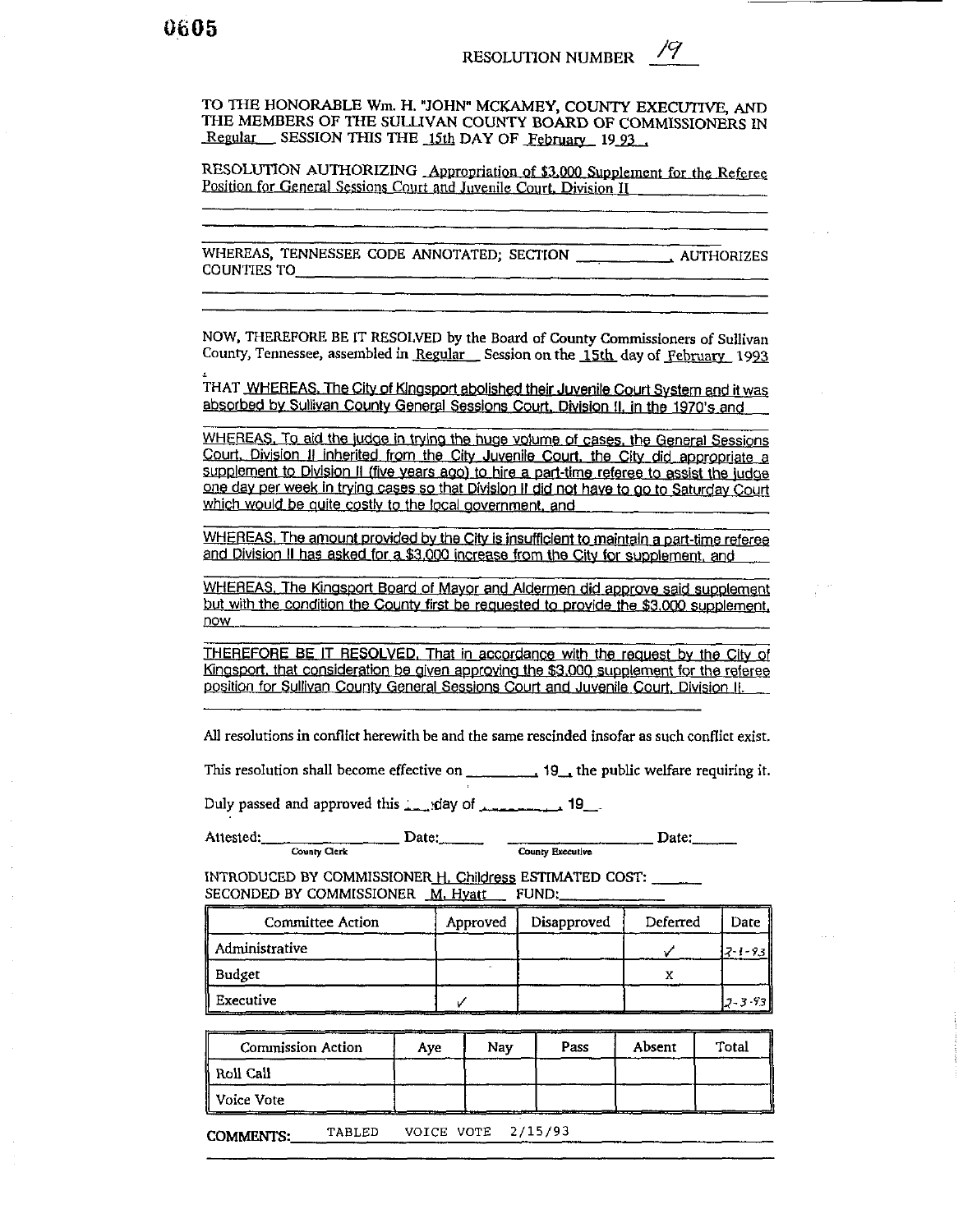

TO THE HONORABLE Wm. H. "JOHN" MCKAMEY, COUNTY EXECUTIVE, AND THE MEMBERS OF THE SULLIVAN COUNTY BOARD OF COMMISSIONERS IN Regular SESSION THIS THE 15th DAY OF February 1993.

RESOLUTION AUTHORIZING STOP Sign on Hamilton Drive at Center Drive - 18th Civil District 

COUNTIES TO

NOW, THEREFORE BE IT RESOLVED by the Board of County Commissioners of Sullivan County, Tennessee, assembled in Regular Session on the 15th day of February 1993

THAT BE IT RESOLVED, That a STOP sign be placed on Hamilton Drive at Center Drive in the 18th Civil District. 

All resolutions in conflict herewith be and the same rescinded insofar as such conflict exist.

 $\frac{1}{k}$  Date:  $\frac{1}{k}$  Date:  $\frac{1}{k}$  Date: Attested: County Clerk

INTRODUCED BY COMMISSIONER Blalock ESTIMATED COST: SECONDED BY COMMISSIONER H.Childress/Krell FUND:

| Committee Action               | Approved | Disapproved | Deferred | Date |
|--------------------------------|----------|-------------|----------|------|
| $\mathbin\Vert$ Administrative |          |             |          |      |
| ∥ Budget                       |          |             |          |      |
| Executive                      |          |             |          |      |

| Commission Action | Ave. | Nav | Pass | Absent | Total |
|-------------------|------|-----|------|--------|-------|
| - Roll Call       |      |     |      |        |       |
| Voice Vote        |      |     |      |        |       |

COMMENTS: Referred to Highway and Sheriff Departments 2/15/93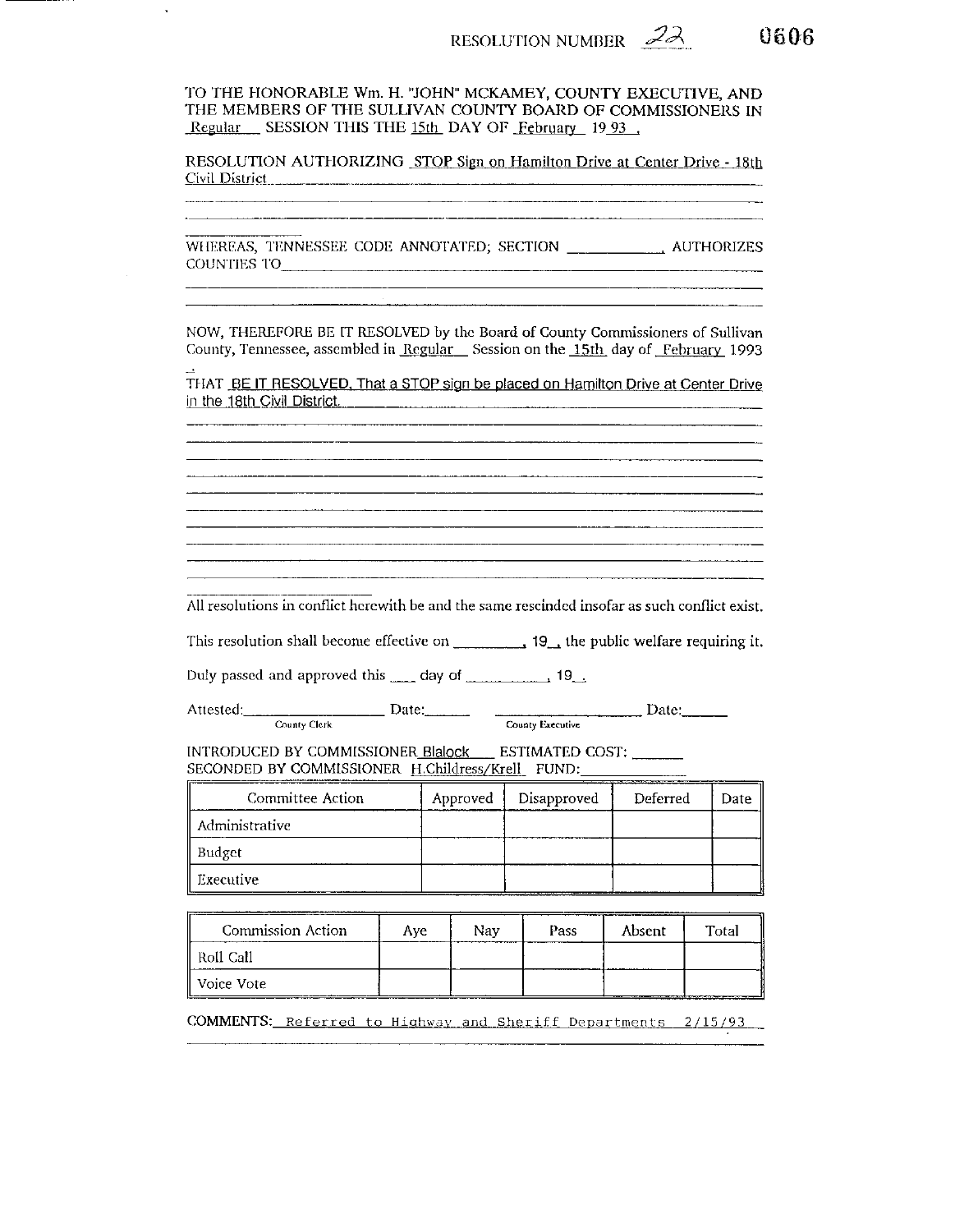0607

*J.* **D.** *Wilson*  **Commissioner of Roads** 

## **SULLIVAN COUNTY HIGHWAY DEPARTMENT**

SULLIVAN COUNTY P.O. BOX 590 BLOUNTVILLE, TENNESSEE 37617



323-4188

January 26. 1993

COMMISSIONERS: JIM BLALOCK **|** CARL **KRELL**  HAROLD CHILDRESS

DEAR COMMISSIONERS:

I would like you to consider passing the following resolution:

**<sup>A</sup>**STOP sign be placed on Hamilton Drive at Center Drive in the 18th Civil District.

If you have any questions, please feel free to contact me.

Sincerely,

 $\bar{z}$ 

Wagner<br>Wayne Johnson

Traffic Coordinator

cc': Shirley Gurganus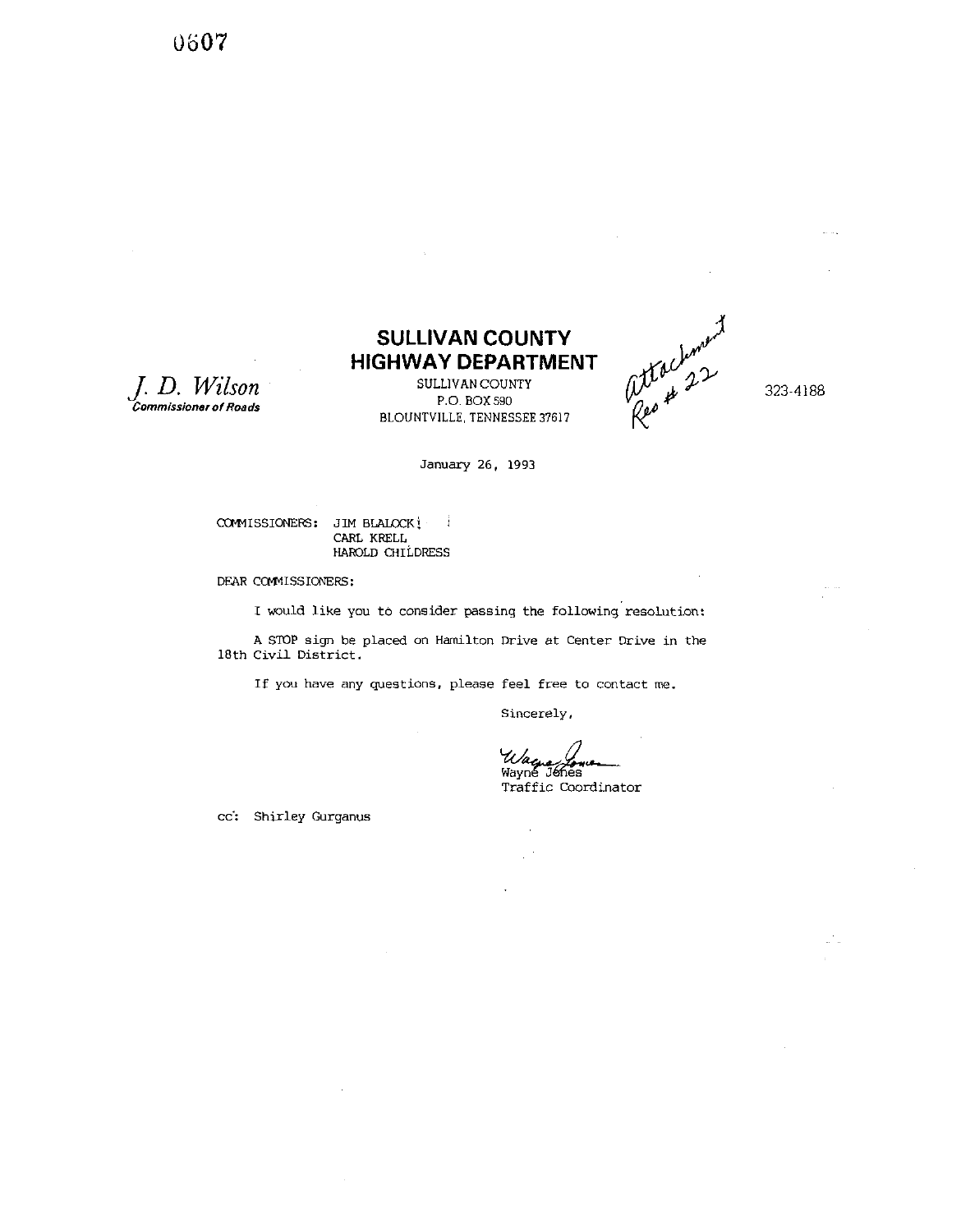$0608$ 

TO THE HONORABLE Wm. H. "JOHN" MCKAMEY, COUNTY EXECUTIVE. AND THE MEMBERS OF THE SULLIVAN COUNTY BOARD OF COMMISSIONERS IN Regular SESSION THIS THE 15th DAY OF February 1992

RESOLUTION AUTHORIZING Appropriate \$5,000 from Unappropriated Surplus (39000) for Installation of School Zone Signs & Markings

WHEREAS, TENNESSEE CODE ANNOTATED; SECTION AUTHORIZES COUNTIES TO

NOW. THEREFORE BE IT RESOLVED by the Board of County Commissioners of Sullivan County, Tennessee, assembled in Regular Session on the 15th day of February 1993

THAT BE IT RESOLVED. That \$5,000 be appropriated from Unappropriated Surplus (39000) to install school zone signs and markings on Holston Drive which divides the campus of Northeast State Technical Community College; and

FURTHER BE IT RESOLVED. That the signs and markings be installed as indicated on the attached document.

All resolutions in conflict herewith be and the same rescinded insofar as such conflict exist.

This resolution shall become effective on  $\overline{\phantom{a}}$  19, the public welfare requiring it.

Duly possed Camp approved this 15th day of February 19 93<br>21 1: Teathers Date 215-93 Un H. John McKamey 2/15/93

INTRODUCED BY COMMISSIONER Blalock \_\_ ESTIMATED COST: \$5,000 SECONDED BY COMMISSIONER H.Childress/Krell FUND:

| Committee Action | Approved | Disapproved | Deferred | Date |
|------------------|----------|-------------|----------|------|
| Administrative   |          |             |          |      |
| Budget           |          |             |          |      |
| Executive        |          |             |          |      |

| ————<br>Commission Action | Ave | Nav | Pass | Absent | Total |
|---------------------------|-----|-----|------|--------|-------|
| Roll Call                 |     |     |      |        |       |
| ∥ Voice Vote              |     |     |      |        |       |

COMMENTS: WAIVER OF RULES APPROVED 2/15/93 ROLL CALL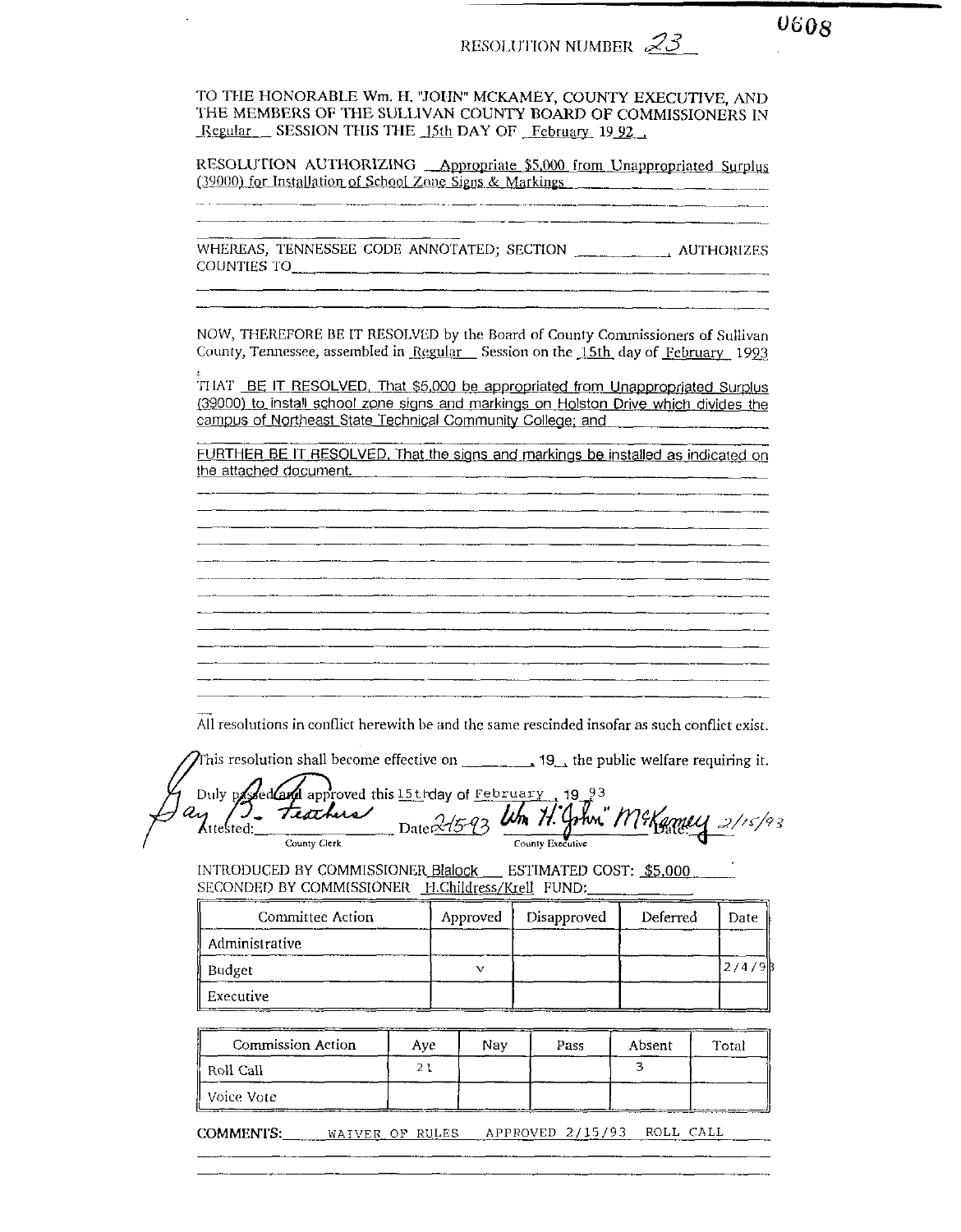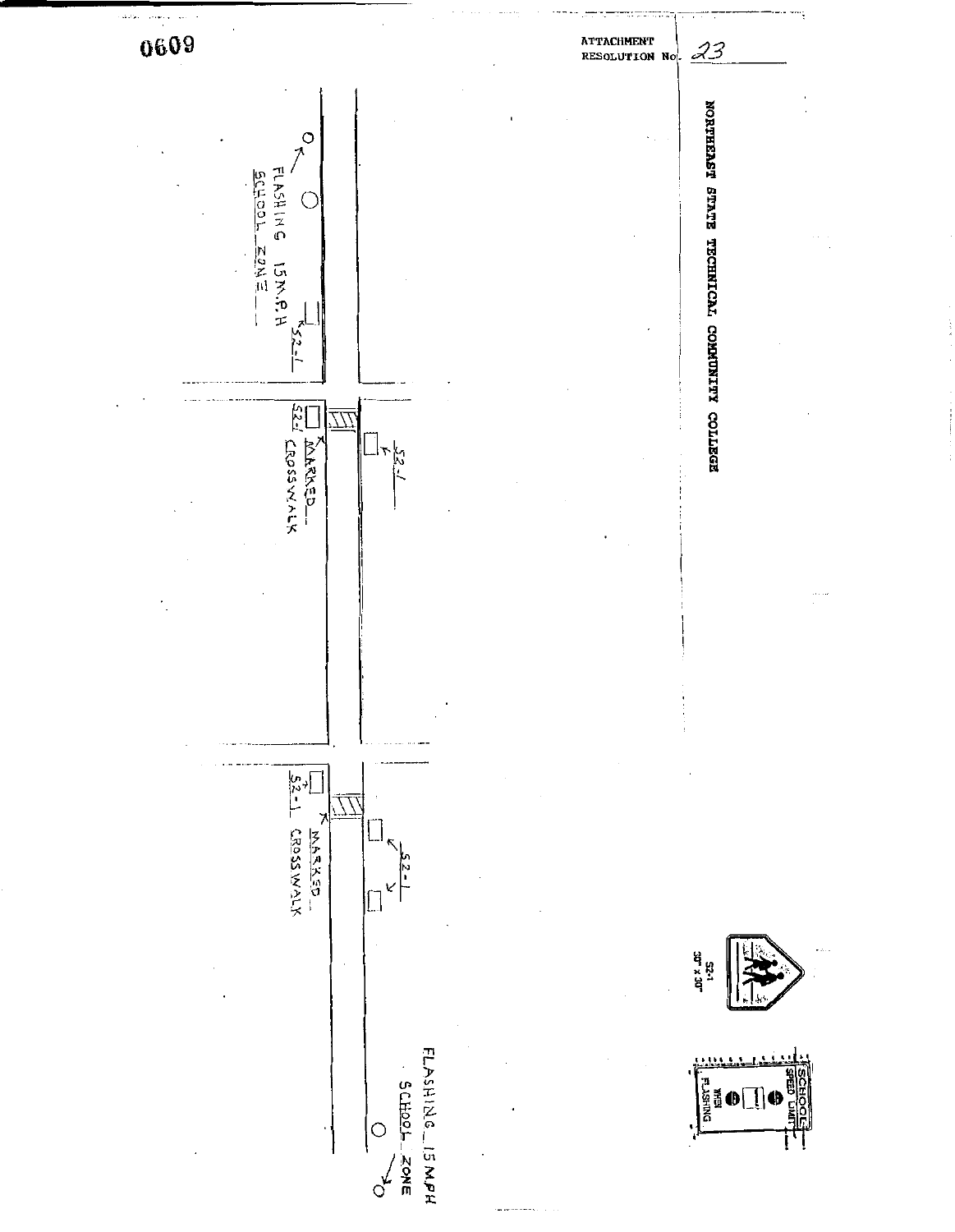0610

TO THE HONORABLE Wm. H. "JOHN" MCKAMEY, COUNTY EXECUTIVE, AND THE MEMBERS OF THE SULLIVAN COUNTY BOARD OF COMMISSIONERS IN Regular SESSION THIS THE 15th DAY OF February 1993.

RESOLUTION AUTHORIZING Appropriate \$100,000.00 to Highway Capital Outlay Acct. #68000.700 from Highway Unappropriated Surplus Acct #39000

COUNTIES TO

NOW, THEREFORE BE IT RESOLVED by the Board of County Commissioners of Sullivan County, Tennessee, assembled in Regular Session on the 15th day of February 1993

THAT WHEREAS, The Asphalt Plant is in need of extensive repair; and

<u> 1980 - Jan Barat, martin de Barat, martin de la provincia de la provincia de la provincia de la provincia de</u>

WHEREAS. The estimate for repair is \$100,000.00, now

THEREFORE BE IT RESOLVED, That the Sullivan County Board of Commissioners appropriate \$100,000.00 from the Highway Unappropriated Surplus Fund Account 39000 to Highway Capital Outlay Account 68000.700, and

FURTHER BE IT RESOLVED. That this appropriation has no effect on the Highway Fund Maintenance of effort.

All resolutions in conflict herewith be and the same rescinded insofar as such conflict exist.

Duly pasted and approved this 15 th day of February 1993 Itested: Feathers Dates 15-93 Um H. John" McKemey 2-15-93 Attested:

INTRODUCED BY COMMISSIONER McConnell ESTIMATED COST: SECONDED BY COMMISSIONER FUND:

| Committee Action | Approved | Disapproved | Deferred | Date           |
|------------------|----------|-------------|----------|----------------|
| Administrative   |          |             |          |                |
| Budget           | x        |             |          | 12/4/91        |
| Executive        |          |             |          | $12 - 3 - 931$ |

| Commission Action | Ave | Nav | Pass | Absent | Total |
|-------------------|-----|-----|------|--------|-------|
| ll Roll Call      |     |     |      |        |       |
| ll Voice Vote-    |     |     |      |        |       |

COMMENTS: WAIVER OF RULES APPROVED 2/15/93 ROLL CALL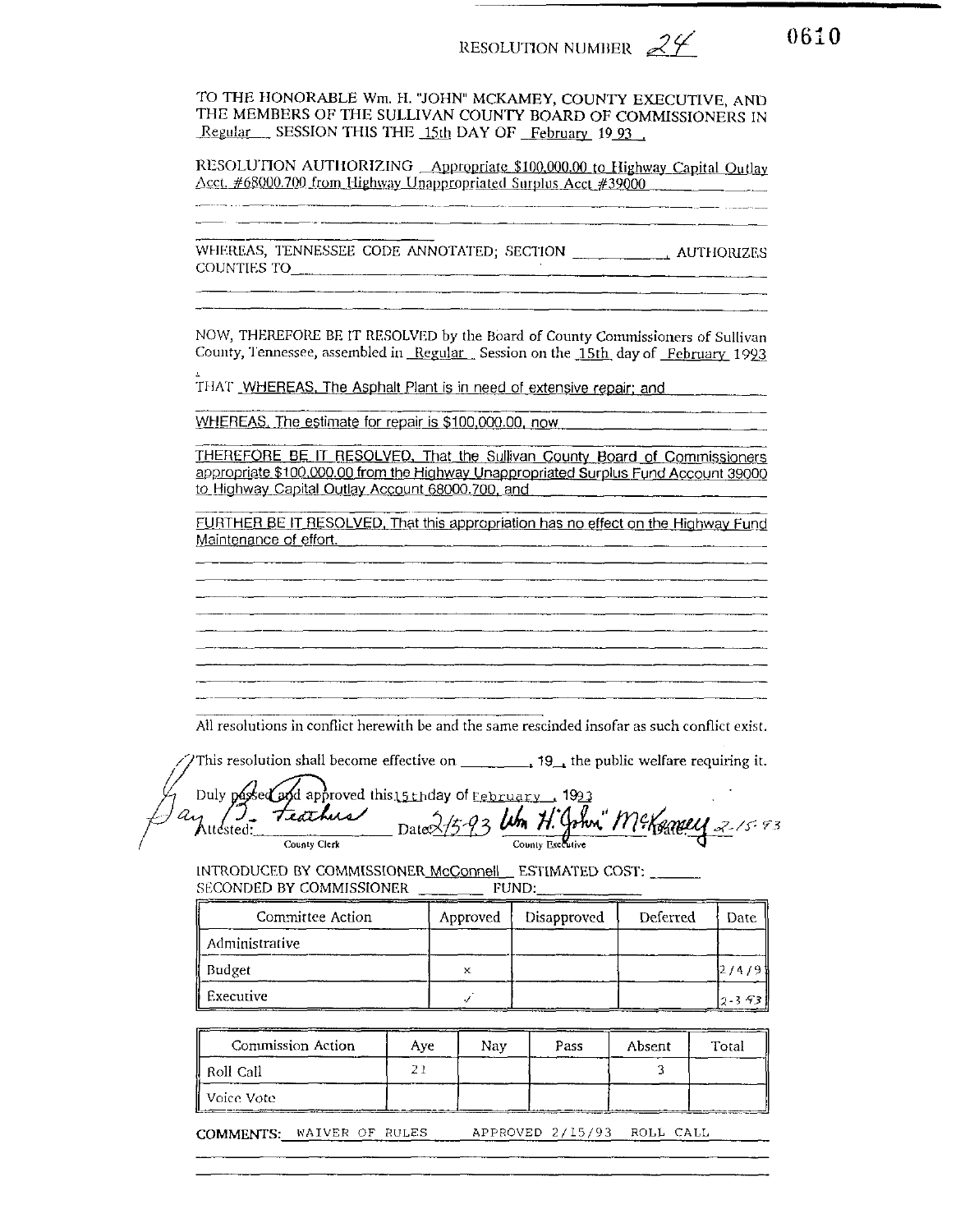TO THE HONORABLE Wm. H. "JOHN" MCKAMEY, COUNTY EXECUTIVE, AND THE MEMBERS OF THE SULLIVAN COUNTY BOARD OF COMMISSIONERSIN Regular SESSION THIS THE 15th DAY OF February 19 93

RESOLUTION AUTHORIZING Road Name Changes or Additions to Atlas for 1992

COUNTIESTO

NOW, THEREFOREBE IT RESOLVED by the Board of County Commissionersof Sullivan County, Tennessee, assembled in Regular Session on the 15th day of February 1993

THAT BE IT RESOLVED. That the following road name changes be added to the Sullivan County Road Atlas for 1992:

A portion of Geisler Road in the 20th C.D., Map 108, be changed to BLUE HERON LANE (beginning 7/10 of a mile from where the road starts and continuing to the dead end of that road. The street sign shall be posted in front of the Marvin Hyatt residence)

Brookside Lane in the 10th C.D., Map 31, be changed to BROOKSIDE SCHOOL LANE. (This change necessary due to duplication of road name "Brookside Lane" located in the City of Kingsport. This name duplication creates confusion for Emergency Response Agencies).

AMEND: COMM. HICKS Add - BILL MOODY TRAIL (See attached Amendment)

All resolutions in conflict herewith be and the samerescindedinsofar as such conflict exist.

<u> 1980 - Johann Stoff, deutscher Stoff, der Stoff, der Stoff, der Stoff, der Stoff, der Stoff, der Stoff, der S</u>

| Duly possedand approved this 15th day of February, 19 93<br>Attestad:<br>County Clerk<br>INTRODUCED BY COMMISSIONER Hyatt ESTIMATED COST:<br>SECONDEDBY COMMISSIONER Patrick/Surgenor FUND: |                 | Feather Date 21543 Um H. John McKassey 2-15-93<br>County Executive |                                                                  |
|---------------------------------------------------------------------------------------------------------------------------------------------------------------------------------------------|-----------------|--------------------------------------------------------------------|------------------------------------------------------------------|
| <b>COMMITTEE ACTION:</b><br>Administrative<br><b>Budget</b><br>Executive                                                                                                                    | <b>APPROVED</b> | <b>DISAPPROVED</b>                                                 | DEFERRED DATE<br>$2 - 3 - 93$                                    |
| <b>COMMISSION ACTION</b><br><b>Roll Call</b><br><b>Voice Vote</b>                                                                                                                           |                 | {AYE } {NAY } {PASS } {ABSENT} (TOTAL}                             |                                                                  |
|                                                                                                                                                                                             |                 |                                                                    | COMMENTS: WAIVER OF RULES APPROVED AS AMENDED 2/15/93 Voice Vote |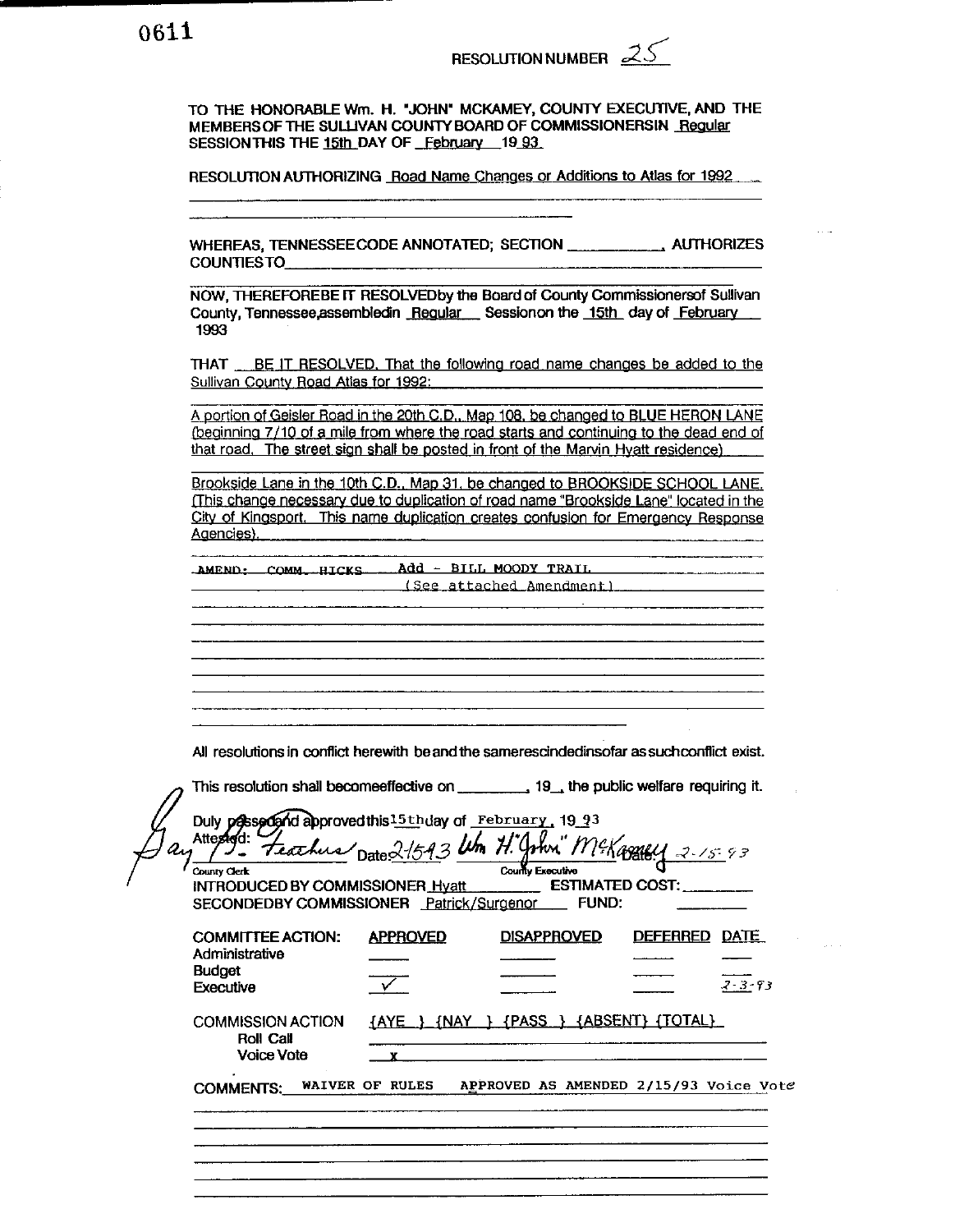**Attachment Resolution #25** 

#### **PROPOSED AMENDMENT**

 $\ddot{\phantom{a}}$ 

 $\lambda_{\rm{in}}$ 

#### **RESOLUTION <sup>625</sup>**- **Road Name Chanqes or Additions to Atlas for 1992**

**ADD** :

 $\sim$   $\epsilon_{\rm B}$ 

**Un-named road in the 5th Civil District, Map 50, be named**  BILL MOODY TRAIL. (The rerouting of Overhill Drive has **created two separate roads, leaving one of them unnamed.** )

> **INTRODUCED BY: Hicks SECONDED BY: Belcher**

| COMMENTS: | APPROVED 2/15/93 | Voice Vote |  |
|-----------|------------------|------------|--|
|           |                  |            |  |
|           |                  |            |  |
|           |                  |            |  |

 $\lambda = \frac{1}{2}$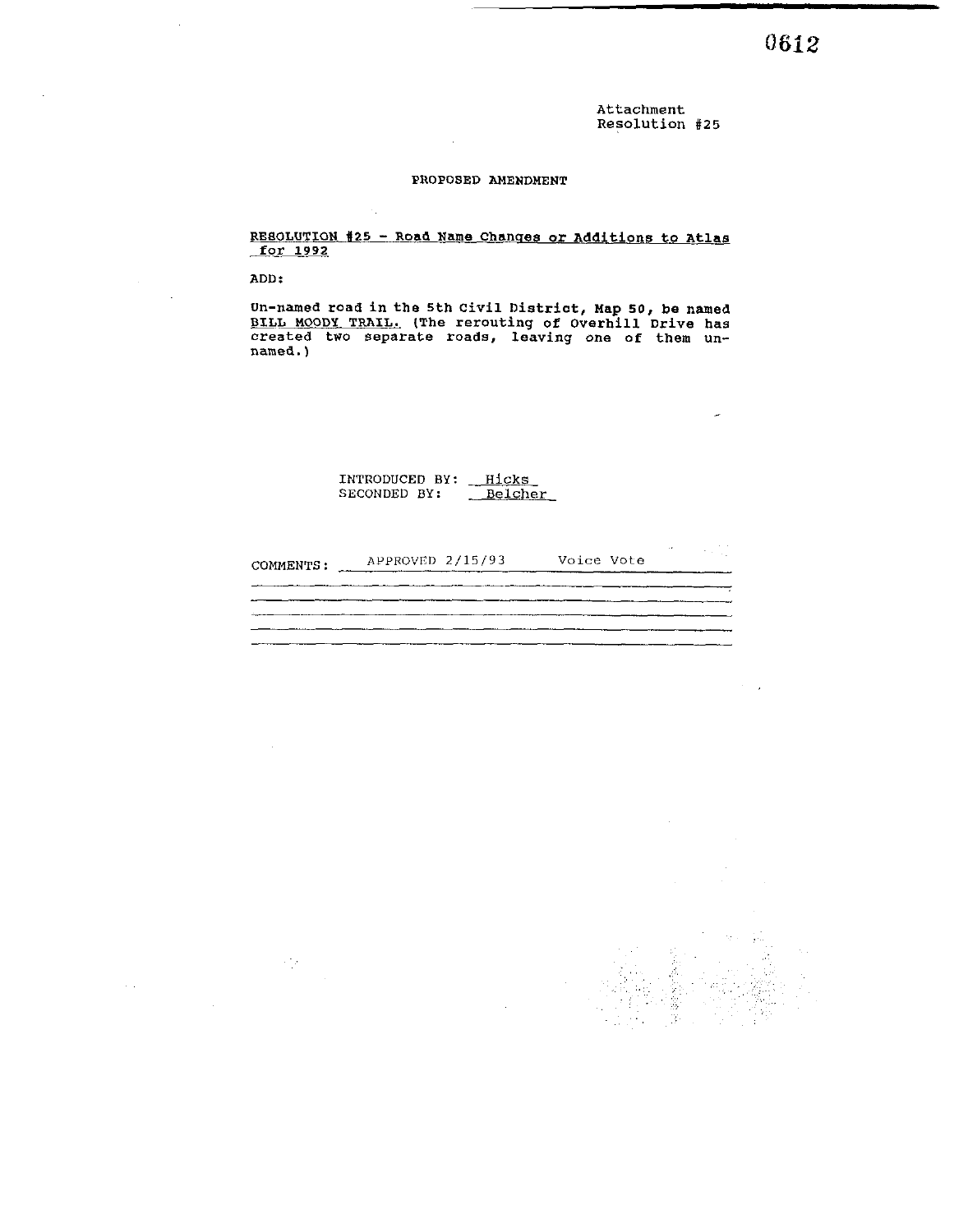TO THE HONORABLE Wm. H. "JOHN" MCKAMEY, COUNTY EXECUTIVE, AND THE MEMBERS OF THE SULLIVAN COUNTY BOARD OF COMMISSIONERS IN Regular SESSION THIS THE 15th DAY OF February 1993

RESOLUTION AUTHORIZING STOP Signs on Streets Intersecting with Orebank Road - 10th Civil District

WHEREAS, TENNESSEE CODE ANNOTATED; SECTION \_\_\_\_\_\_\_\_\_\_\_\_\_\_\_\_\_\_\_\_\_\_ AUTHORIZES 

<u> 1980 - Januari Alexandro de Arabia (j. 1900).</u>

NOW, THEREFORE BE IT RESOLVED by the Board of County Commissioners of Sullivan County, Tennessee, assembled in Regular Session on the 15th day of February 1993

THAT BE IT RESOLVED. That STOP signs be posted on the following streets which intersect with Orebank Road in the Orebank Community in the 10th Civil District:

|                                                                                                             | STOP Sign - Archcrest Street (Replace YIELD sign with the STOP sign) |  |            |             |          |       |      |
|-------------------------------------------------------------------------------------------------------------|----------------------------------------------------------------------|--|------------|-------------|----------|-------|------|
| STOP Sign - Astor Street                                                                                    |                                                                      |  |            |             |          |       |      |
| STOP Sign - Cannon Street                                                                                   |                                                                      |  |            |             |          |       |      |
| STOP Sign - Cascade Street                                                                                  |                                                                      |  |            |             |          |       |      |
| STOP Sign - Garfield Drive (Sign to be posted on both sides of Orebank Road)                                |                                                                      |  |            |             |          |       |      |
| STOP Sign - Hooven Street<br>STOP Sign - McFarland Street (Sign to be posted on both sides of Orebank Road) |                                                                      |  |            |             |          |       |      |
| STOP Sign - Mount Vernon Street (Sign to be posted on both sides of Orebank Road)                           |                                                                      |  |            |             |          |       |      |
| STOP Sign - Rockwood Drive                                                                                  |                                                                      |  |            |             |          |       |      |
| STOP Sign - Stage Road                                                                                      |                                                                      |  |            |             |          |       |      |
| STOP Sign - Whitcomb Street                                                                                 |                                                                      |  |            |             |          |       |      |
|                                                                                                             |                                                                      |  |            |             |          |       |      |
|                                                                                                             |                                                                      |  |            |             |          |       |      |
|                                                                                                             |                                                                      |  |            |             |          |       |      |
|                                                                                                             |                                                                      |  |            |             |          |       |      |
| All resolutions in conflict herewith be and the same rescinded insofar as such conflict exist.              |                                                                      |  |            |             |          |       |      |
|                                                                                                             |                                                                      |  |            |             |          |       |      |
|                                                                                                             |                                                                      |  |            |             |          |       |      |
|                                                                                                             |                                                                      |  |            |             |          |       |      |
| Attested: Date: Date:                                                                                       |                                                                      |  |            |             |          |       |      |
|                                                                                                             |                                                                      |  |            |             |          |       |      |
|                                                                                                             |                                                                      |  |            |             |          |       |      |
|                                                                                                             | INTRODUCED BY COMMISSIONER Surgenor ESTIMATED COST: _____            |  |            |             |          |       |      |
|                                                                                                             |                                                                      |  |            |             |          |       |      |
| SECONDED BY COMMISSIONER Patrick FUND:                                                                      |                                                                      |  |            |             |          |       |      |
| Committee Action                                                                                            |                                                                      |  | Approved   | Disapproved | Deferred |       | Date |
| Administrative                                                                                              |                                                                      |  |            |             |          |       |      |
| <b>Budget</b>                                                                                               |                                                                      |  |            |             |          |       |      |
| Executive                                                                                                   |                                                                      |  |            |             |          |       |      |
|                                                                                                             |                                                                      |  |            |             |          |       |      |
|                                                                                                             |                                                                      |  |            |             |          |       |      |
| Commission Action                                                                                           | Aye                                                                  |  | <b>Nay</b> | Pass        | Absent   | Total |      |
| Roll Call                                                                                                   |                                                                      |  |            |             |          |       |      |
| Voice Vote                                                                                                  |                                                                      |  |            |             |          |       |      |
|                                                                                                             |                                                                      |  |            |             |          |       |      |
| COMMENTS: Referred to Highway and Sheriff Departments 2/15/93                                               |                                                                      |  |            |             |          |       |      |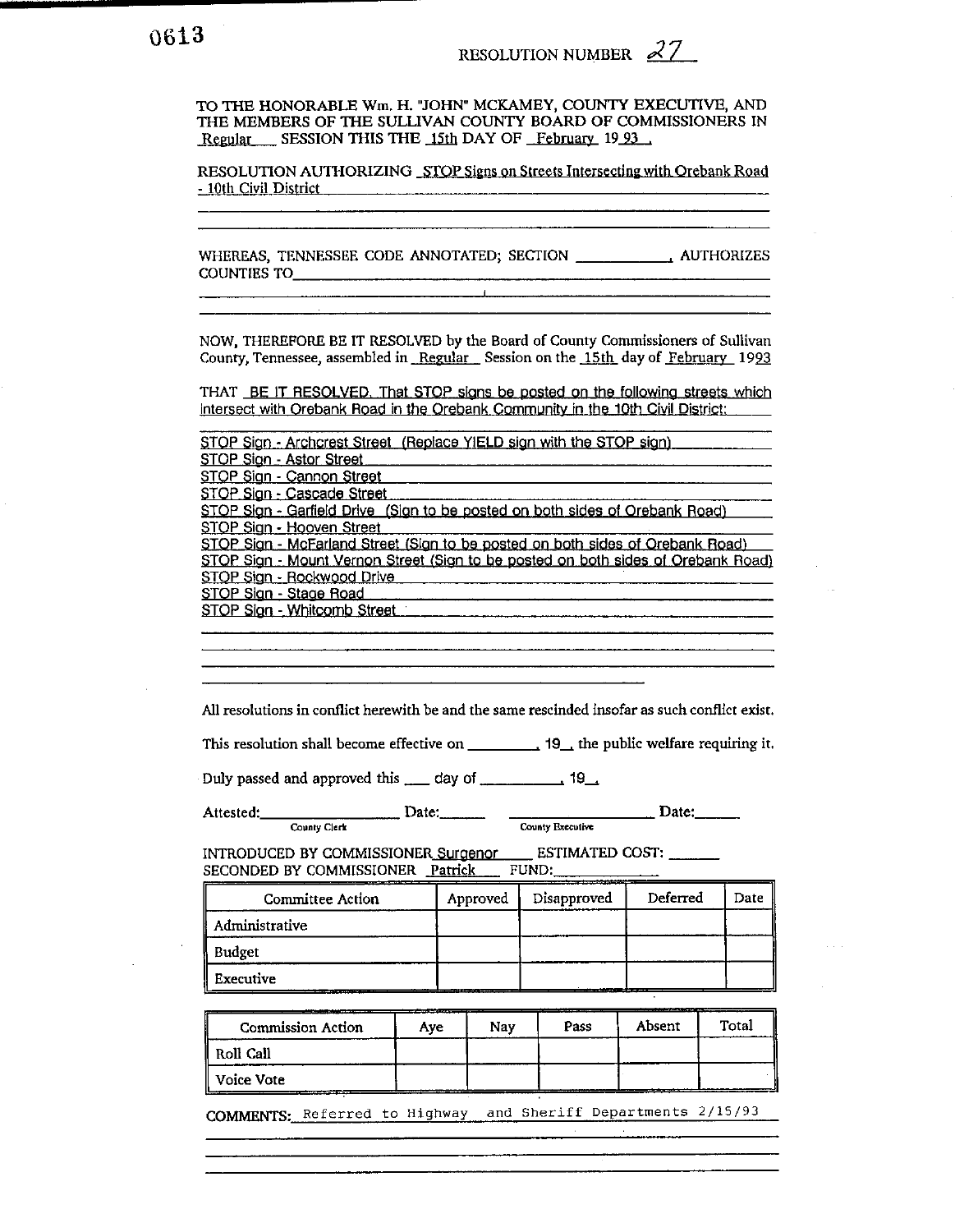TO THE HONORABLE Wm. H. "JOHN" MCKAMEY, COUNTY EXECUTIVE. AND THE MEMBERS OF THE SULLIVAN COUNTY BOARD OF COMMISSIONERS IN Regular SESSION THIS THE 15th DAY OF February 1993

RESOLUTION AUTHORIZING STOP Sign on Steeles Creek Park Road - 5th C.D.

<u> 1940 - Jan Andrea Andrewski, martin amerikan (h. 1908).</u> ▁<br><del>▗▖▖▁▗▗▗▖▖▁▁▗</del>▖▖▁▃▗▖▖▁▗▖▖▖▔▔▔▖▖▔▔▖▖▔▔▖▖▁▔▘▖▁▔▘▎▔▔▏▎

<br>▃▄▖▓▖▎▃▃▀▕▝▗▖▖▖▃▄▀▝▚▚▗▃▄▞▀▚▎▙▄▄▖▖▀▚▚▄▄▄▄▖▚▚▚▄▄▄▖▖<sub>▞</sub>▖▃▄▃▖▖▖▖▖▄▗▃▃▗▁▖▖▖▞▖▖▃▃▃▃▄▄▖▃▃▃▖▃▖▖▃▖▃▖▃▖▃▖▃▖<sub>▞▖</sub>▃▃ 

COUNTIES TO

NOW, THEREFORE BE IT RESOLVED by the Board of County Commissioners of Sullivan County, Tennessee, assembled in Regular Session on the 15th day of February 1993

THAT BE IT RESOLVED. That a STOP Sign be placed on Steeles Creek Park Road at Old Stage Drive in the 5th Civil District.

All resolutions in conflict herewith be and the same rescinded insofar as such conflict exist.

This resolution shall become effective on  $\frac{1}{2}$  19  $\frac{1}{2}$  the public welfare requiring it.

Duly passed and approved this \_\_\_ day of \_\_\_\_\_\_\_\_\_\_\_ 19\_.

Attested: County Clerk Date: Date: County Executive Date:

INTRODUCED BY COMMISSIONER E. Hicks ESTIMATED COST:

<u> 1980 - Andrea Samhair, ann an t-Aonaichte ann an t-Aonaichte ann an t-Aonaichte ann an t-Aonaichte ann an t-Ao</u>

| Committee Action | Approved | Disapproved | Deferred | Date |
|------------------|----------|-------------|----------|------|
| Administrative   |          |             |          |      |
| Budget           |          |             |          |      |
| Executive        |          |             |          |      |

| <b>Commission Action</b> | Ave | Nav | <b>Pass</b> | Absent | Total |
|--------------------------|-----|-----|-------------|--------|-------|
| Roll Call                |     |     |             |        |       |
| ll Voice Vote :          |     |     |             |        |       |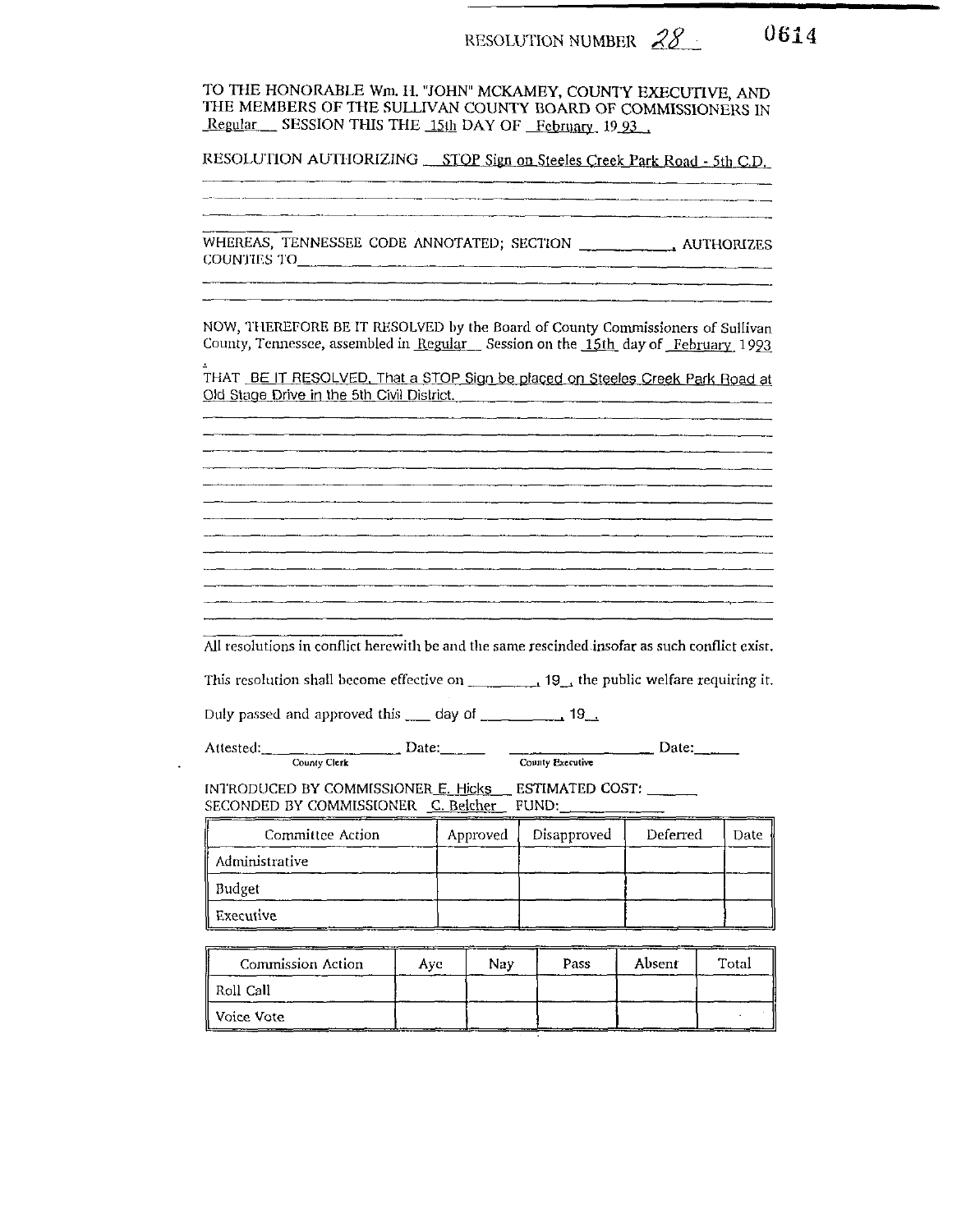0615

*J.* **D.** *Wilson*  **Commissioner of Roads** 

# **SULLIVAN COUNTY HIGHWAY DEPARTMENT**

P.O. BOX 590 BLOUNTVILLE. TENNESSEE37617

**January 26, 1993** 

Suchment 323-4188

**mISSIONEF5: CAR3L BELCHER** 

EDLEY HICKS

#### **DEAR CCEMISSIONERS:**

**I would like you to consider passing the following resolution:** 

**A STOP sign be placed on Steeles Creek** Park **Road at** Old **Stage Dr., in the 5th Civil District.** 

**If you have any questions, please feel free to contact me.** 

**Sincerely,** 

Wayne Jones<br>
Traffic Coordinator

**cc: Shirley Gurganus**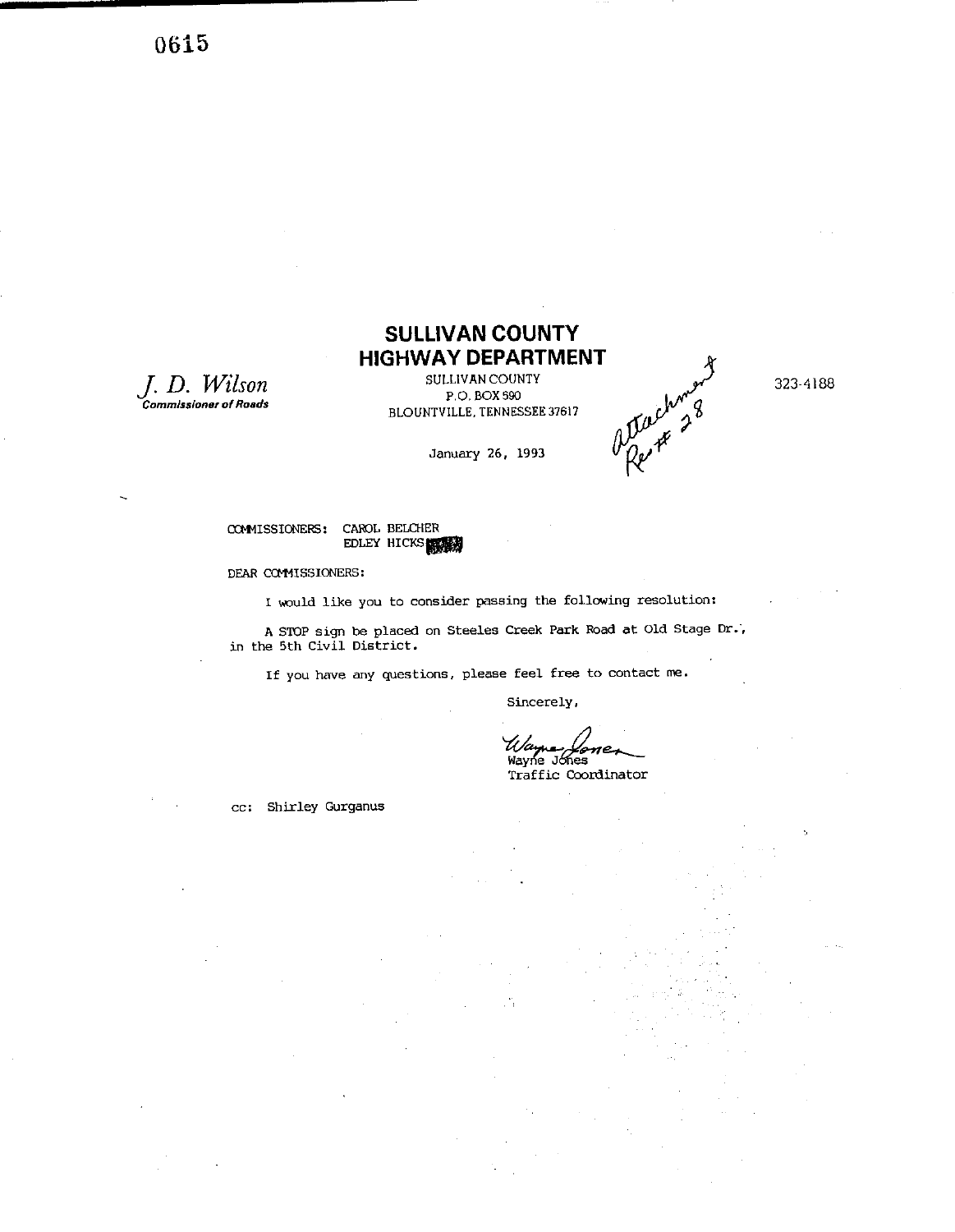$0616$ 

TO THE HONORABLE Wm. H. "JOHN" MCKAMEY, COUNTY EXECUTIVE, AND THE MEMBERS OF THE SULLIVAN COUNTY BOARD OF COMMISSIONERS IN Regular SESSION THIS THE 15th DAY OF February 19.93

RESOLUTION AUTHORIZING Requesting Sullivan County's Representatives to the General Assembly to Oppose Certain House and Senate Bills

NOW, THEREFORE BE IT RESOLVED by the Board of County Commissioners of Sullivan County, Tennessee, assembled in Regular Session on the 15th day of February 1993

THAT BE IT RESOLVED. That the Elected Representatives from Sullivan County in the General Assembly be apprised that the Sullivan County Commission wishes them to oppose the following:

SB-271 and its companion Bill in the House which require that the County Executive's salary be set at 15% above any other constitutional officer.

SB-492 and its companion Bill in the House providing for a letter of agreement between the fee officers and the County Executive concerning the number of deputies and assistants and the compensation and expenses of the fee offices, etc.

SB-493 and its companion Bill in the House which stipulates that the County Executive or the Budget Committee shall consolidate and review the various departments, office and agency budgets and other proposed appropriations on or before June 1 of each year. etc.

FURTHER BE IT RESOLVED. That the Sullivan County Commissioners respectfully request that the County's Representatives and Senator refrain from sponsoring or voting for bills which diminish the authority of the County Commissioners who are charged with setting the local tax rate for the citizens of the County, and

FURTHER BE IT RESOLVED, If there are any bills brought to the floor which enhance the salaries of any County officials, the County's State Representatives are respectfully requested to either oppose such bills or amend them to include State money to fund the  $m$ andated raises.  $\frac{1}{2}$   $\frac{1}{2}$   $\frac{1}{2}$   $\frac{1}{2}$   $\frac{1}{2}$   $\frac{1}{2}$   $\frac{1}{2}$   $\frac{1}{2}$   $\frac{1}{2}$   $\frac{1}{2}$   $\frac{1}{2}$   $\frac{1}{2}$   $\frac{1}{2}$   $\frac{1}{2}$   $\frac{1}{2}$   $\frac{1}{2}$   $\frac{1}{2}$   $\frac{1}{2}$   $\frac{1}{2}$   $\frac{1}{2}$   $\$ 

All resolutions in conflict herewith be and the same rescinded insofar as such conflict exist.

This resolution shall become effective on \_\_\_\_\_\_\_\_\_\_\_\_\_ 19\_\_\_ the public welfare requiring it.

|              | Jay passed and approved this 15t day of February, 1993<br>Jay Attested: Teachers pate 2/593 Um H. Gohn" McKamey 2-15-93 |  |
|--------------|-------------------------------------------------------------------------------------------------------------------------|--|
| County Clerk | County Executive                                                                                                        |  |

INTRODUCED BY COMMISSIONER\_Blalock\_\_\_ ESTIMATED COST: \_\_\_\_\_\_ SECONDED BY COMMISSIONER DeVault FUND:

| Committee Action | Approved | Disapproved | Deferred | Date |
|------------------|----------|-------------|----------|------|
| Administrative   |          |             |          |      |
| Budget           |          |             |          |      |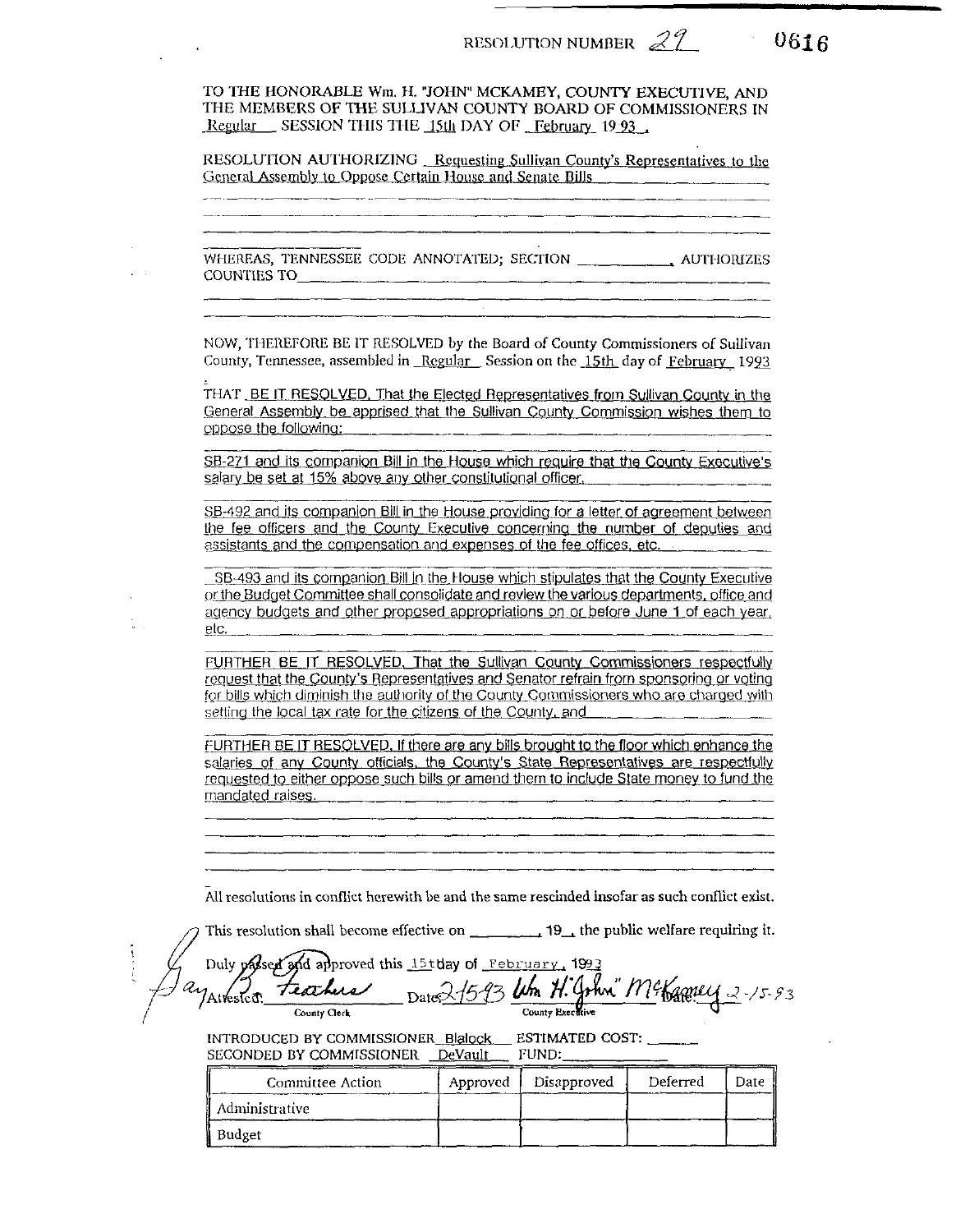J.

l,

 $\overline{\phantom{a}}$ 

**Resolution** No. **33 Page Two** 

- -

 $\begin{array}{c} \overline{1} \\ \overline{1} \\ \overline{1} \\ \overline{1} \\ \overline{2} \end{array}$ 

 $\int_{0}^{\frac{1}{2}}\frac{dx}{x}$ 

 $\frac{1}{2}$  ,  $\frac{1}{2}$  ,  $\frac{1}{2}$  , and<br>  $\frac{1}{2}$  ,  $\frac{1}{2}$  ,  $\frac{1}{2}$  ,<br>  $\frac{1}{2}$  ,  $\frac{1}{2}$  ,

 $\sim 10^{10}$  m  $\sim 10^{10}$  m  $^{-1}$ 

| <b>Commission Action</b>  | Ave | Nav              | Pass | Absent    | Total |
|---------------------------|-----|------------------|------|-----------|-------|
| Roll Call                 | 21  |                  |      |           |       |
| Voice Vote                |     |                  |      |           |       |
| COMMENTS: WAIVER OF RULES |     | APPROVED 2/15/93 |      | Roll Call |       |

 $\bar{z}$ 

 $\bar{z}$ 

 $\mathcal{O}(n^2)$  and  $\mathcal{O}(n^2)$  and  $\mathcal{O}(n^2)$  .

an sep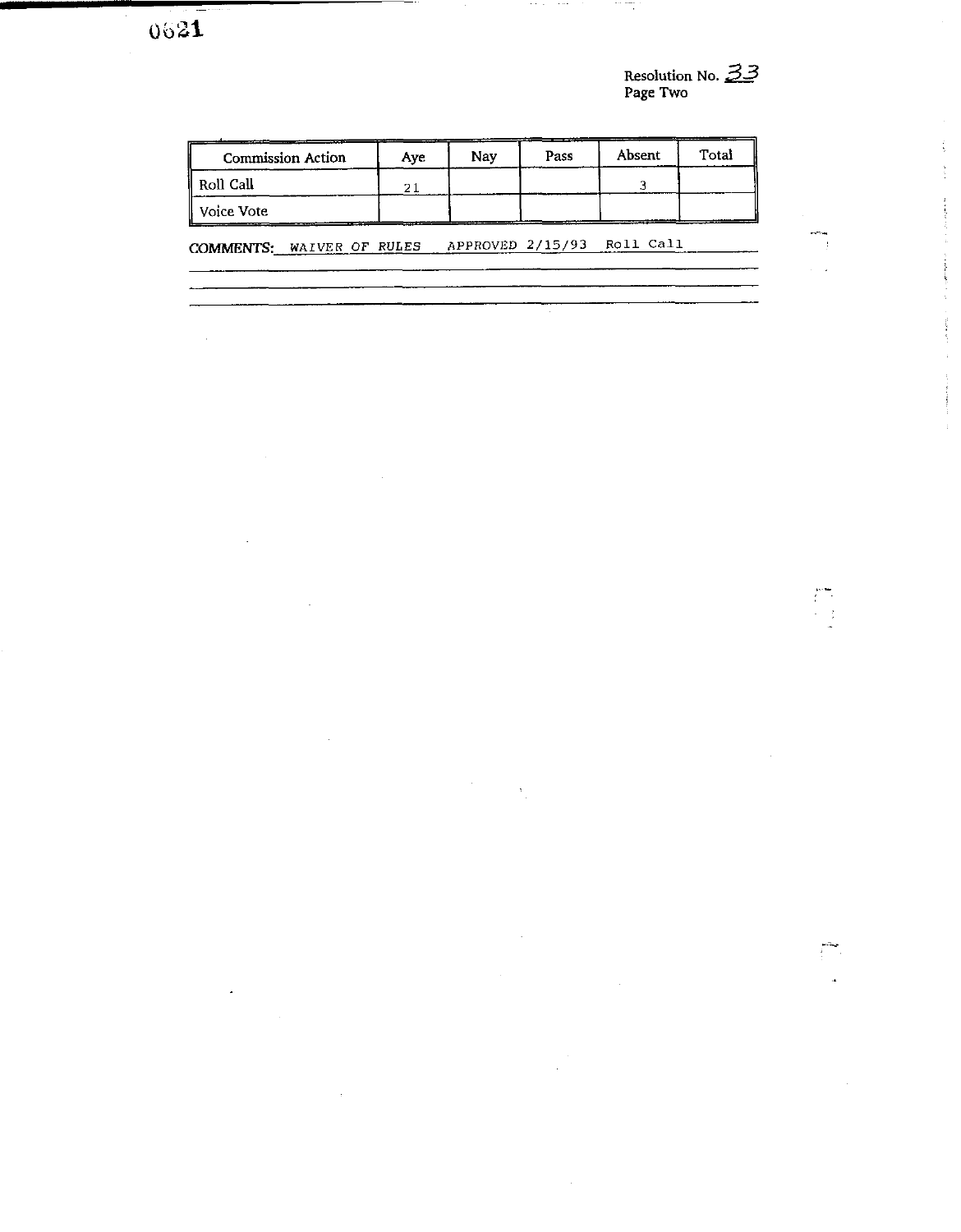0622

TO THE HONORABLE Wm. H. "JOHN" MCKAMEY, COUNTY EXECUTIVE, AND THE MEMBERS OF THE SULLIVAN COUNTY BOARD OF COMMISSIONERS IN REGULAR SESSION THIS THE 15th DAY OF January, 19 93

RESOLUTION AUTHORIZING the Sullivan County Board of Commissioners request the local state legislative delegation to prepare and act to amend the provisions of Tennessee Code Annotated §54-7-202

WHEREAS, TENNESSEE CODE ANNOTATED; SECTION \_\_\_\_\_\_\_, AUTHORIZES COUNTIES TO

NOW, THEREFORE BE IT RESOLVED by the Board of County Commissioners of Sullivan County, Tennessee, assembled in Regular Session on the 15th day of January, 1993.

THAT WHEREAS, the Sullivan County Board of Commissioners, pursuant to Resolution No. 18 passed on December 21, 1992 in order to comply with the Department of Environment and Conservation for the State of Tennessee's Notice of Violation, authorized the clean-up of certain road side dumps within right-of-ways, ditchlines and easements: and

WHEREAS, the provisions of Tennessee Code Annotated §54-7-202 prohibit the county's highway department from doing any work upon private property and this provision has created controversey and concern in the past when county employees have attempted to address community request and to clean up road side dumps which have migrated onto private property generally due to the topography of the area in which these dump sites are established and constitute a public nuisance;

NOW, THEREFORE, BE IT RESOLVED that the Sullivan County Board of Commissioners request the Sullivan County legislative delegation to amend the provisions of Tennessee Code Annotated \$54-7-202 to allow a county's Highway Department to enter upon private property with landowner's permission to clean up roadside dumps subject to the following limitations:

1) The Tennessee Department of Environment and Conservation has requested cleaning up roadside dumps which it contends violates state law.

2) Dump sites are established on public right-of-way and extends onto private property.

3) The creation of the dumps is not at the instance of private property owners.

4) Cleaning up of the dump site is approved by action of the County Board of Commissioners prior to the Highway Department commencing any corrective actions.

|  | WAIVER OF RULES REQUESTED |  |
|--|---------------------------|--|
|  |                           |  |

All resolutions in conflict herewith be and the same rescinded insofar as such conflict exist.

This resolution shall become effective on  $\frac{1}{2}$  19<sub>4</sub> the public welfare requiring

Duly passed and approved this 15 trday of <u>FEB., 1993.</u><br>2010 ested - TearLus Date: 2/5-93 Um H. Gohn M. Kamey 2-15-93 *P*ayested!

INTRODUCED BY COMMISSIONER J. Blalock ESTIMATED COST: SECONDED BY COMMISSIONER Eerguson FUND: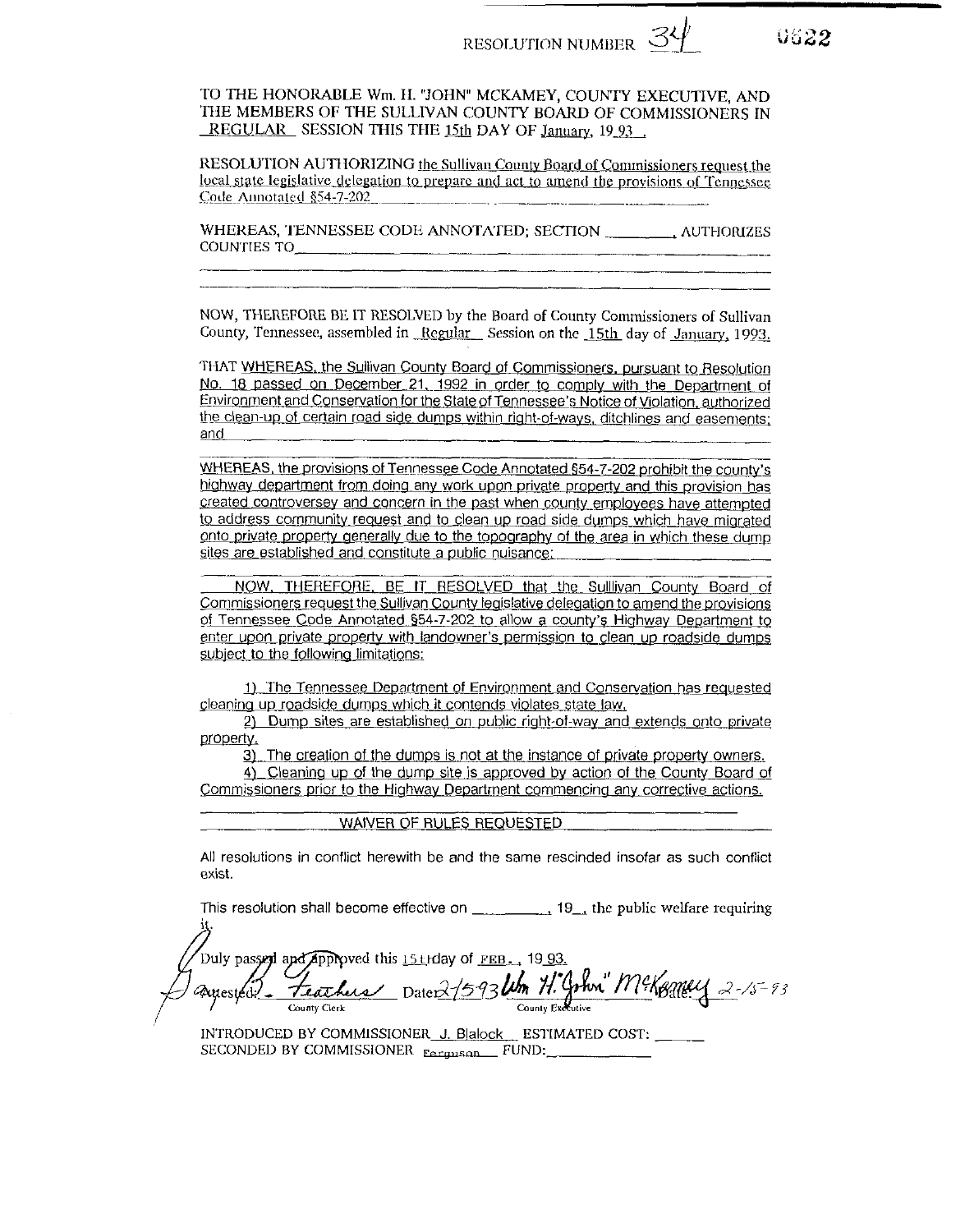# 0623

| <b>Committee Action</b> | Approved | Disapproved | Deferred | Date |
|-------------------------|----------|-------------|----------|------|
| Administrative          |          |             |          |      |
| Budget                  |          |             |          |      |
| Executive               |          |             |          |      |

| <b>Commission Action</b> | Ave | Nav | Pass | Absent | Total |
|--------------------------|-----|-----|------|--------|-------|
| Roll Call                |     |     |      |        |       |
| Voice Vote               |     |     |      |        |       |

**COMMENTS: WAIVER OF RULES APPROVED 2/17/93 VOICE VOTE**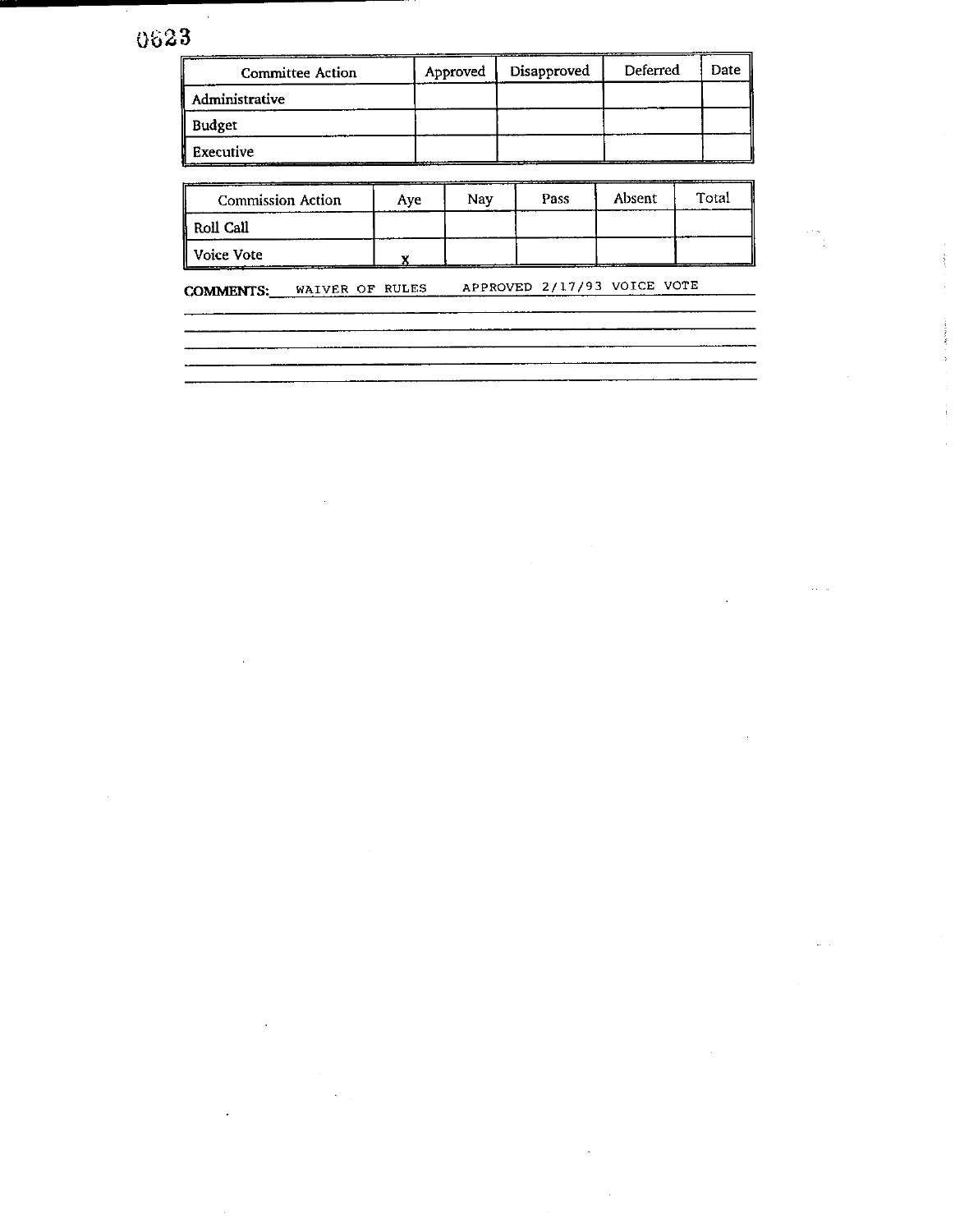## RESOLUTION NUMBER  $\frac{\mathcal{H}}{\mathcal{L}}$

TO THE HONORABLE Wm. H. "JOHN" MCKAMEY, COUNTY EXECUTIVE, AND THE MEMBERS OF THE SULLIVAN COUNTY BOARD OF COMMISSIONERS IN Regular SESSION THIS THE 15th DAY OF February 19.93

RESOLUTION AUTHORIZING NO PARKING Signs on South Creek Circle - 13th  $C.D.$ 

WHEREAS, TENNESSEE CODE ANNOTATED; SECTION \_\_\_\_\_\_\_\_\_\_\_\_\_\_ AUTHORIZES COUNTIES TO

NOW, THEREFORE BE IT RESOLVED by the Board of County Commissioners of Sullivan County, Tennessee, assembled in Regular Session on the 15th day of february 1993

THAT BE IT RESOLVED, That "NO PARKING" signs be posted on South Creek Circle in the 13th C.D. The contract of the contract of the contract of the contract of the contract of the contract of the contract of the contract of the contract of the contract of the contract of the contract of the contract

<u> 1980 - Jan James James Barnett, amerikan berketara dalam pengaran berketaran pengaran pengaran pengaran penga</u> 

All resolutions in conflict herewith be and the same rescinded insofar as such conflict exist.

This resolution shall become effective on  $\frac{1}{\sqrt{1-\frac{1}{2}}}$  the public welfare requiring it.

<u> 1980 - Jan James Salam Barat (</u>

Date: Date: Date: Date: Attested: County Clerk

INTRODUCED BY COMMISSIONER F. Childress ESTIMATED COST: SECONDED BY COMMISSIONER Annous FUND:

| Committee Action | Approved | Disapproved | Deferred | Date II |
|------------------|----------|-------------|----------|---------|
| Administrative   |          |             |          |         |
| Budget           |          |             |          |         |
| Executive<br>___ |          |             |          |         |

| Commission Action | Ave | Nav | Pass | Absent | Total |
|-------------------|-----|-----|------|--------|-------|
| - Roll Call       |     |     |      |        |       |
| Voice Vote        |     |     |      |        |       |

COMMENTS: Referred to Highway and Sheriff Departments 2/15/93